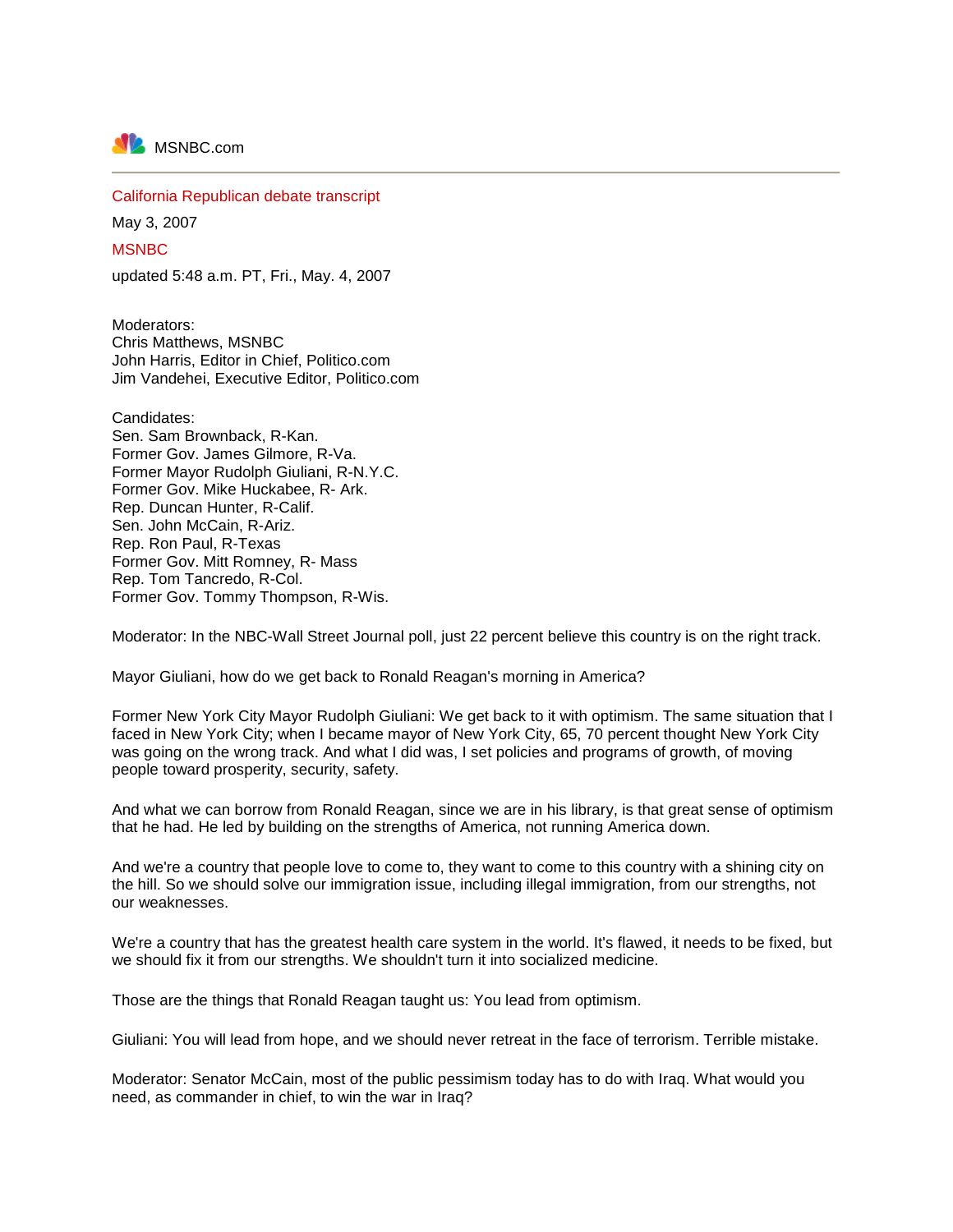Senator John McCain (R-Ariz.): I would need the support of the American people. I would need to be able to show them some success in Iraq, both on the battlefield as well as with the Maliki government. We have a new general; we have a new strategy. That strategy can succeed.

The young men and women who are serving are the best of America. I believe that if we bring about stability in the neighborhoods in Iraq and have the Maliki government govern, you are going to succeed.

My friends, when the majority leader of the United States Senate says we've lost the war, the men and women that are serving in Iraq reject that notion.

And, if we lost, then who win? Did Al Qaida win? When on the floor of the House of Representatives they cheer -- they cheer -- when they pass a withdrawal motion that is a certain date for surrender, what were they cheering?

#### Surrender? Defeat?

We must win in Iraq. If we withdraw, there will be chaos; there will be genocide; and they will follow us home.

Moderator: Do you need anything, beyond what the president has now, to win the war?

McCain: Now I think it's on the right track. The war was terribly mismanaged. The war was terribly mismanaged and we now have to fix a lot of the mistakes that were made. Books have been written.

But we have a new strategy and a new general. And these young men and women are committed to winning.

Moderator: Governor Thompson, if you're commander in chief and you want to win this war in Iraq, what do you need to do to win it?

Former Wisconsin Governor Tommy Thompson: First, you have to support the troops. There's an undying bond in America that, any time an American soldier is in harm's way, we have to protect him.

Beyond that, there are three things that I have laid out. Number one, I believe the al-Maliki government should be required to vote as to whether or not they want America in their country.

If they vote yes, it gives us a legitimacy for being there. If they vote no, we should get out.

Secondly, there are 18 territories in Iraq, just like we have 50 states in America. I would require those territories to elect governments, just like we do in our states.

And if you do so, the Shiites will elect Shiites. Sunnis will elect Sunnis. Kurds will elect Kurds. And you won't have this internecine civil war.

Third, I would split the oil reserves: one-third to the federal government, one-third to the state governments and one-third to every man, woman and child. If every man, woman and child is getting part of the oil proceeds, they're going to have a vested interest in their country.

They will be purchasing goods. They will be investing in small businesses. And they will be building the country on democratic grounds in Iraq.

Moderator: Congressman Hunter?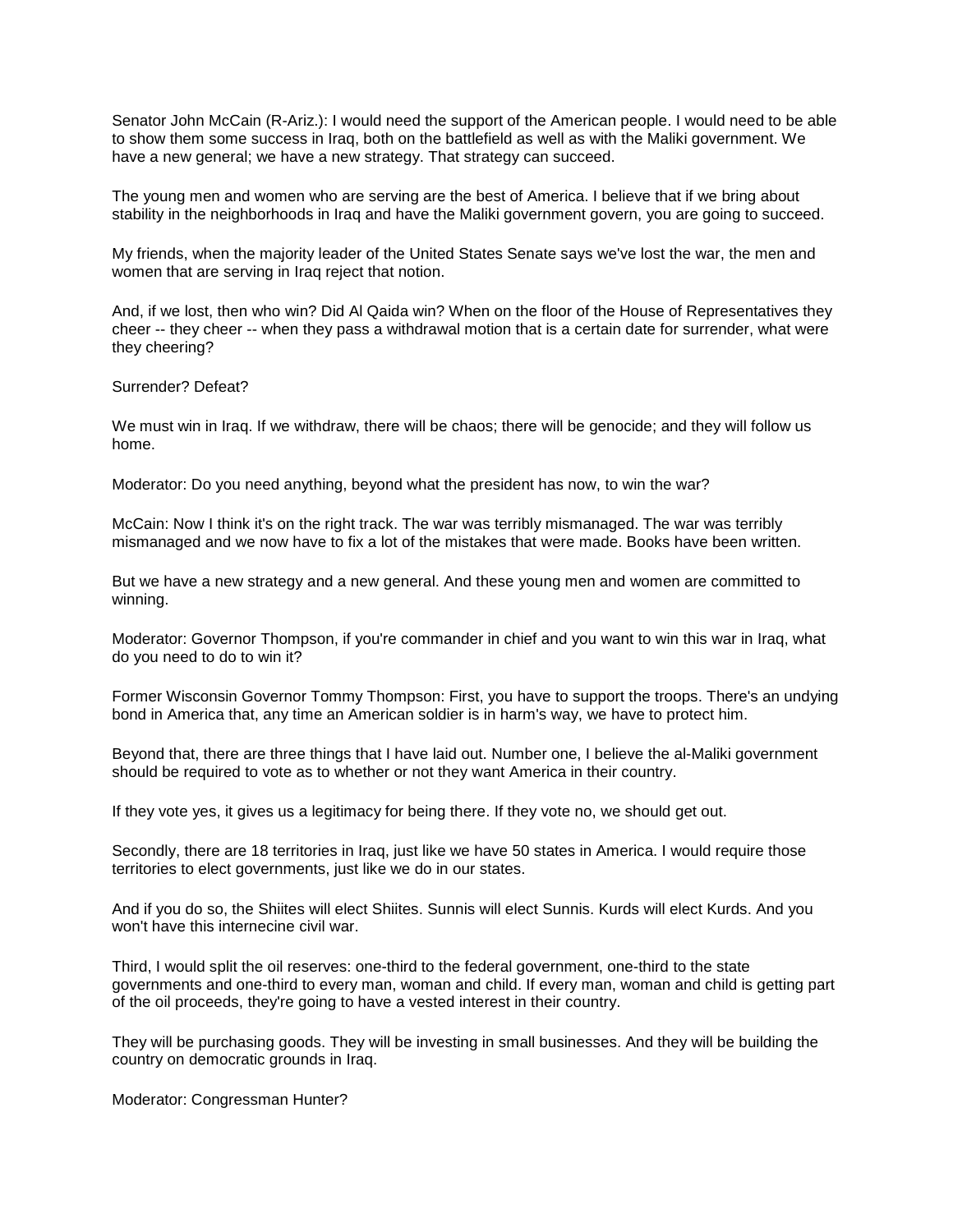Representative Duncan Hunter (R-Calif.): Yeah, very briefly, Chris, the key to winning in Iraq is standing up the Iraqi military. There are 129 battalions in the Iraqi army. We need to make sure that every one of those battalions moves into an operational setting, gets a three- or four-month military operation in a contentious zone.

At that point, they can move into the combat field.

Hunter: They can start displacing American units. And America's heavy combat units can rotate out. That's the right way to leave Iraq.

Moderator: Governor Romney, in that same NBC-Wall Street Journal poll that Chris mentioned, 55 percent of Americans say victory is just not possible in Iraq. They've made up their minds on this war.

Why shouldn't they have a president who will listen?

Former Massachusetts Governor Mitt Romney: Well, if you wanted to have a president that just followed the polls, all we need to do is plug in our TVs and have them run the country. But that's not what America wants. It's not what America needs. We need leadership that's strong and that shows America what we can do to lead the world.

Ronald Reagan was a president of strength. His philosophy was a philosophy of strength: a strong military, a strong economy and strong families.

With regards to Iraq, there are a lot of people that say, let's just get out. I want to get our troops home as soon as I possibly can. But, at the same time, I recognize we don't want to bring them out in such a precipitous way that we cause a circumstance that would require us to come back.

Because if we leave in the wrong way, the Iranians could grab the Shia south, or Al Qaida could play a dominant role among the Sunnis, or you could have the border with Turkey destabilized by the Kurds - and, as a result, you could have regional conflict develop.

But with that occurring, you could have our neighbors get involved, our friends get involved around Iraq, and we could have to come back again.

That's why it's so essential for us at this critical time to support the al-Maliki effort to bring strength and stability to Baghdad, to Al Anbar. Hopefully they're good signs that we're going to see increasing, and we'll be able to bring our troops home safely.

Moderator: Time, Governor.

Let me to go to Senator Brownback with the next question. Recent polls in the Islamic world reveal a sea of hostility toward the United States, feeding what General Petraeus calls the central front of Al Qaida in Iraq.

How do we win this war if every dead terrorist is so easily replaced?

Senator Sam Brownback (R-Kan.): I think we win the war by standing up for our values and working with those who will work with us.

I think you have to remember that while we're in a war on terrorism, there are a number of people that are with us, that work with us around the world, and also in the Islamic world. We're partnering with a number of moderate Muslim regimes.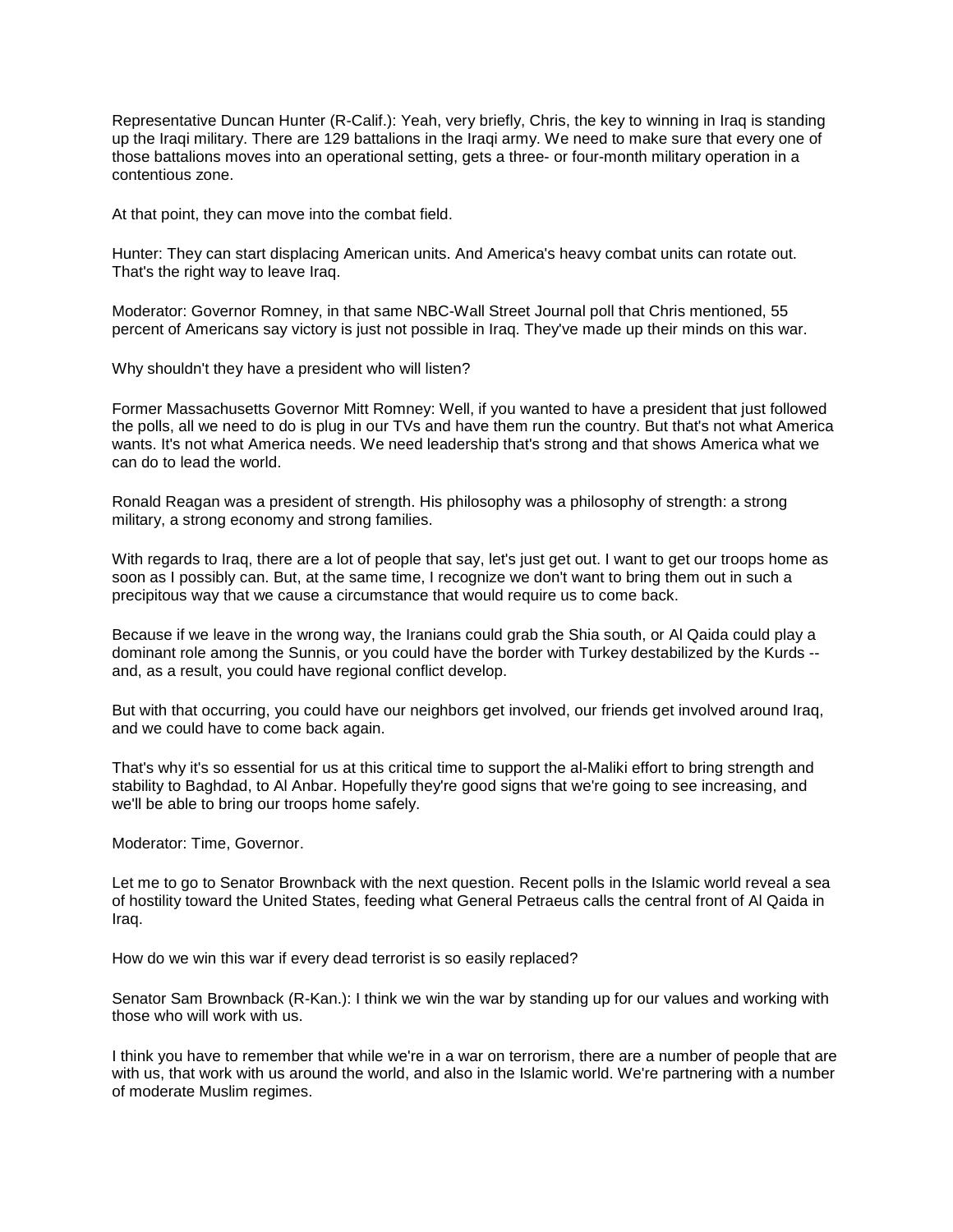And that's something I think we need to convey into the Muslim world as well, that these are groups -- the Al Qaida group, the militant Islamic fascists -- they're trying to unseat moderate Muslim regimes.

And I think we need to engage those regimes -- regimes in Pakistan, regimes in Egypt -- as long as we also confront those regimes, like in Iran, that are the lead -- Iran is the lead sponsor of terrorism around the world. And we've got to be very confrontational and very aggressive there.

So it's to engage those that'll work with us, contain and confront those that won't, and convey that to the Muslim world.

Moderator: How do you deal with the problem revealed in a recent Zogby poll that in countries that are mentioned you mentioned, like Jordan, Morocco, Turkey, another Islamic country, 10, 12 percent of the people support us, the rest are angry at us? Doesn't that create a sea of recruitment opportunity for our enemy?

And I'm just asking: Do we have to reduce that temperature of hatred before we win the war, or simply continue to fight the terrorists?

Brownback: Well, I think we have to do both, Chris. I mean, you have to engage in those countries. We have to engage in Jordan, and I think we need to engage with all the tools of state that we have: economic tools, along with foreign relations, diplomatic and military tools as well.

But at the same time, when we do that, you've got to confront. You've got to confront those that are coming after us. And they've been doing this for over a decade -- coming at us -- from before 9/11.

We cannot be weak on this whatsoever.

Moderator: Governor Huckabee, I'd like to get your views about how you balance loyalty and accountability. Would you have fired Don Rumsfeld before last November?

Former Arkansas Governor Mike Huckabee: I think I would've done that before the election. I certainly wouldn't have said that we are not going to do it and then, right after the election, done so. But that's the president's call.

Clearly there was a real error in judgment, and that primarily had to do with listening to a lot of folks who were civilians in suits and silk ties and not listening enough to the generals with mud and blood on their boots and medals on their chest.

Those generals told us, early on, it would take 300,000 troops to successfully go in and stabilize Iraq. Instead we gave them a limited number of troops and a budget and said, you have to do it with this.

I think that's something, now, we understand was a mistake. But rather than simply walking away and leaving the Middle East in a complete disastrous chaos that will spread to the region and to the rest of the world, it's important that we finish the job, that we do it right, rather than have to go back and some day do it over.

Moderator: Why don't we start with Governor Gilmore there, and ask you a general question, as people who are political and know the mood of the country, starting with you -- you've been a military man. You were in Army intelligence.

But on this general question, the Rumsfeld removal was perhaps timed to the election. Do you think a general shake-up in this administration's Cabinet, right now, would be good for the administration?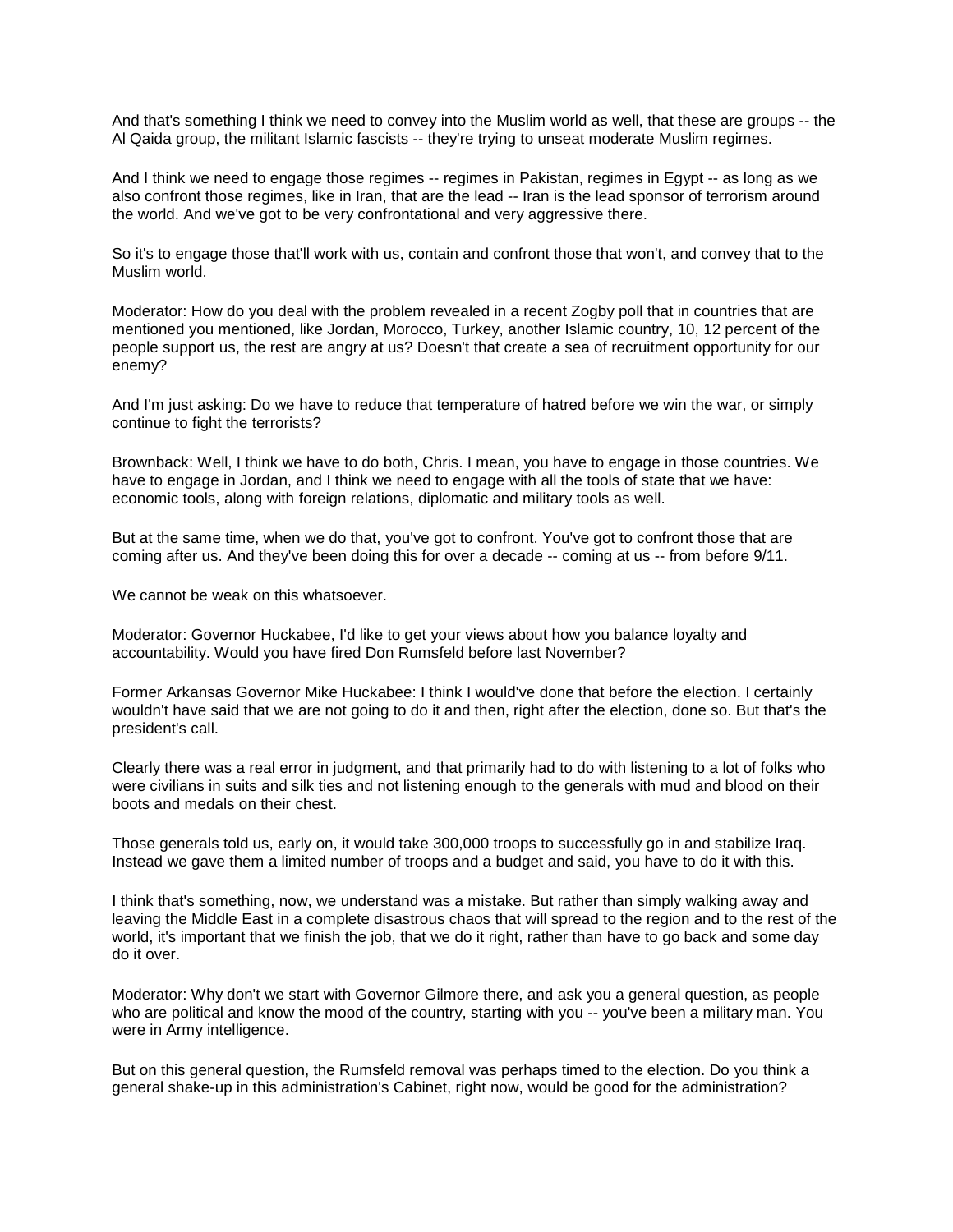Former Virginia Governor James Gilmore (R-Va.): I think there have been a lot of changes in the administration over the last number of years.

We've seen those changes.

But the fundamental point that we have to remember is this has been coming on for quite a long time. Decades this has been coming on. And I think we got distracted at the end of the Cold War, when we were thinking about the end of the Soviet Union and the fall of the Berlin Wall, thanks to the president in whose name this library is named. And, instead, we didn't pay attention sufficiently to the entire Middle East.

And I see this Iraq problem as part of an entire Middle East issue, and it's sort of a fundamental problem that we're going to have an honest conversation with the American people about. We're going to have to engage in the Middle East, and we're going to have to do it for an extended and a long period of time.

It isn't just an Iraq issue. This is an issue of the challenges that we're facing between the Palestinians and the Israelis, the challenge between Sunnis and Shiites -- the problem with people on the street not even agreeing with their own regimes.

There is a great deal that has to be done, and the president is going to have to bring the American people forward into a major commitment in many areas -- one is foreign policy -- and there will have to be a new commitment to the Middle East.

Moderator: Congressman Paul, you voted against the war. Why are all your fellow Republicans up here wrong?

Representative Ron Paul (R-Texas): That's a very good question. And you might ask the question, why are 70 percent of the American people now wanting us out of there, and why did the Republicans do so poorly last year?

So I would suggest that we should look at foreign policy. I'm suggesting very strongly that we should have a foreign policy of non- intervention, the traditional American foreign policy and the Republican foreign policy.

Throughout the 20th century, the Republican Party benefited from a non-interventionist foreign policy. Think of how Eisenhower came in to stop the Korean War. Think of how Nixon was elected to stop the mess in Vietnam.

How did we win the election in the year 2000? We talked about a humble foreign policy: No nationbuilding; don't police the world. That's conservative, it's Republican, it's pro-American -- it follows the founding fathers. And, besides, it follows the Constitution.

I tried very hard to solve this problem before we went to war by saying, "Declare war if you want to go to war. Go to war, fight it and win it, but don't get into it for political reasons or to enforce U.N. resolutions or pretend the Iraqis were a national threat to us.

Moderator: It's time.

This is a question for Senator McCain. It's along those lines of intervention. Former Tennessee Senator Fred Thompson said that Iran has already committed acts of war. Do you agree?

And, secondly, as part of that, what's your tripwire for a U.S. strike in Iran?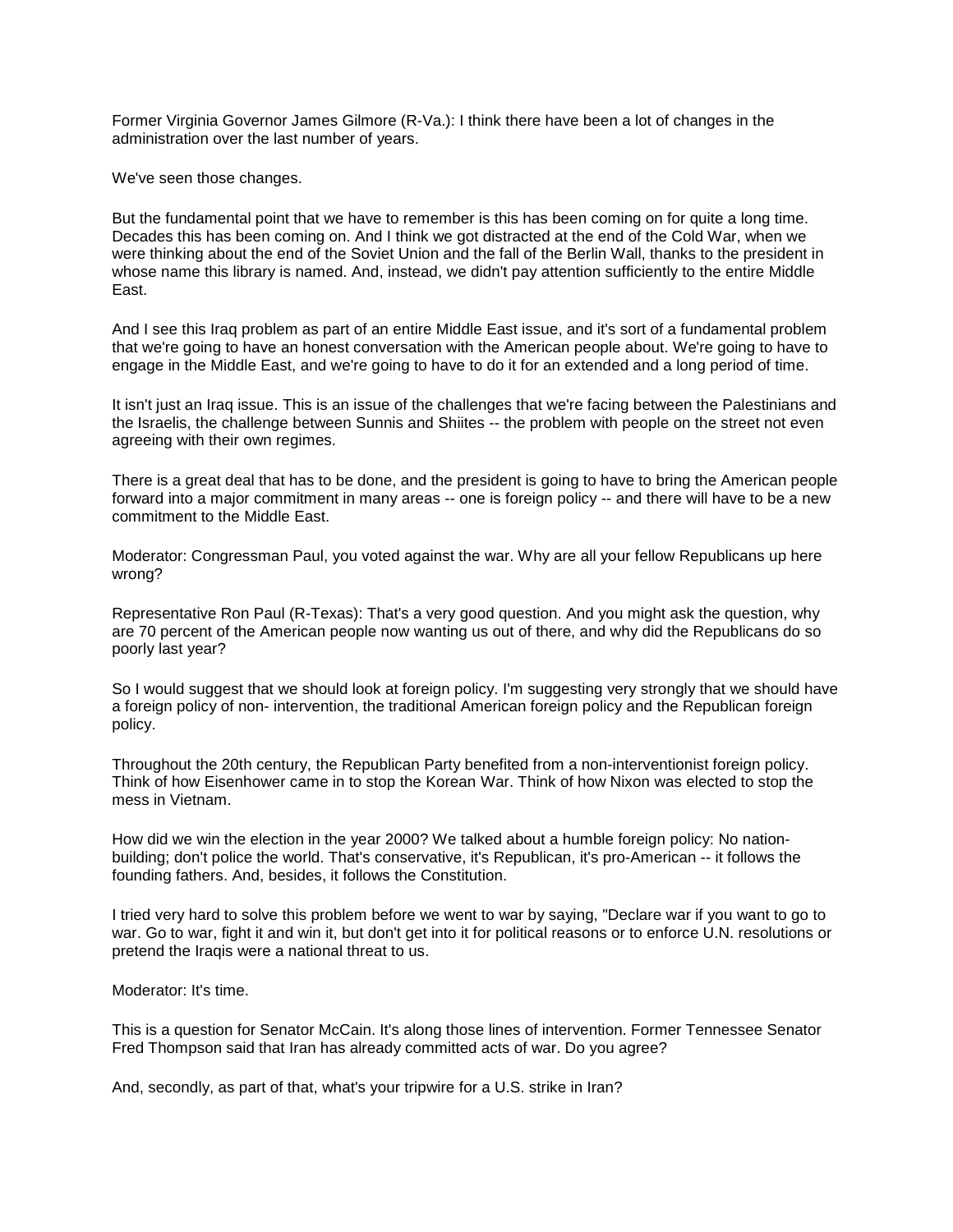McCain: Iran is a state sponsor of terrorism. We all know that. Iran continues their efforts to build nuclear weapons. Iran is now exporting lethal IEDs and jihadists and suicide bombers into Iraq, killing American soldiers.

The Iranians encouraged Hezbollah to attack Israel from Lebanon recent. Iran poses one of the greatest threats to the security of the world, and in the Middle East.

I believe the Iranians have got -- we have got to bring greater pressures, diplomatic, economic, political, join with our European allies who still fear greatly the effort of the cutoff of oil from -- into Europe.

We have to work together. If the Russians and the Chinese are not helpful to us, then we had better figure out a way to put additional pressures, encouraging democracy and freedom without Iraq, which is a very cultured -- within Iran, which is a very cultured society.

At the end of the day we cannot allow Iran...

Moderator: OK.

McCain: ... to acquire nuclear weapons.

Moderator: Let me follow up a little bit, Senator.

McCain: Sure.

Moderator: What is your trip wire? Is it the building of a nuclear weapon? The threat to use a weapon once built? A delivery system? Is it preemptive or preventive?

McCain: My greatest fear is the Iranians acquire a nuclear weapon and give it to a terrorist organization.

And there is a real threat of them doing that.

The trip wire is that if they acquire these weapons -- and our intelligence tells us that this is a real threat to the state of Israel, to other states in the region.

But I want to emphasize, Chris, there's lots of additional efforts that can be made and must be made before we consider that option. There's lots of things we can do.

That is the, ultimately, final option. And I don't think we can exercise it at this time.

Moderator: OK.

Congressman Tancredo, along those lines, imagine you're president of the United States and this is a likely or possible scenario, certainly plausible: You get a call from the prime minister of Israel -- who's now Ehud Olmert -- saying Israel is about to strike Iran's nuclear sites and he wants U.S. help.

What do you say?

Representative Tom Tancredo (R-Col.): I say that, look, when we -- if you look at this issue and stand back for just a second and say, there are two kinds of Irans that we are going to have to deal with here: one headed by a gentleman who believes that he is going to be responsible for the coming of the 12th imam and a guy with a bomb, that should put us in the position of saying that anything we can do to stop that is imperative.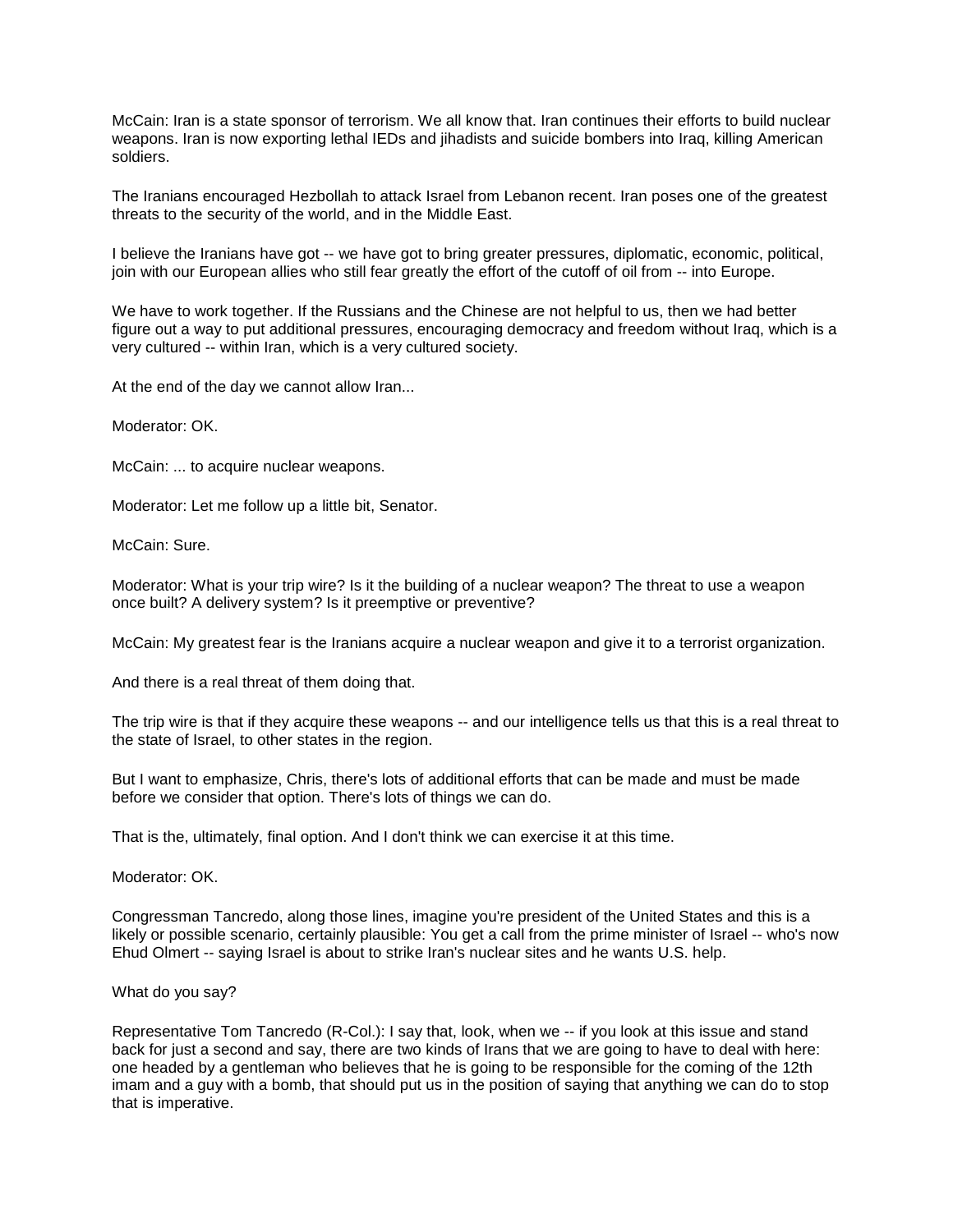And if Israel is put in that position, and we need to be involved in order to protect both ourselves and the Israelis, then of course we respond in the appropriate fashion.

Moderator: If the prime minister asks you for help, you say you will say yes?

Tancredo: Well, there are conditions, of course, under which we would say yes. But I'm telling you that if they are -- if there is a threat to the existence of Israel, which is, by the way, I think a potential threat to the existence of the United States, then you have to come to that -- the aid of Israel.

Moderator: Mayor Giuliani, on that point?

Giuliani: It really depends on what our intelligence says. I mean, the reality is, the use of military force against Iran would be very dangerous. It would be very provocative. The only thing worse would be Iran being a nuclear power.

It's the worst nightmare of the Cold War; isn't it? The nuclear weapons in the hands of an irrational person, an irrational force.

Ahmadinejad is clearly irrational.

Giuliani: He has to understand it's not an option; he cannot have nuclear weapons. And he has to look at an American president and he has to see Ronald Reagan. Remember, they looked in Ronald Reagan's eyes, and in two minutes, they released the hostages.

Moderator: Thank you.

Governor Gilmore of Virginia, when speaking about Osama bin Laden last week, Governor Romney said, quote, "It's not worth moving heaven and Earth, spending billions of dollars just trying to catch one person."

Senator McCain called that naive.

#### Who's right?

Gilmore: You know, I think -- well, I think we do have to do everything that we can do to get this guy, and the reason is because he is a symbol to the people who believe, as a matter of faith, that they have a right and a duty to destroy Americans and Western civilization.

The bigger, however, issue, is this: The Americans have to lead against the sea of hostility that was referred to earlier.

This is a serious challenge.

We can't allow a situation where everyone, all the way from Morocco, all the way through the Middle East, all the way to the Philippines, believes that the United States does not have their best interests at heart.

During the Cold War -- and I served as...

Moderator: If I would, is President Bush partly responsible for that, in your view?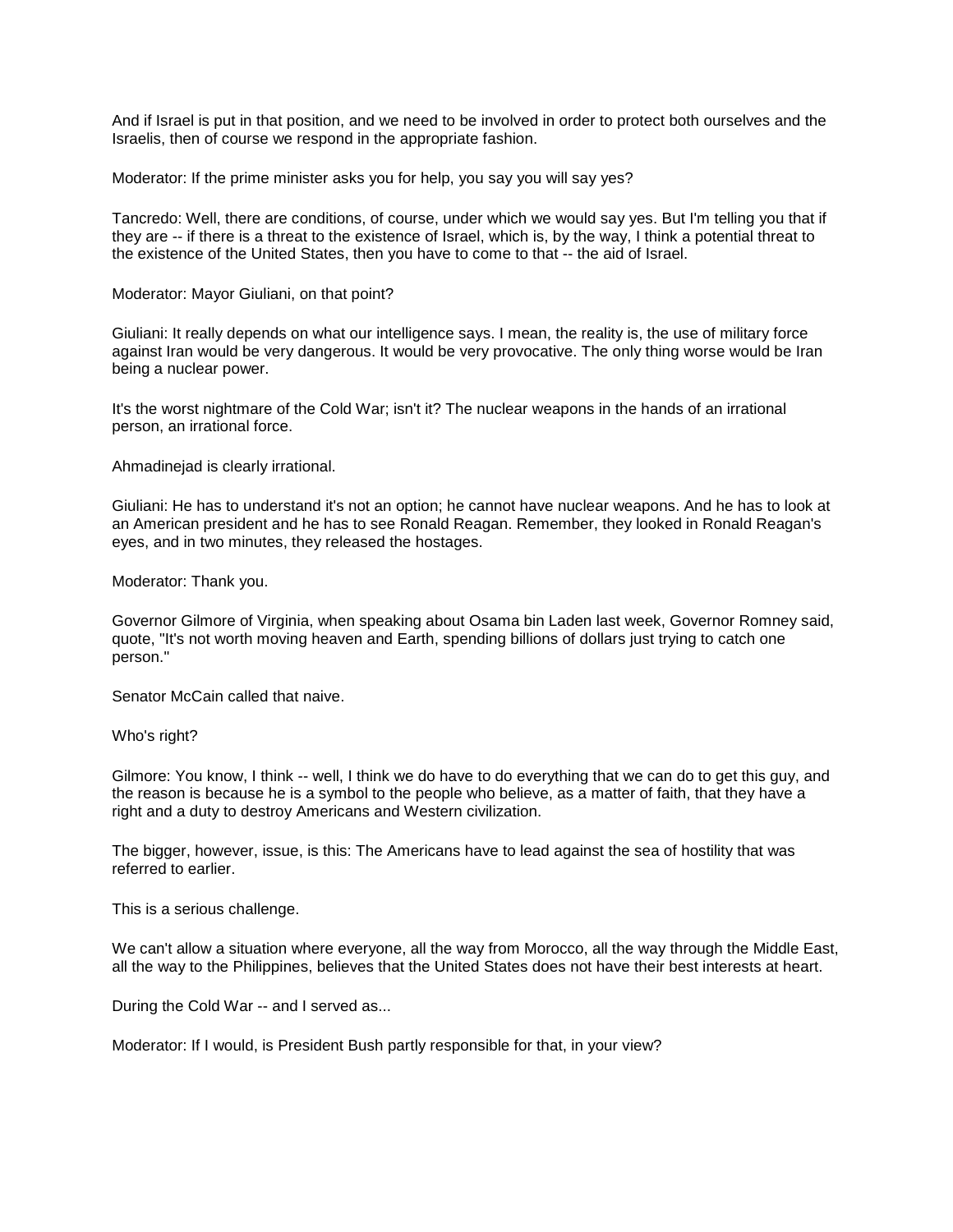Gilmore: This is what I think we have to do: What I think we have to do is to use all of our abilities, diplomatic and economic and military, above all things, put ourselves on the moral high ground, and let people across the world know that we are in the same shoes that we were in during the Cold War.

During the Cold War, we represented the aspirations of people everywhere in the world in good faith. And that now must be our policy, so that we in fact do deny those kinds of people and resources to the people who we can't deal with diplomatically. And that, of course, is the Al Qaida type of fundamentalists.

Moderator: Governor Romney, respond to the mentioned reference to you...

Romney: Well, of course, we get...

(Laughter)

Moderator: ... by Senator McCain.

(Laughter)

Romney: Thank you. Of course we get Osama bin Laden and track him wherever he has to go, and make sure he pays for the outrage he exacted upon America.

Moderator: Can we move heaven and earth to do it?

Romney: We'll move everything to get him. But I don't want to buy into the Democratic pitch that this is all about one person -- Osama bin Laden -- because after we get him, there's going to be another and another.

This is about Shia and Sunni. This is about Hezbollah and Hamas and Al Qaida and the Muslim Brotherhood. This is a worldwide jihadist effort to try and cause the collapse of all moderate Islamic governments and replace them with a caliphate.

They ultimately want to bring down the United States of America.

This is a global effort we're going to have to lead to overcome this jihadist effort. It's more than Osama bin Laden.

But he is going to pay, and he will die.

Moderator: OK. Thank you, Governor.

We now go to our interactive round of questions that were submitted and voted on by the users of Political.com.

Jim VandeHei will read these questions to the candidates now, who will have 30 seconds to respond. And if a rebuttal is necessary, that will also be 30 seconds.

Thanks, Chris.

Senator McCain, Sara from Arlington, Virginia, wants to know if you would be comfortable with Tom Tancredo, a stanch opponent of illegal immigration, as head of the Immigration and Naturalization Service.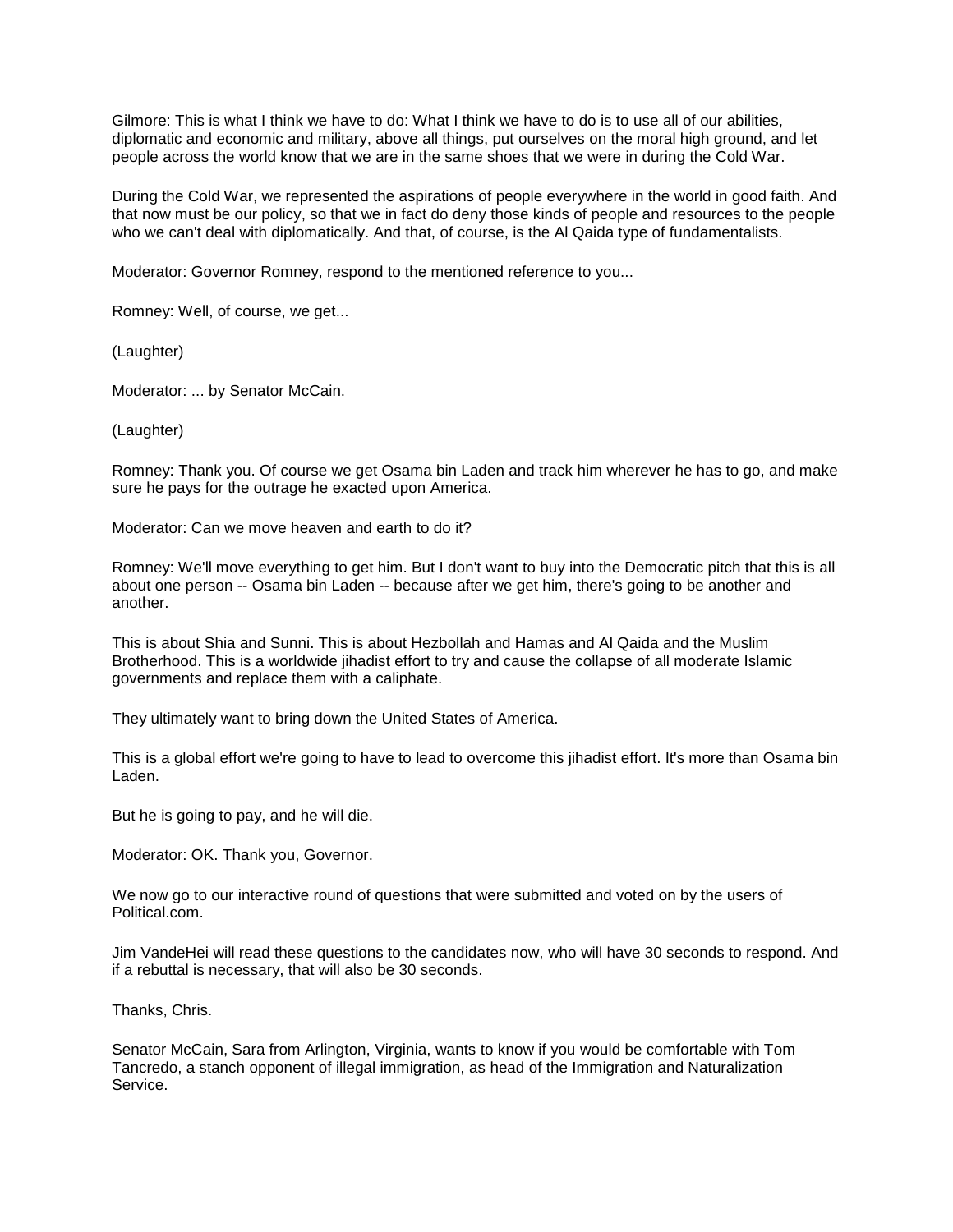(Laughter)

McCain: In a word, no.

(Laughter)

On the subject of Osama bin Laden, he's responsible for the deaths of thousands of innocent Americans. He's now orchestrating other attacks on the United States of America. We will do whatever is necessary. We will track him down. We will capture him. We will bring him to justice, and I will follow him to the gates of hell.

Moderator: OK. Let me ask you a question regarding immigration. One of our prized guests here today, Governor Schwarzenegger -- looking this man in the eye, answer this question -- I'm going to go down the line, starting with Governor Romney.

Should we change our Constitution, which we believe is divinely inspired...

(Laughter)

... to allow men like Mel Martinez, the chairman of your party, born in Cuba, great patriot, the senator from Florida, and Arnold Schwarzenegger, to stand here some night?

Governor Romney?

Romney: Never given that a lot of thought, but with Arnold sitting there, I'll give it some thought, but probably not.

Moderator: No?

Romney: No.

Moderator: Yes or no?

(Unknown): I love the Governator, but...

Moderator: We got two noes.

(Unknown): I think there are other ideas that we should...

Moderator: Governor Gilmore. Two noes. We're moving here.

Gilmore: No, I don't intend to want to amend this Constitution in a variety of different ways, and this would be not a good start to do it that way.

Moderator: So that's a no. Three noes in a row.

Huckabee: After I've served eight years as president, I'd be happy to change the Constitution for Governor Schwarzenegger.

(Laughter)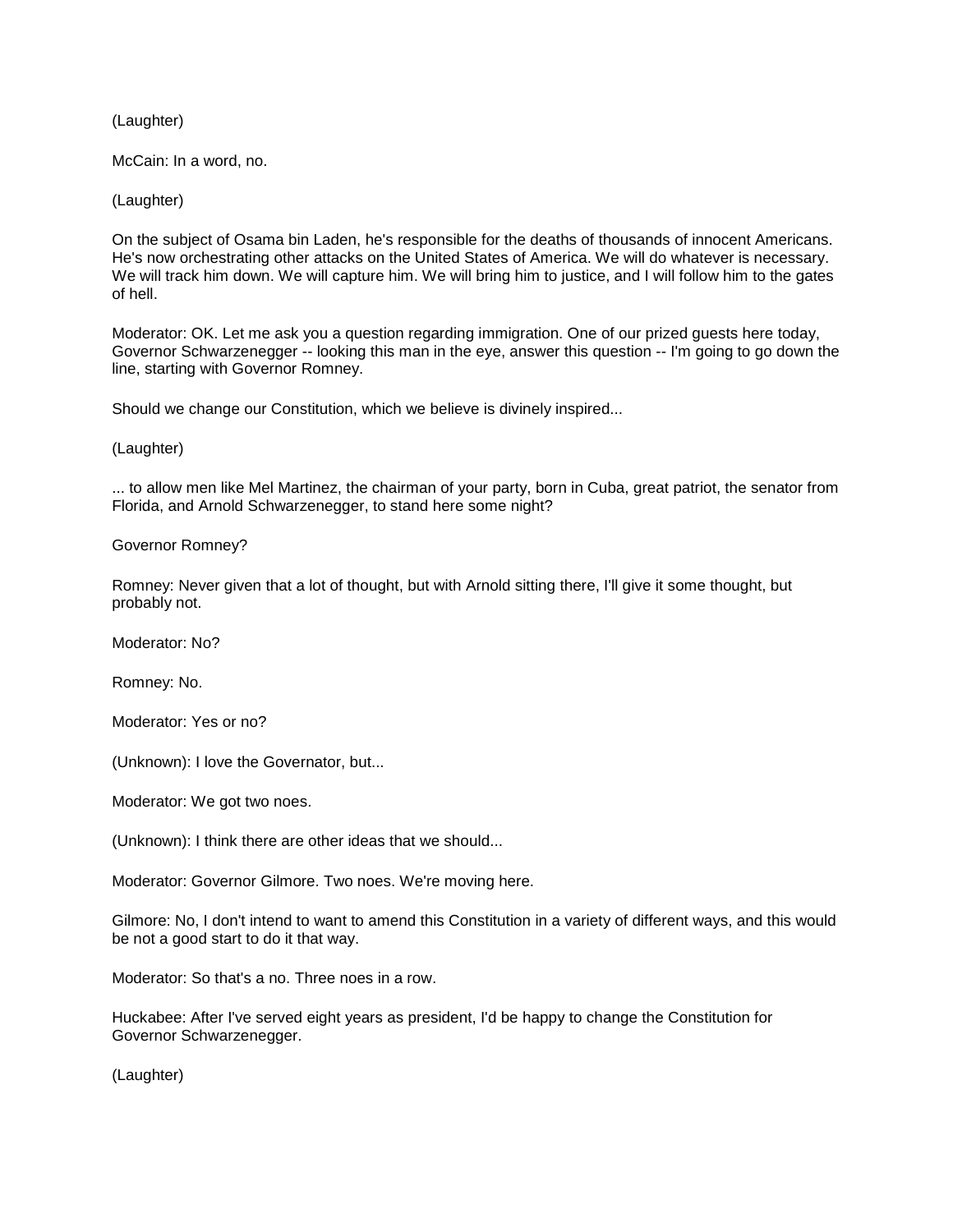Moderator: Three to one.

Congressman?

Hunter: We haven't seen his endorsement yet, Chris.

Moderator: OK. Three to one to no-show?

Hunter: That's a no.

Moderator: OK. Four noes to one.

Governor?

Thompson: No.

Moderator: Five to one.

Senator?

McCain: Depends on whether he endorses me or not.

(Laughter)

He and I have many similar attributes, so I have to seriously consider it.

Moderator: OK. We've got an overwhelming vote against you, Governor, in your own house.

(Laughter)

Congressman?

Paul (?): I'm a no, because I am a strong supporter of the original intent.

Moderator: Oh, God.

OK, Mayor Giuliani?

Giuliani: When he called me up to endorse him, he got me on the phone, he said, "Will you endorse me?", and I was too afraid to say no.

(Laughter)

Moderator: OK.

Congressman Tancredo -- is it no or yes?

Giuliani: I would say yes.

Moderator: Yes.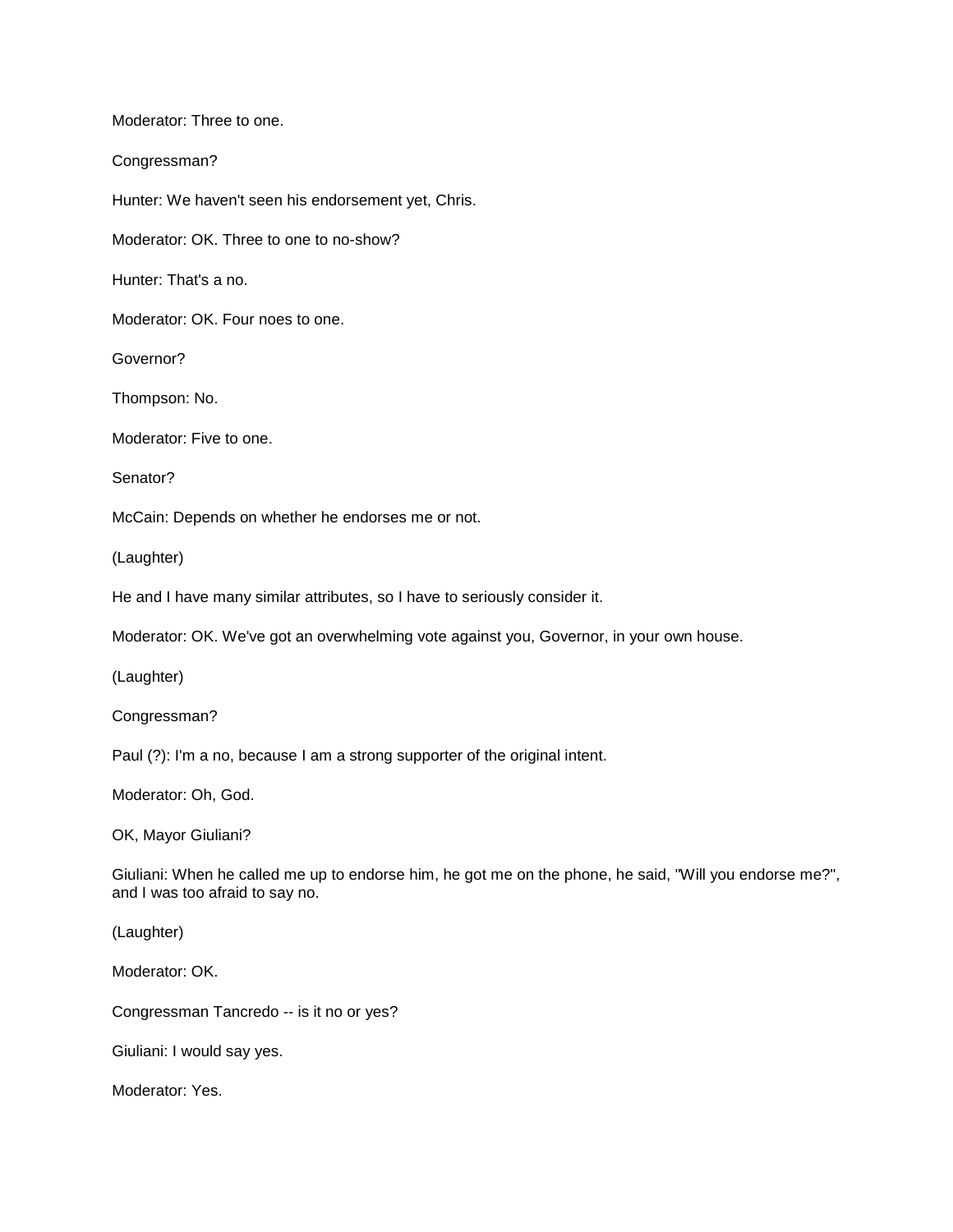Tancredo: Intimidating as he might be, I'm saying no.

Moderator: OK. We've got two yeses here.

Mayor Giuliani, Bradley Winters of New York would like to know if there's anything you learned or regret during your time as mayor in your dealings with the African-American community?

Giuliani: There's a great deal that I learned and a great deal that I regret during the time I was mayor, and a great deal I was very, very satisfied with. I tried very, very hard to treat everyone in New York City the same. We reduced crime by 67 percent. Some of the biggest beneficiaries of that would have been in the poorer neighborhoods of New York City, not necessarily the African-American community but a lot of the communities of New York City.

And I worked very, very hard to try to move hundreds of thousands of people out of welfare.

Giuliani: We actually followed Tommy Thompson's program, and we had the most successful welfare-towork program in the country. We moved 660,000 people off welfare. And I think one of the reasons that crime is still down in New York today...

Moderator: That's the time, Mayor.

Giuliani: Thank you.

Moderator: Governor Romney, Daniel Duchovnik (ph) from Walnut Creek, California, wants to know: What do you dislike most about America?

Romney: Gosh. I love America. I'm afraid I'm going to be at a loss for words because America for me is not just our rolling mountains and hills and streams and great cities. It's the American people.

And the American people are the greatest people in the world. What makes America the greatest nation in the world is the heart of the American people: hardworking, innovative, risk-taking, God- loving, familyoriented American people.

It's that optimism we thank Ronald Reagan for. Thank you, Mrs. Reagan, for opening up this place in his memory for us. It is that optimism about this great people that makes this the greatest nation on earth.

Moderator: Governor Huckabee, this question comes from Curtis Waldman (ph) from Boca Raton, Florida.

Thousands of reputable scientists have concluded with almost certainly that human activity is responsible for the warming of the Earth. Do you believe global warming exists?

Huckabee: The most important thing about global warming is this. Whether humans are responsible for the bulk of climate change is going to be left to the scientists, but it's all of our responsibility to leave this planet in better shape for the future generations than we found it.

It's the old boy scout rule of the campsite: You leave the campsite in better shape than you found it.

I believe that even our responsibility to God means that we have to be good stewards of this Earth, be good caretakers of the natural resources that don't belong to us, we just get to use them. We have no right to abuse them.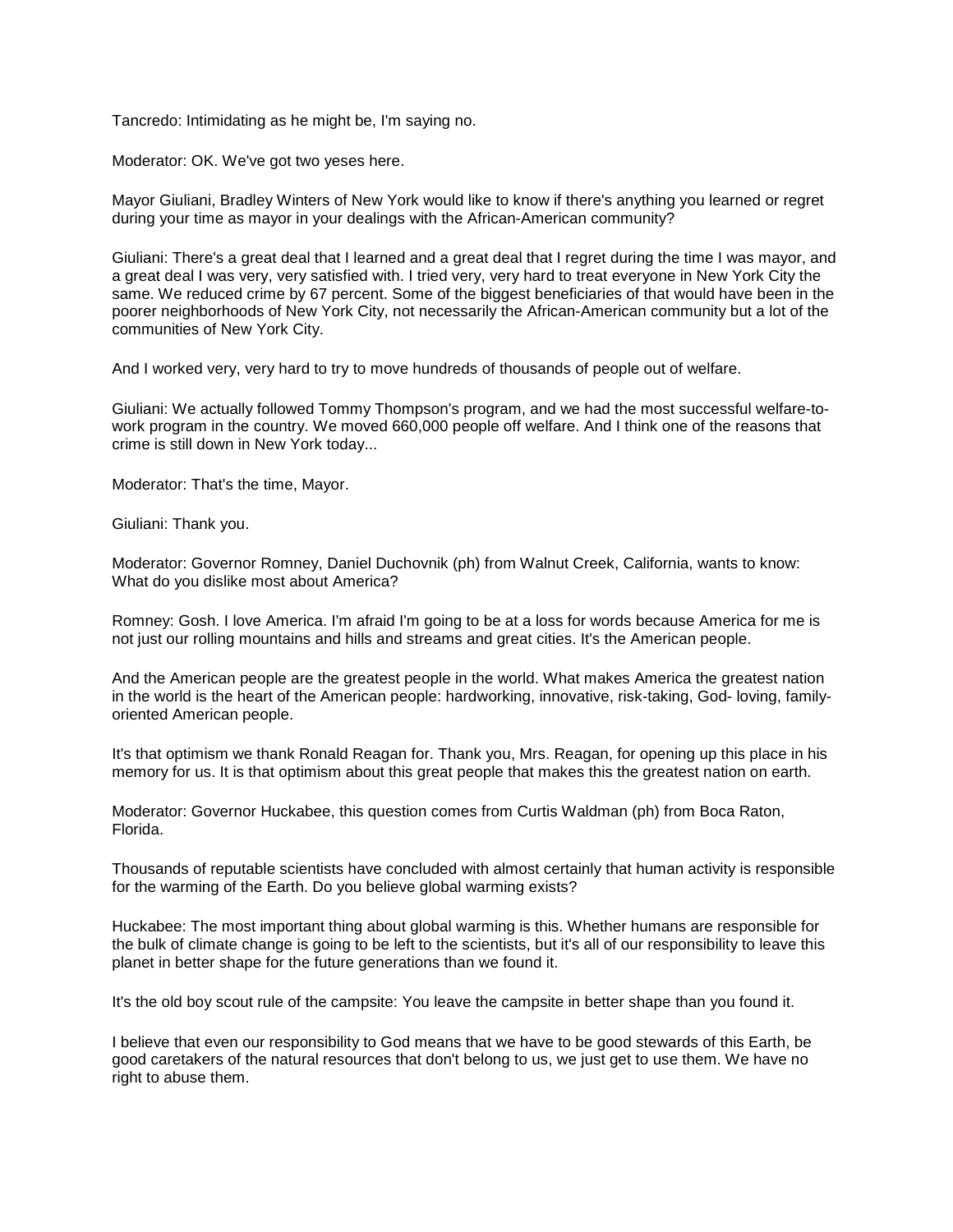Moderator: Congressman Tancredo, David Diamond (ph) from Memphis writes in, "Do you have a plan to solve the shortage of organs donated for transplant?"

Tancredo: Well, I don't believe that the government of the United -- that the president of the United States should be putting forth a plan to do such a thing.

The reality is that technology and the advancement of technology in a variety of areas is going at a pace where I believe we can look forward to cures -- we can look forward to a variety of things that will allow us to cure diseases that today we do not have cures for.

But the idea that I think is inherent in this question, that somehow we should be growing these things, somehow we should be cloning people for the purpose of using these kinds of their attributes...

Moderator: That's time, Congressman.

Tancredo: ... is ridiculous. I absolutely would not support it.

Moderator: Congressman Hunter, Maggie from Highland Park, Illinois, wants to know if you consider yourself a compassionate conservative, like President Bush.

Hunter: Answer: Yes. And let me take the rest of my time on Iran. You know, right now, right now, Iran is moving equipment into Iraq that is being used to kill Americans. Iran has crossed the line, and the United States has absolute license at this point to take whatever actions are necessary to stop those deadly instruments from being moved across the line, being used in explosives, roadside bombs, inside Iraq.

And lastly, you know, we don't -- we should not get to the edge of the cliff on this enrichment of uranium.

And plutonium to be used for a nuclear weapon in Iran -- the United States needs to move very quickly...

Moderator: Thank you, Congressman. That's time.

Hunter: The United States needs to move very quickly.

Moderator: Congressman Paul, Pete from Rochester Hills, Michigan wants to ask you this. If you were president, would you work to phase out the IRS?

(Laughter)

Paul: Immediately.

(Laughter)

Moderator: That's what they call a softball.

Paul: And you can only do that if you change our ideas about what the role of government ought to be.

If you think that government has to take care of us, from cradle to grave, and if you think our government should police the world and spend hundreds of billions of dollars on a foreign policy that we cannot manage, you can't (ph) get rid of the IRS; but, if you want to lower taxes and if you want the government to quit printing the money to come up with shortfall and cause all the inflation, you have to change policy.

Moderator: Time.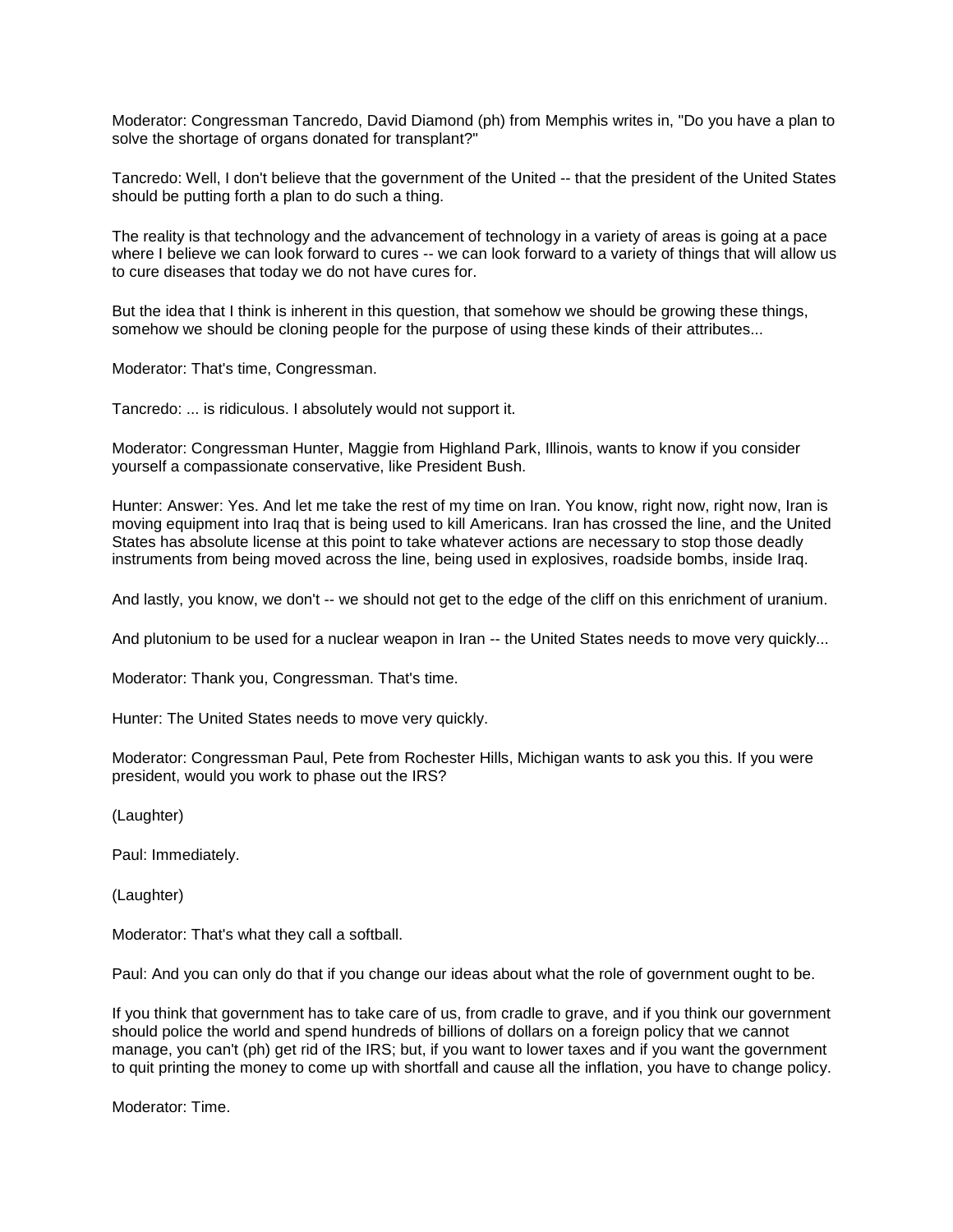We now go to the next segment. We're going to talk about values. Let's go down the line on this just like they did with the Democrats last week on some of these trickier calls, but they do have clear answers.

Starting with you, Governor, would the day that Roe v. Wade is repealed be a good day for America.

Romney: Absolutely.

Moderator: Senator?

Brownback (?): It would be a glorious day of human liberty and freedom.

Moderator: Governor?

Gilmore (?): Yes, it was wrongly decided.

Moderator: Governor?

Huckabee (?): Most certainly.

Moderator: Congressman?

Hunter (?): Yes.

Moderator: Governor?

(Unknown): Yes.

Moderator: Senator?

A repeal.

Mayor?

Giuliani: It would be OK.

Moderator: OK to repeal?

Giuliani: It would be OK to repeal. It would be also if a strict constructionist judge viewed it as precedent and I think a judge has to make that decision.

Moderator: Would it be OK if they didn't repeal it?

Giuliani: I think the court has to make that decision and then the country can deal with it. We're a federalist system of government and states can make their own decisions.

Moderator: Congressman?

Tancredo (?): After 40 million dead because we have aborted them in this country, I would say that that would be the greatest day in this country's history when that, in fact, is overturned.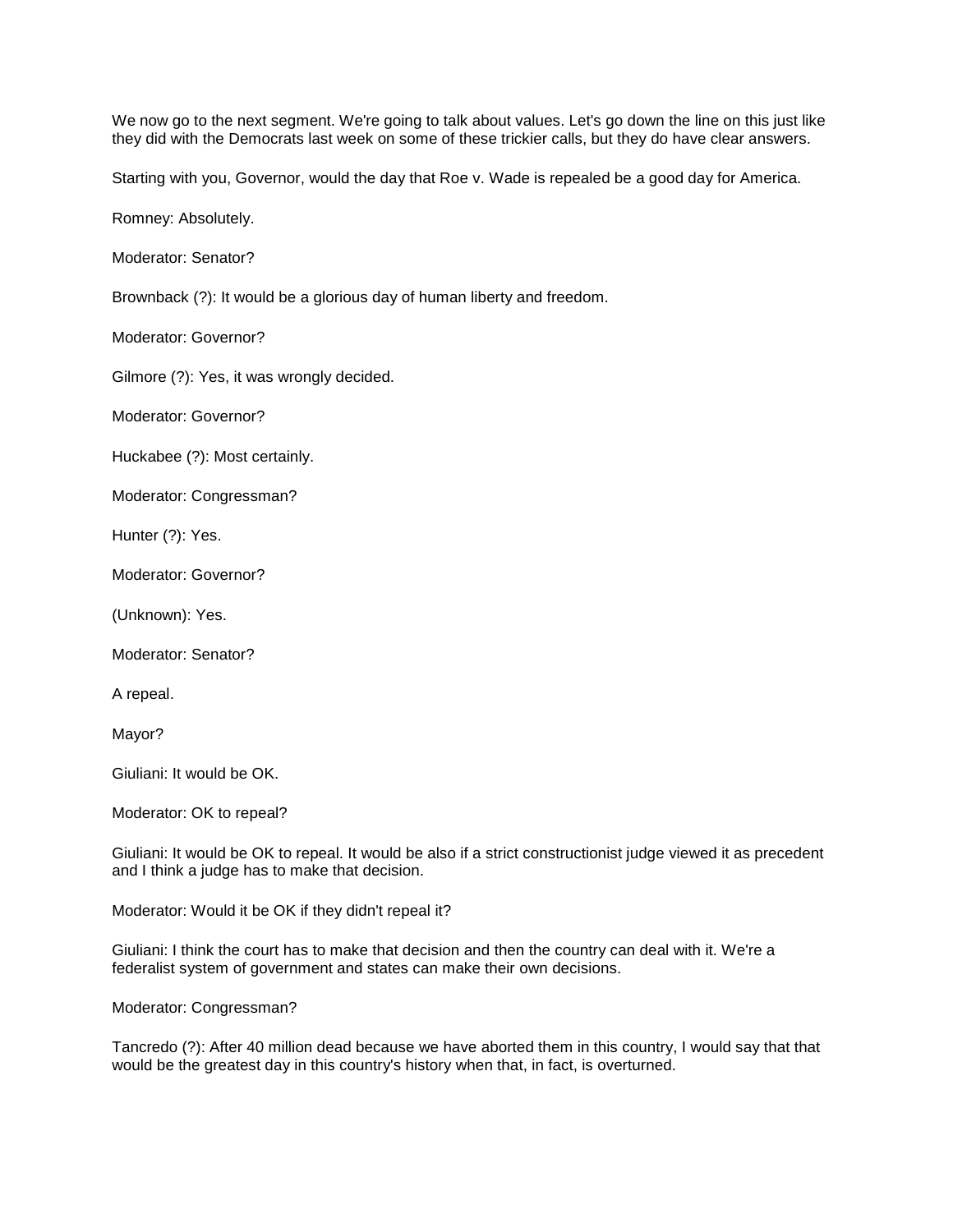Moderator: We're looking for nuance here. Governor Gilmore, you have said in the past that you believe in the first eight to 12 weeks of pregnancy that the woman should have the right to have an abortion. Do you still want to stick with that exception?

Gilmore: I do, Chris. My views on this, my beliefs on this are a matter of conviction. And they've always been the same, and they've never changed, the entire time that I've been in public life.

However, my record as governor of Virginia, I think, has been one that the pro-life community, of which I'm a part, would be very proud: passing a 24-hour waiting period, passing informed consent, passing parental notification, signing the partial-birth abortion law in Virginia.

So I think the record is there. But my views -- my views are strongly and fundamentally believed and been held that way.

Moderator: Governor Thompson, do you have any nuance on this? Or are you just happy with the repeal of Roe v. Wade?

Thompson: I believe it should be left up to the states. That was what was originally implied, and the Constitution was changed when the Supreme Court made the decision.

I, like a lot of people up here, have made a record of pro-life for a long time, signing the partial-birth abortion, pre-notification for parents and so on.

I think it's an important imperative that states have the responsibility for making these laws.

Moderator: Governor Romney, in recent months, you've said you were, quote, "always for life," but we've also heard you say you were once, quote, "effectively pro-choice." Which is it?

Romney: Well, I've always been personally pro-life, but for me, it was a great question about whether or not government should intrude in that decision. And when I ran for office, I said I'd protect the law as it was, which is effectively a pro-choice position.

About two years ago, when we were studying cloning in our state, I said, look, we have gone too far. It's a "brave new world" mentality that Roe v. Wade has given us, and I changed my mind.

I took the same course that Ronald Reagan and George Herbert Walker Bush and Henry Hyde took, and I said I was wrong and changed my mind and said I'm pro-life. And I'm proud of that, and I won't apologize to anybody for becoming pro-life.

Moderator: Governor, with respect, some people are going to see those changes of mind as awfully politically convenient.

Romney: You know, I told you that I'd studied at great length this issue. When I ran, I -- for the very first time, I told you that I was personally pro-life but that I would protect a woman's right to choose as the law existed.

And that stayed the same until two years ago, as I indicated.

And at that time, as a result of the debate we had, the conclusion I reached was that we had gone too far, that cloning and that creating new embryos was wrong, and that we should, therefore, allow our state to become a pro-life state.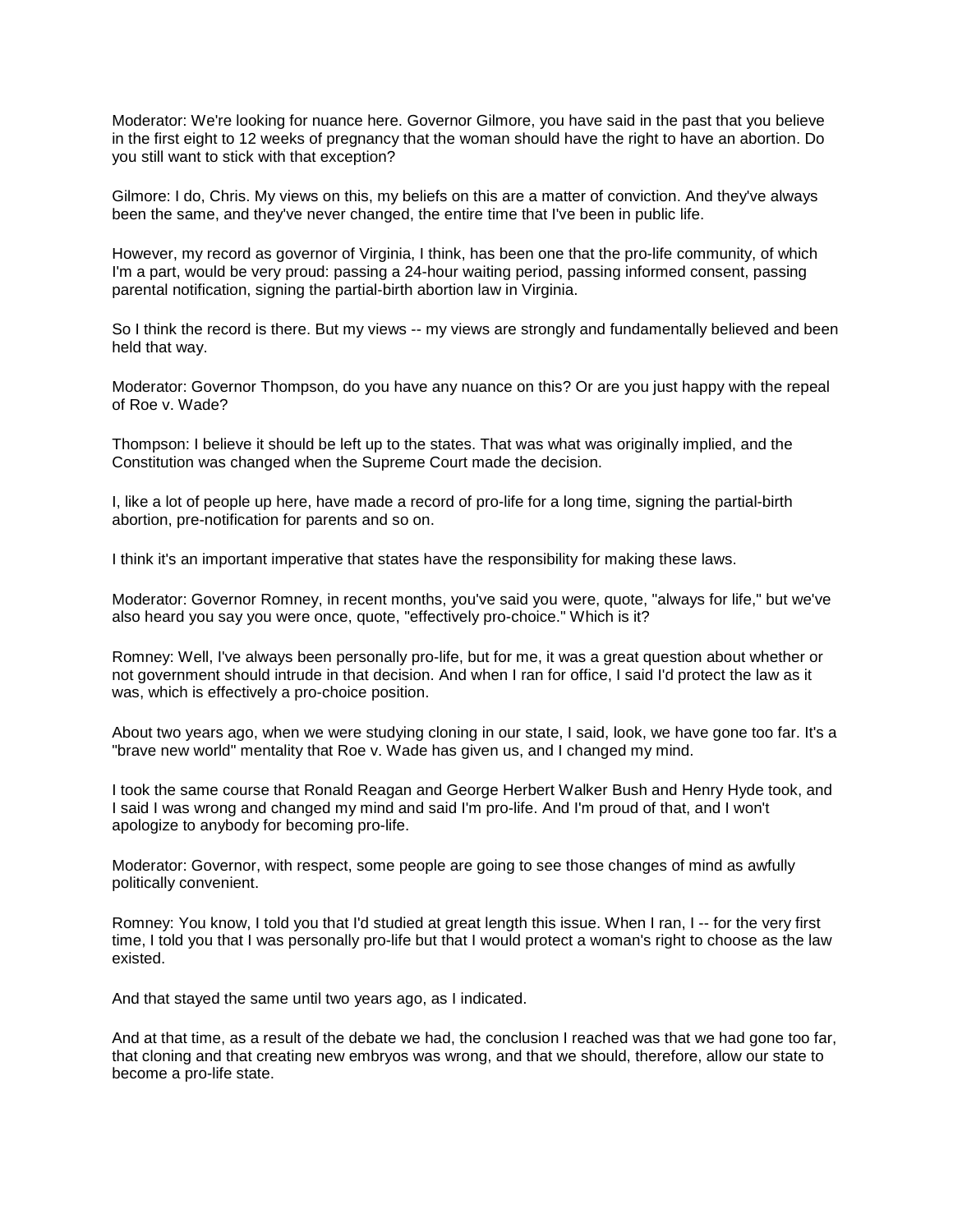I believe states should have the right to make this decision, and that's a position I indicated in an op-ed in the Boston Globe two years ago.

Moderator: Senator Brownback, this is an important issue for you.

Brownback: It is.

Moderator: Could you support a nominee of your party who is not pro-life?

Brownback: I could, because I believe in the Ronald Reagan principle, that somebody that's with you 80 percent of the time is not your enemy, that's your friend and that's your ally. And this is a big coalition party. And it's a coalition party that's governed for a number of years in this country.

And it governs because it governs with a coalition of economic and social conservatives, and people that want to be strong for the United States.

But I want to emphasize, I believe life is one of the central issues of our day, and I believe that every human life at every phase is unique, is beautiful, is a child of a loving God, period.

Moderator: That's the time.

Let me go back to Governor -- Mayor Giuliani, because I want to give you a chance on this.

You became very well known for standing up against the use of public funds for what many people considered indecent exhibits at the Brooklyn museum and places like that.

Why do you support the use of public funds for abortion?

Giuliani: I don't. I support the Hyde amendment. I hate abortion. I wish people didn't have abortions.

Moderator: So you're not for funding at all?

Giuliani: I believe that the Hyde amendment should remain the law. States should make their decision. Some states decide to do it. Most states decide not to do it. And I think that's the appropriate way to have this decided.

Moderator: Should New York, when you were mayor of New York, should they have been paying for - the state should have been paying for...

Giuliani: That's a decision New York made a long time ago.

And New York...

Moderator: And where were you on that?

Giuliani: I supported it in New York, but I think, in other places, people can come to a different decision.

Moderator: Thank you.

Let me go to Senator McCain. We're in the house of Ronald Reagan. Every cab driver in America knew what Ronald Reagan stood for: defeat communism abroad; reduce big government at home.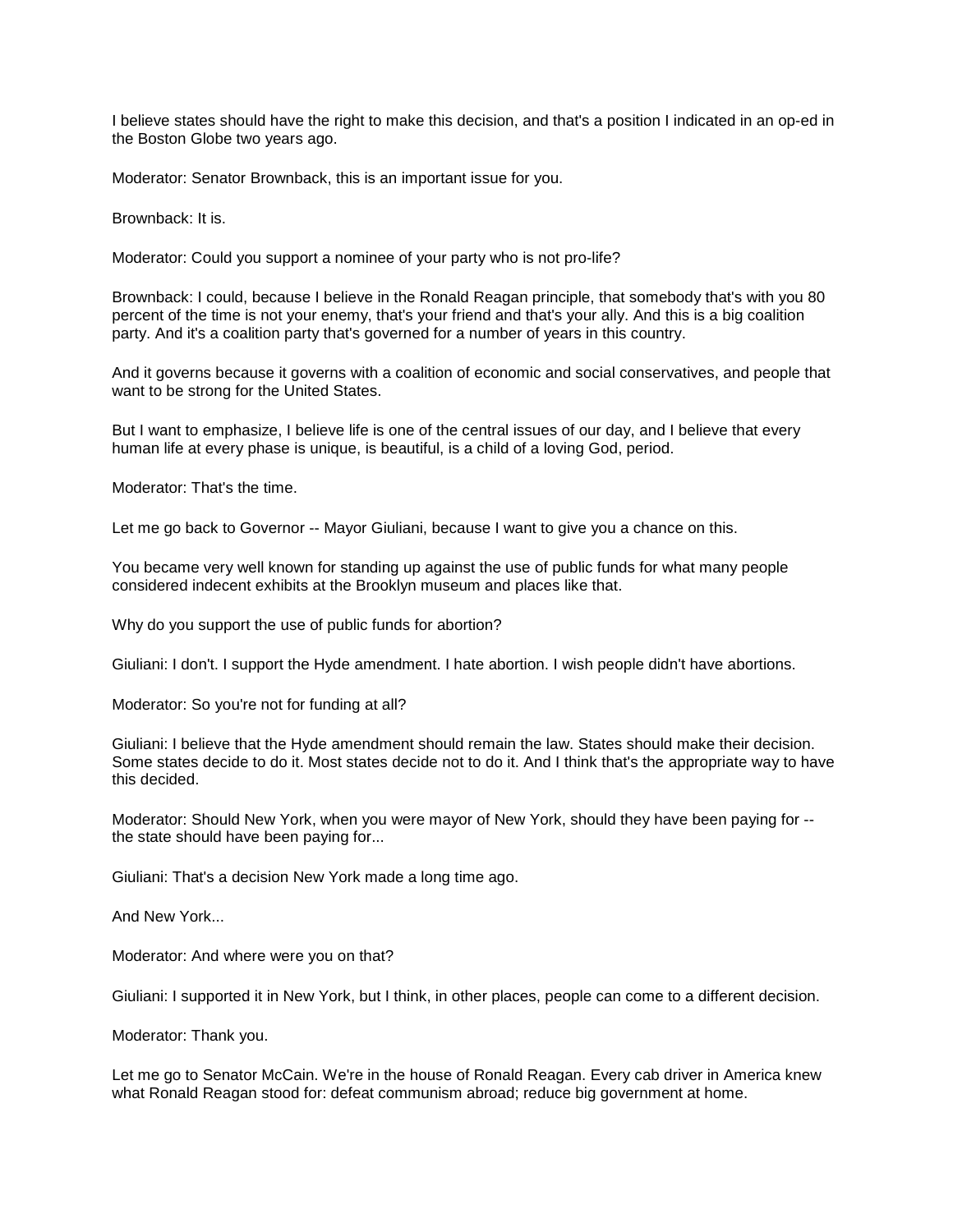Can you, Senator McCain, restore that kind of unity of purpose?

McCain: I know that I can. I want to be president of the United States to defeat our enemies and to work with our allies. I want to lead this nation.

I may not be the youngest candidate in this race, but I'm the most prepared. I'm prepared to take on the greatest challenge of our time, and that's the specter and threat of radical Islamic extremism, which threatens our very values and our very life.

I know how the world works. I know the good and evil in it. I've seen it. I know how the military works. I know what the military should do, and what it shouldn't do. And I know what it can do.

I know how to make Congress work, work for you and not for their re-election.

My friends, we face enormous challenges, whether it be a burgeoning deficit, out-of-control spending, a need for energy independence. And we need, most of all, to restore faith in our government and confidence in the leadership.

My friends, I don't want to be president of a failed nation. I don't want to be president of a sad nation or one that thinks our best years are behind us.

I want to be president of a proud, powerful...

Moderator: OK, we have...

McCain: ... great, bountiful nation. And, as president, I intend to lead it.

Moderator: Senator, two or three gentlemen have asked to respond to that. First Congressman Hunter, and then Governor Huckabee, and then Senator -- those three. Say just quick, each.

Hunter: Chris, thanks very much.

John's not the only guy with a defense background. I've been chairman of the Armed Services Committee for the last four years. I've helped to rebuild national defense.

We have worked hard to make sure that our people have enough pay, that they've got the ammunition, that they've got the equipment, while at the same time looking over the horizon to look at the new threat of an emerging China and an Iran that is pursuing nuclear weapons and a Korea that already has some and is moving to get the means for delivery.

So a strong national defense, the trademark of Ronald Reagan is what I would pursue.

Moderator: Governor Huckabee, the question is: How do you unify the country the way Reagan did, a good portion of the country?

Huckabee: I think it's important to remember that what Ronald Reagan did was to give us a vision for this country, a morning in America, a city on a hill. We were reminded that we are a great nation not because government is great; we're a great nation because people are great.

Chris, I want to go back, though, to say why we're a great nation. We are a culture of life. We celebrate, we elevate life. And let me just say, when hikers on Mt. Hood get lost, we move heaven and Earth to go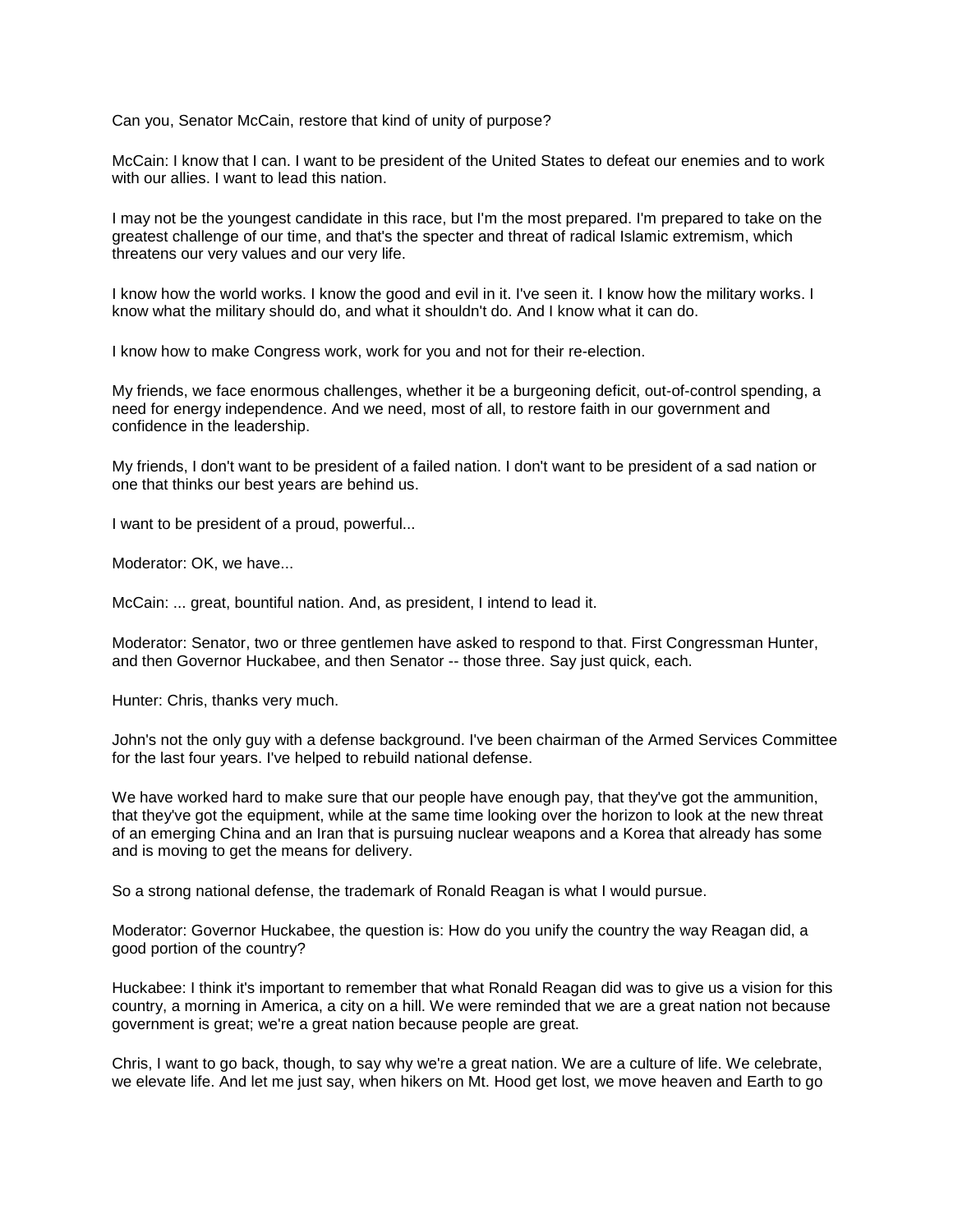find them. When coal miners in West Virginia are trapped in a mine, we go after them because we celebrate life.

This life issue is not insignificant. It's not small. It separates us from the Islamic fascists who would strap a bomb to the belly of their child and blow them up. We don't do that in this country.

Moderator: OK, let me go to -- Dr. Paul, how do you reconcile this moral, moral leadership kind of role of conservatism with the very libertarian strain of conservatism -- the Barry Goldwater conservatism that you represent? How do you put together what he just said with what you believe in a unified national purpose?

Paul: Well, you do it by understanding of what the goal of government ought to be. If the goal of government is to be the policeman of the world, you lose liberty. And if the goal is to promote liberty, you can unify all segments. The freedom message brings us together; it doesn't divide us.

I believe that when we overdo our military aggressiveness, it actually weakens our national defense. I mean, we stood up to the Soviets. They had 40,000 nuclear weapons. Now we're fretting day in and day and night about third-world countries that have no army, navy or air force, and we're getting ready to go to war.

But the principle, the moral principle, is that of defending liberty and minimizing the scope of government.

Moderator: I'm sorry, we have to go on. We have to go on.

Governor Thompson, same theme. If a private employer finds homosexuality immoral, should he be allowed to fire a gay worker?

Thompson: I think that is left up to the individual business. I really sincerely believe that that is an issue that business people have got to make their own determination as to whether or not they should be.

Moderator: OK. So the answer's yes.

Thompson: Yes.

Moderator: Governor Romney, what do you say to Roman Catholic bishops who would deny Communion to elected officials who support abortion rights?

Romney: I don't say anything to Roman Catholic bishops. They can do whatever the heck they want.

(Laughter)

Romney: Roman Catholic bishops are in a private institution, a religion. And they can do whatever they want in a religion. America doesn't...

Moderator: Do you see that as interference in public life?

Romney: Well, I can't imagine a government telling a church who can have Communion in their church. We have a separation of church and state. It's served us well in this country.

This is a nation, after all, that wants a leader that's a person of faith, but we don't choose our leader based on which church they go to.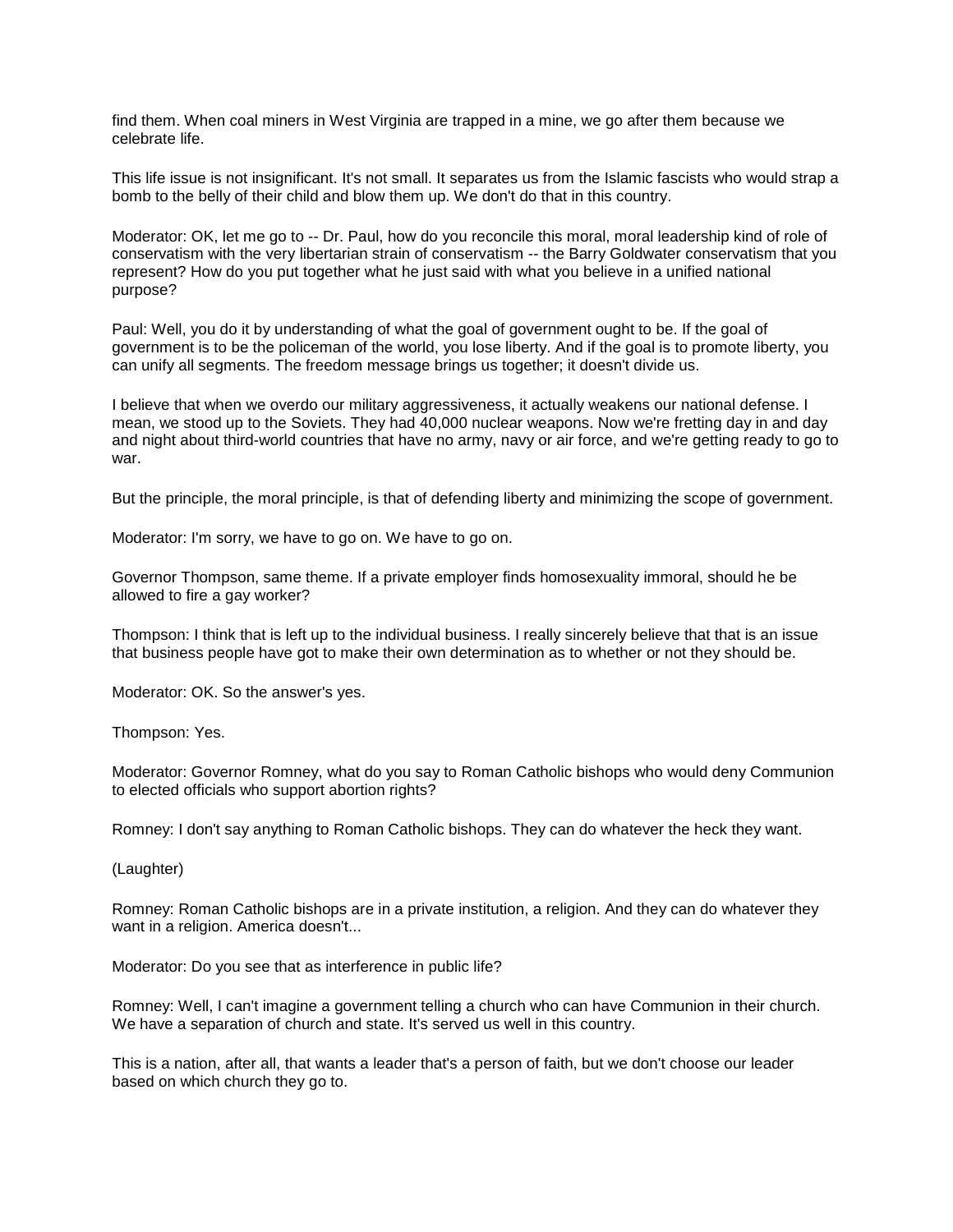This is a nation which also comes together -- we unite over faith and over the right of people to worship as they choose.

The people we're fighting, they're the ones who divide over faith and decide matters of this nature in the public forum.

This is a place where we celebrate different religions and different faiths.

Moderator: Thank you, Governor.

Governor Huckabee, you've criticized Governor Romney for saying his faith wouldn't get in the way of his public life, his governing. Are you going to back that up tonight?

Huckabee: I've never criticized Governor Romney for that.

(Crosstalk)

Huckabee: I said, in general -- and I would say this tonight to any of us -- when a person says, "My faith doesn't affect my decision- making," I would say that the person is saying their faith is not significant to impact their decision process.

I tell people up front, "My faith does affect my decision process." It explains me. No apology for that. My faith says, "Do unto others as you'd have them do unto you..."

Moderator: But you answered a question that George Stephanopoulos of ABC about this governor, one of your rivals, and you answered it in this way: "I'm not as troubled by a person who has a different faith. I'm troubled by a person who tells me their faith doesn't influence their decisions."

That's in direct response to George Stephanopoulos on February 11th of this year. Why are you changing that point of view now?

Huckabee: Well, I didn't know I was changing the point of view.

Moderator: No, you're changing your quote.

Huckabee: I'm saying that of anyone, whether it's Governor Romney or Governor Gilmore...

Moderator: Well, you answered in direct response to Governor Romney and his Mormonism. Why are you pulling back now?

Huckabee: I don't mean to be pulling back. I want to state very clearly: A person's faith shouldn't qualify or disqualify for public office. It shouldn't do that.

But we ought to be honest and open about it. And I think it does help explain who we are, what our value systems are, what makes us tick, and what our processors are.

Moderator: Governor Romney, do you accept the fact that he wasn't talking about you?

Romney: I didn't hear it.

(Laughter)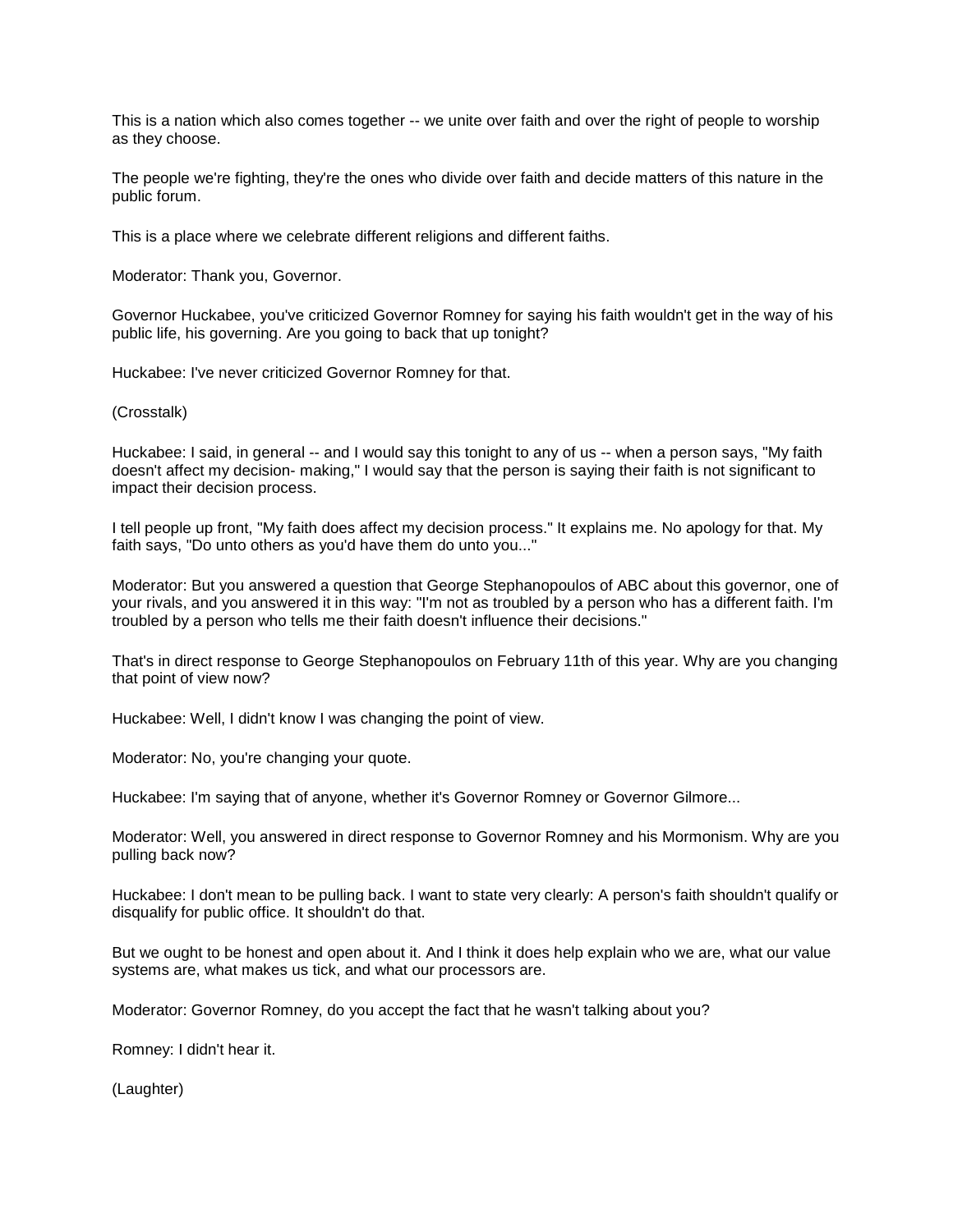I didn't hear it on George Stephanopoulos. But I can tell you this: Of course everyone who's a person of faith has values that are deeply held in their heart, and they include the value of the relationship they have with their spouse and their children, the value that they place with their country and with their community.

Romney: That's what makes America such a powerful land. Look at us. We're a land that's the envy of the entire world. We are the hope of the world, not because of our hearts.

And that comes from being a people of faith, but not people of a particular church or a particular synagogue. Rather, the great values we share are American values.

Moderator: Senator?

Brownback: This is a key point, I think. And I think it's a key point for the country. Because we've had 40 or 50 years, now, of trying to run faith out of the public square.

And we're a nation of faith. As my colleague, Senator Lieberman, a Jew, says, America is a faith-based experiment as a country. We should celebrate and invite faith.

And our motto is, "In God we trust." This isn't something that divides. This is something that pulls together and lifts us up. And it's key, and it's important. We shouldn't be trying to run it out of the public square. We should invite it in and celebrate it.

Moderator: OK, thank you. Thank you, Senator.

Gentleman, let's talk a bit about the future of your party.

Congressman Hunter, Governor Schwarzenegger, who is here tonight, has won the state twice by downplaying partisanship and taking centrist positions on the environment, immigration, abortion. Is that the way to win for Republicans?

Hunter: You know, it's a way to win, but we need to win the right way. And about 100 miles south of here, in my town of San Diego, we build the border fence. When we built that fence, we had a border out of control, and we built that fence. And it's a double fence. It's not that little scraggly fence you see on CNN with everybody getting over it.

We had massive murders on the border, massive illegal immigration, massive importation of drugs. I built that border fence. We brought down the smuggling of people and narcotics by more than 90 percent.

I think there's an implication in your immigration statement that the Hispanic community of California wants to have a secure border, and I wrote that law that extends the San Diego fence for 854 miles across Arizona, New Mexico and Texas that the president signed in October.

One way to bring down crime in the state of California and every state in the union is to have an enforceable border.

That means let's build that border fence. When people want to come into this country, let's ask them to knock on the front door.

Moderator: Governor Gilmore, you know Karl Rove and you've worked with Karl Rove. Is Karl Rove your friend?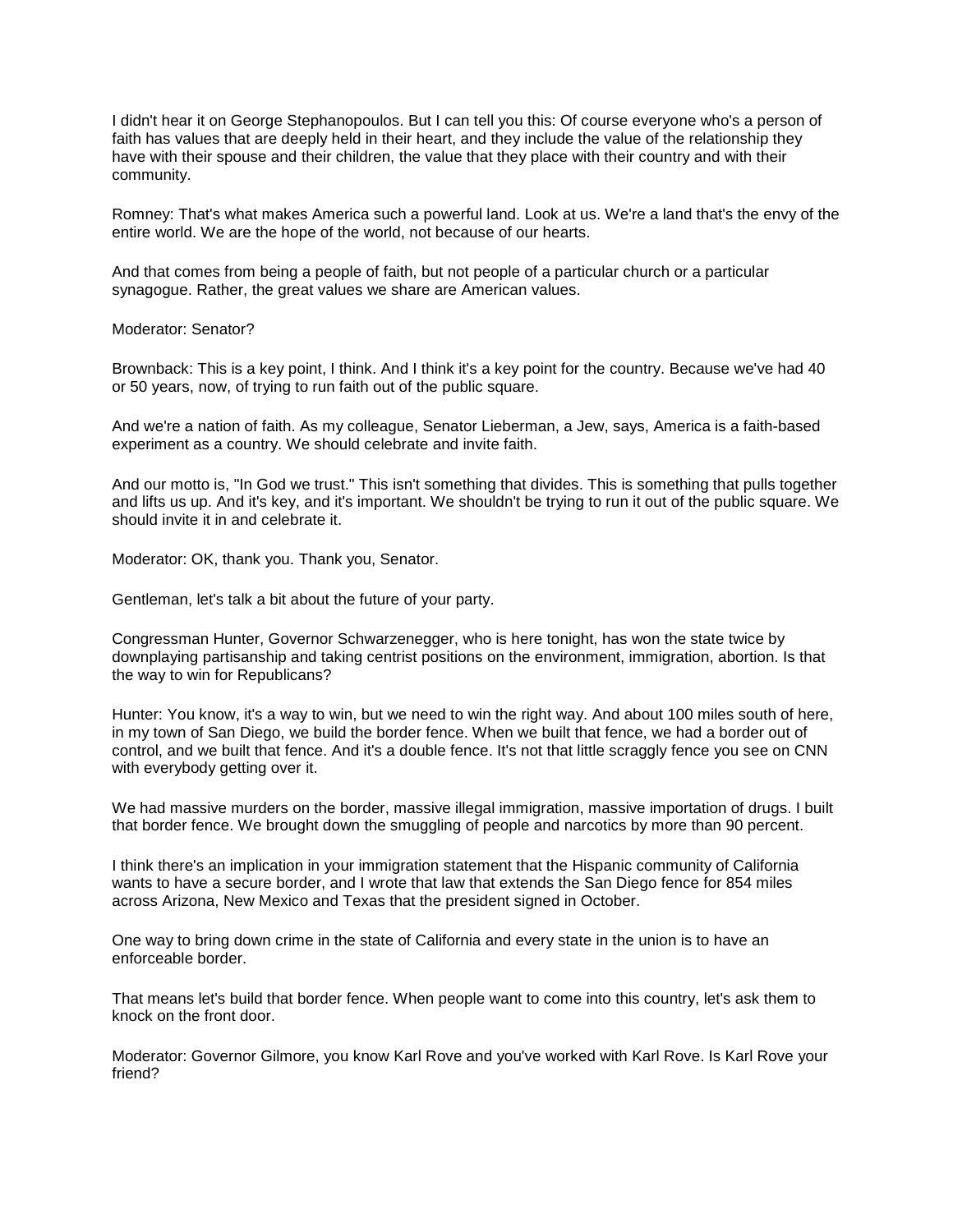## (Laughter)

Moderator: Do you want to keep him in the White House if you get elected president -- the president's chief political operative?

Gilmore: You know, at the end of the day, the responsibility for this government and for its policies rests with the president of the United States. And the president is able to choose the people that he wants to choose in order to implement his policy. The president has chosen Karl Rove.

Moderator: But you, as commander in chief and chief executive, would you employ Karl Rove?

Gilmore: It isn't a matter of Karl Rove. What's important to this nation is not Karl Rove.

### (Laughter)

What's important to this nation and to this party is the acquisition of the philosophy and values that we are as Republicans.

There is a time now for us to reach out and to say that we're spending too much money in government, that it's taking too much of the resources of this nation, that we have got to do something about government spending, create more jobs and a higher revenue and a better opportunity, and thereby to cut taxes for regular people.

Gilmore: I did that as governor.

I'm a consistent conservative that keeps his word and does what he says that he's going to do.

Moderator: Thank you. Thank you, Governor.

Congressman Tancredo, that Karl Rove question, do you have an interest in answering that one?

Tancredo: Yeah. Karl Rove would certainly not be in the White House that I inhabited. We have had our differences for quite some time, specifically on the issue of immigration and my criticism thereof.

And as a matter of fact, this is as close as I've ever been to Air Force One.

(Laughter)

Moderator: Well, by the way, this isn't still the Air Force One.

Tancredo: To the replica...

(Crosstalk)

Tancredo: ... of Air Force One. Exactly.

Moderator: All right. Mayor Giuliani, I have to ask you the next question. Has the increased influence of Christian conservatives in your party been good for it?

Giuliani: Sure. The increased influence of large numbers of people are always good for us. I'd like to go back to the earlier question that you asked because I think it really is important that we, you know, define the Republican Party to fit today.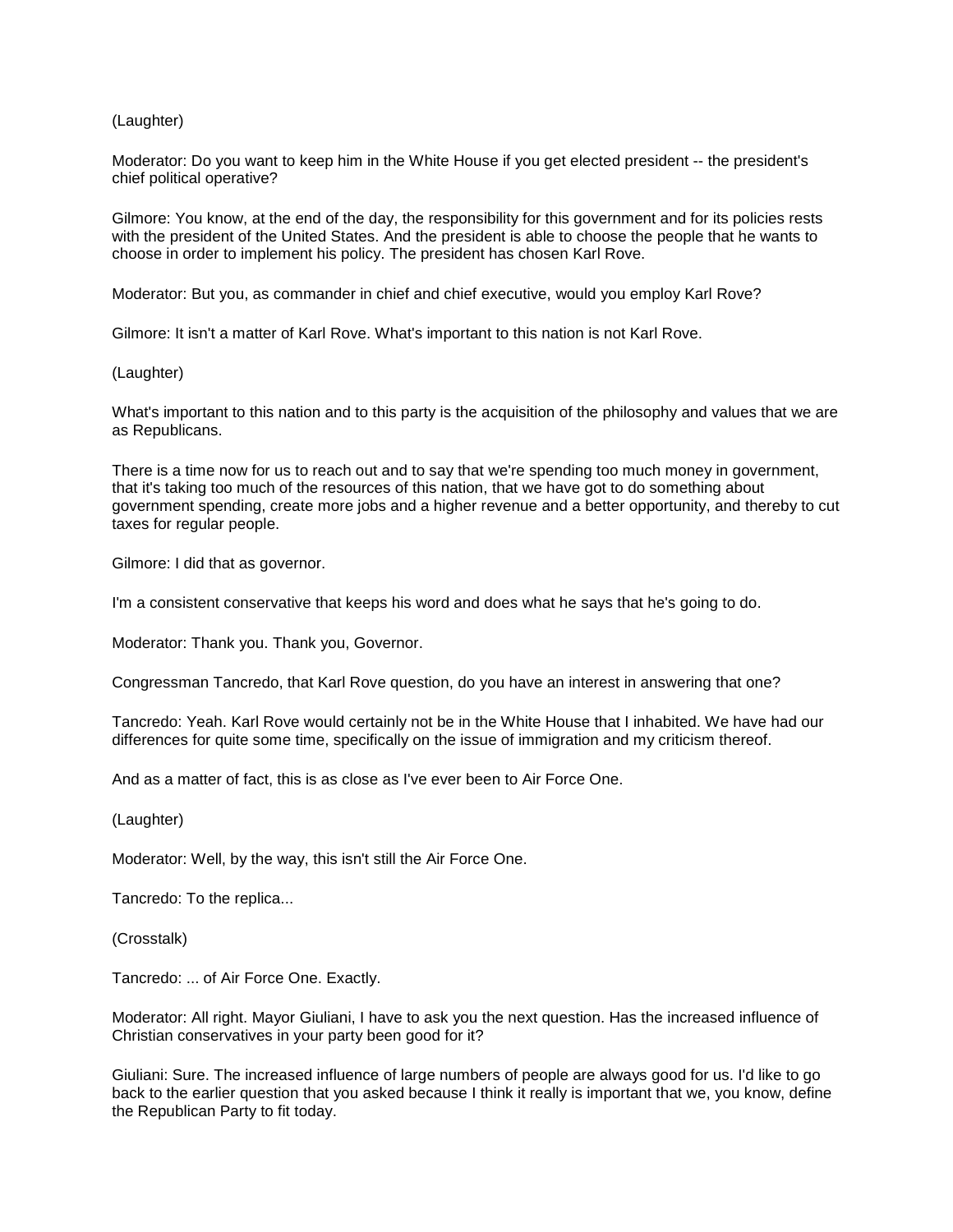Neither party has a monopoly on virtue or vice. That's just a fallacy that we sometimes fall into. If we're going to win, and we're going to govern after we win, we have to reach out, bring in Democrats, bring in independents.

I ran a city that was five-to-one Democratic, and I was able to -- according to George Will, I ran the most conservative government in the last 50 years in New York City...

Moderator: Time...

Giuliani: ... reduced crime, reduced welfare, balanced the budget, lowered taxes 23 times.

Moderator: Mr. Mayor, it's time.

Giuliani: And I had 45 Democrats and I think six Republicans.

Moderator: OK.

Governor Thompson, same question. Well, actually, you could respond to just about anything at this point.

(Laughter)

Thompson: Well, Chris, then I will.

I'm the reliable conservative. I vetoed 1,900 things. I reduced taxes by \$16.5 billion.

I'm from Wisconsin, a blue state, and I won four consecutive times. I still have a very high popularity appeal.

And I'm the one that started welfare reform, reduced the welfare caseload in the United States and the state of Wisconsin by 93 percent.

And I believe that kind of a record will attract Democrats and independents, if you stand up and start talking on principles and ideas.

Where I think the Republican Party lost its way is we went to Washington to change Washington --Washington changed us. We forget to be coming up with new ideas, big ideas like Ronald Reagan.

Ronald Reagan had an optimism and a belief that America could be stronger and better tomorrow than it is today, and he instilled that and inculcated that in every American. That's what we have to do as a party again.

Moderator: Thanks, Governor.

Senator Brownback: Jack Abramoff, Mark Foley, Duke Cunningham in prison for bribes. Just last month, FBI raids of two Republican members of Congress.

What's with your party and all this corruption?

Brownback: And there are also Democrat members that there was cash found in refrigerators or deep freezes.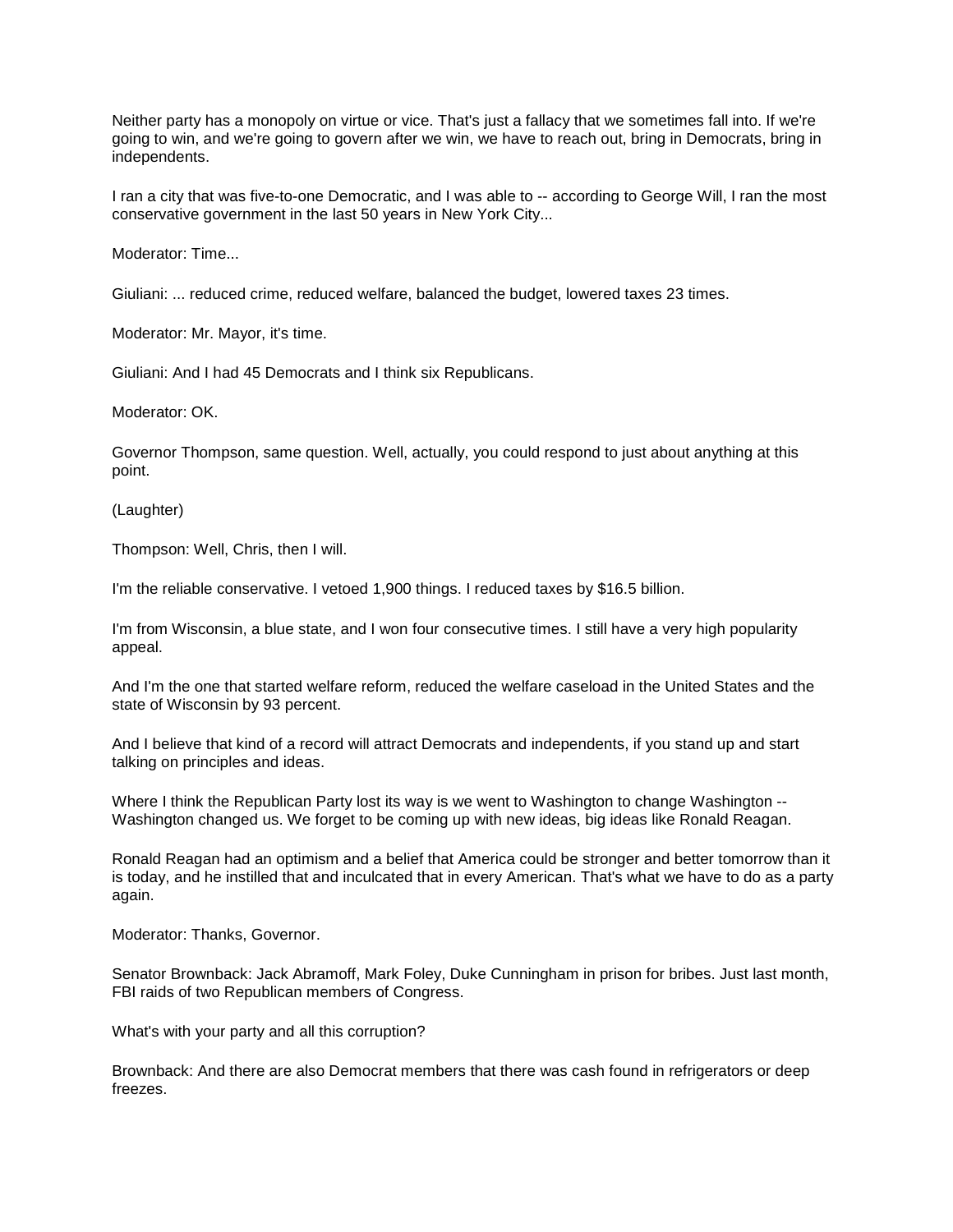I think you have to look at the overall situation and system and say this people were wrong and they should go to jail, and they are going to jail.

And they would go to jail under my administration.

But I think you also have to back up and ask, we, as a society, what we can do to bring stronger families and build a stronger culture as well. We need to have laws to enforce these systems and, we, as leaders need to live by those laws as well.

But we need to back up as a society. We need to rebuild the family structure in this country. We've got 36 percent of our children born out of wedlock. We've got a culture that's got things like what Don Imus said going on not only on the radio, now it's in records that are being marketing to teenagers with million dollar ad budgets using the same words that he was fired for.

I mean, what I would hope to do is to lead by example, lead ethically, lead in rebuilding the family and in renewing the culture.

Moderator: Congressman Tancredo, you want to respond to that question that John put about these serious problems of ethics violations?

Tancredo: Yes, well, they are not unique to the Republican Party. These are failures by individuals and it's important to understand that, and they should, of course, be dealt with.

Let me also, please, if I -- because I've had enough opportunity -- I shouldn't say enough, but certainly an opportunity to address some of these other issues, especially with regard to whether or not it has to be a centrist who wins the presidency of the United States.

Look, we're standing in a place dedicated to a man who we would not call a centrist, who was able to win this state. He was also able to win the presidency, twice. Why? Because he believed in principles, he articulated them, and he put them into effect. He had heart. We know it. We saw it. The American people saw it, and they respected that.

I believe it's not necessarily whether you're a centrist or not.

Moderator: It's time now.

Tancredo: I believe it's whether or not you believe in your heart in the things that you say, and I do.

Moderator: Senator McCain, when you announced last week, you took a couple of shots at incompetence in government. You talked about you wouldn't put up with having police and fire radios on different frequencies.

And I somehow got the idea you were talking about New York City.

(Laughter)

McCain: No, I was talking about the fact that the special interests have kept the spectrum, which the American people are supposed to have and our first responders are supposed to have -- we gave the broadcasters high definition television.

In return, they were supposed to give a spectrum that was going to be reserved for the first responders.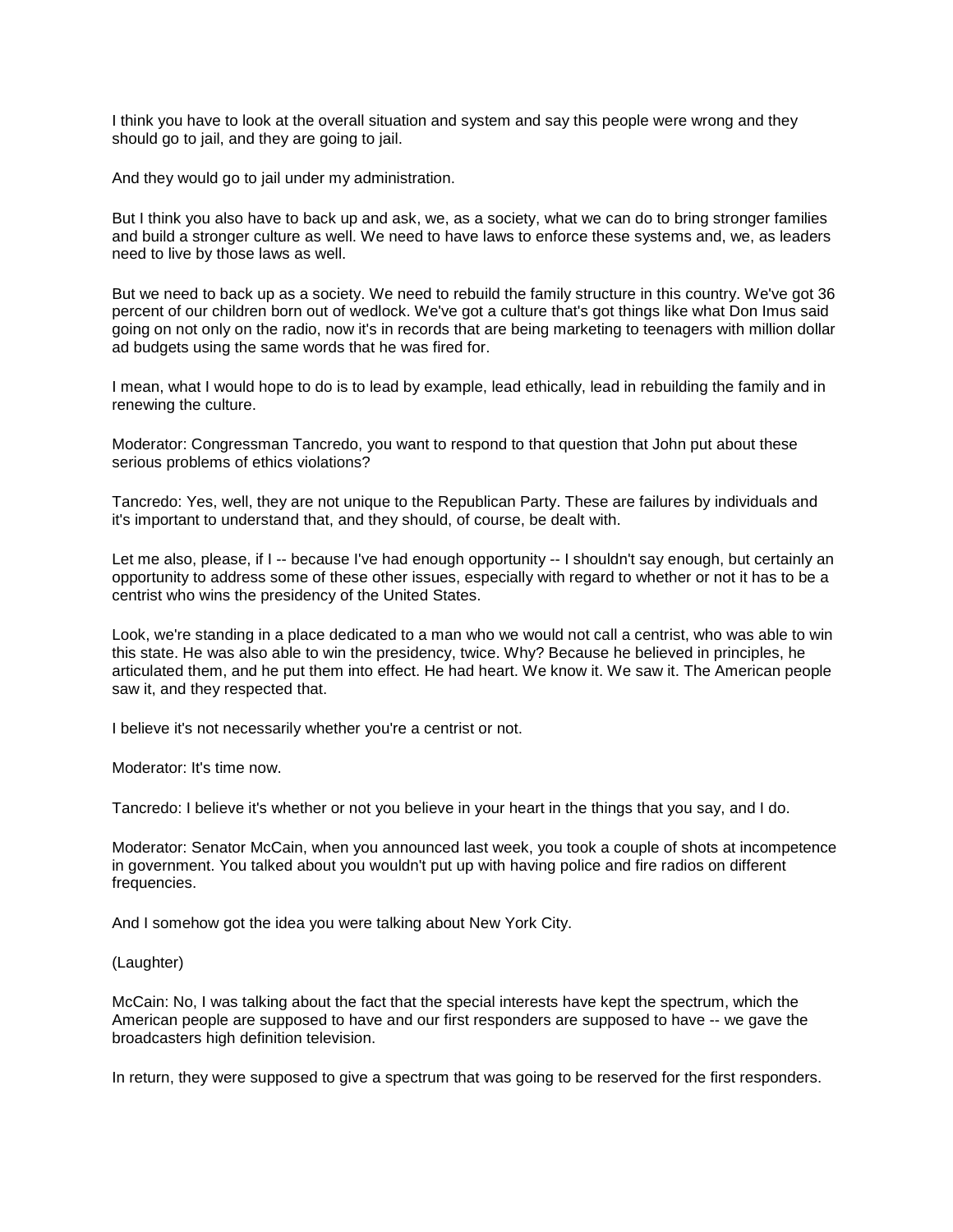Again, the special interest influence prevailed over the public's interest.

On the issue of why we lost the election in 2006, it's because we did lose our way. We began to value principle (ph) over power, and spending got out of control. Spending lurched completely out of control.

Ronald Reagan used to say, we spend money like a drunken sailor. I never knew a sailor, drunk or sober, with the imagination of the Congress.

And by the way, I received an e-mail recently from a guy who said, "As a former drunken sailor, I resent being compared to members of Congress."

(Laughter)

Moderator: It's time now for another round of interactive questions. We're going to go to Jim VandeHei right now.

McCain: Can I -- I thought I had a yellow -- I thought I had a yellow light there.

Moderator: It's red now.

(Laughter)

Moderator: I'm sorry.

McCain: I'm sorry. The first pork-barrel bill that crosses my desk, I'm going to veto it and make the authors of those pork-barrel items famous all over America. We're going to stop it.

Moderator: Sorry, Senator.

This is actually a great follow to that, Senator McCain. Chris Harris from Manhattan, Kansas, is very concerned about the budget and about deficits. He wants to know, what specific programs would you cut if you were president?

McCain: Line-item veto is the best tool. President Reagan sought it, and we need it very badly.

There are a whole variety of programs that need to be cut, and I would start in cleaning up defense acquisition. The cost overruns associated with the purchase of our weapons systems is completely out of control. There's a \$160 million combat ship that is now \$400 million.

We've got to get that under control first. Let's stop the pork- barrel spending; then we'll go at programs.

Each one of them must justify their existence every year. They will lay out their goals, and then they will have to meet those goals, or they will go out of business.

Moderator: Thank you, sir.

Governor Huckabee, a Politico.com reader wants a letter grade. He wants to know, A through F, how would you rate the Bush administration's handling of the Iraq war?

Huckabee: I think it's too early to give them the grade. You don't give a student a grade in the middle of the exam. We're still in the middle of the exam. Let's wait and see how it turns out, then we can give the president a grade.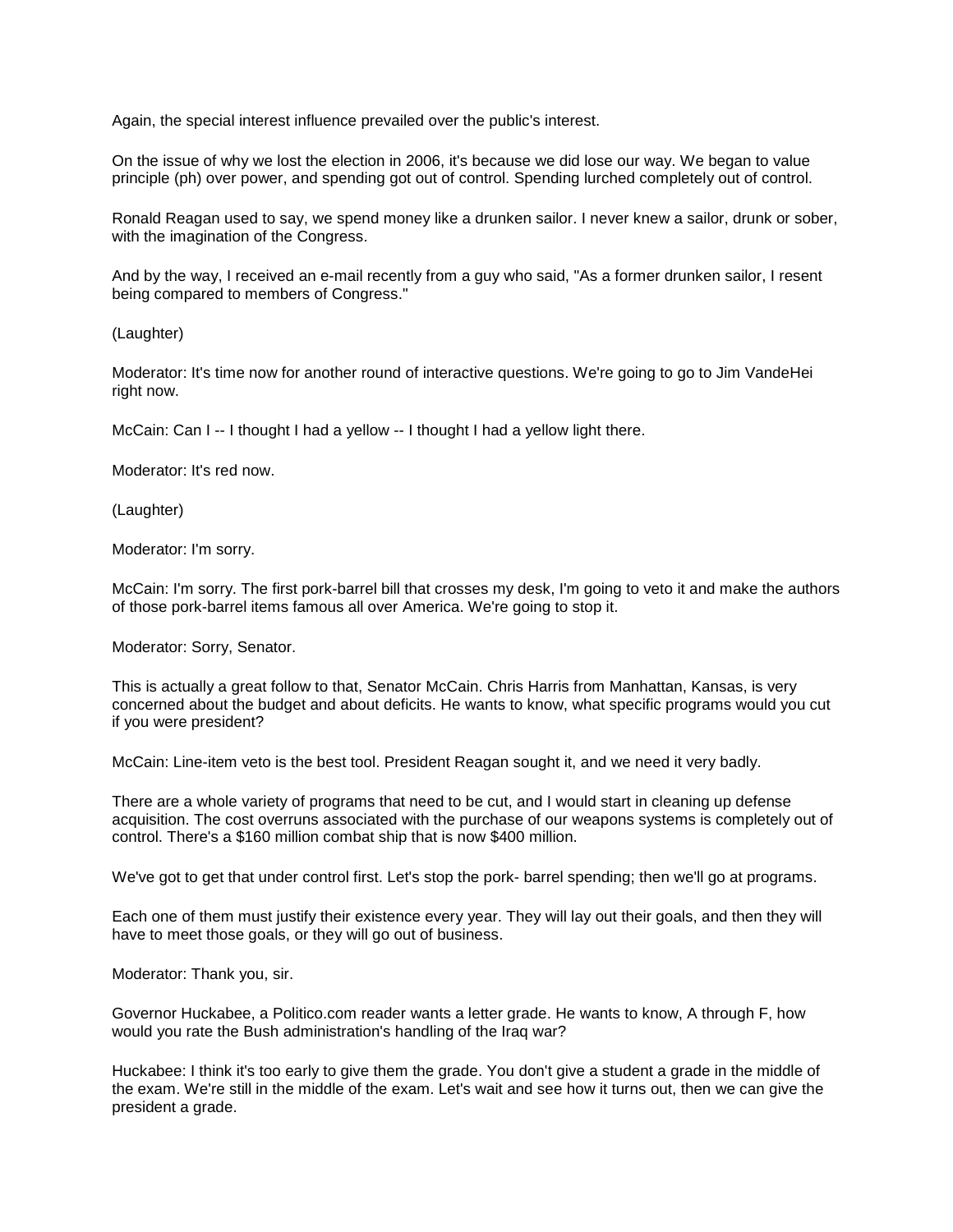Moderator: But a teacher will usually give you a heads-up, maybe midway through that semester.

(Laughter)

Huckabee: My teachers never did. I don't know where you went to school, but in Arkansas...

(Laughter)

... we didn't get a grade until it was over, and usually we didn't want to take it home.

(Laughter)

Moderator: Governor Romney, you said that being a pro-life president entails more than just appointing strict constructionist judges. A Politico.com reader wants to know what you meant by that and whether that was directed specifically at Mayor Giuliani.

It's directed at anybody who's not pro-life. And I have had the opportunity of serving as a governor and finding that while the courts were making decisions that affected abortion, it's really upon the legislature and the governor to have an impact as well.

Romney: And so you can fight, for instance, to make sure that partial-birth abortion is made illegal. You can fight to have information given to women who are thinking about having an abortion. You can fight to make sure that there's opportunities for people to express their views on this topic openly and near abortion clinics.

You can fight for the opportunity to go out and campaign for the rights of those who care about this issue to be heard before Election Day, and the McCain-Feingold law prevents that from happening.

Moderator: It's time, Governor.

Let me ask Mayor Giuliani, do you want to respond to this? Because it seems like across the room here, this strong, unrelenting -- with the exception of Governor Gilmore, an unrelenting pro-life position. You seem to have a nuanced position on this. Many people think you're pro-choice. Could you define it in a couple of seconds?

Giuliani: Sure. This is a very, very difficult issue of conscience for many, many people. In my case, I hate abortion. I would encourage someone to not take that option. When I was mayor of New York City, I encouraged adoptions. Adoptions went up 65, 70 percent. Abortions went down 16 percent.

But ultimately, since it is an issue of conscience, I would respect a woman's right to make a different choice.

I support the ban on partial-birth abortion. I support the Hyde amendment. But ultimately, I think when you come down to that choice, you have to respect a woman's right to make that choice differently than my conscience.

And I'd like to respond on spending...

Moderator: OK, later. We'll have to kill you now because it's a red light.

Governor Thompson, is racism still a problem in our society, and can a president do anything about it?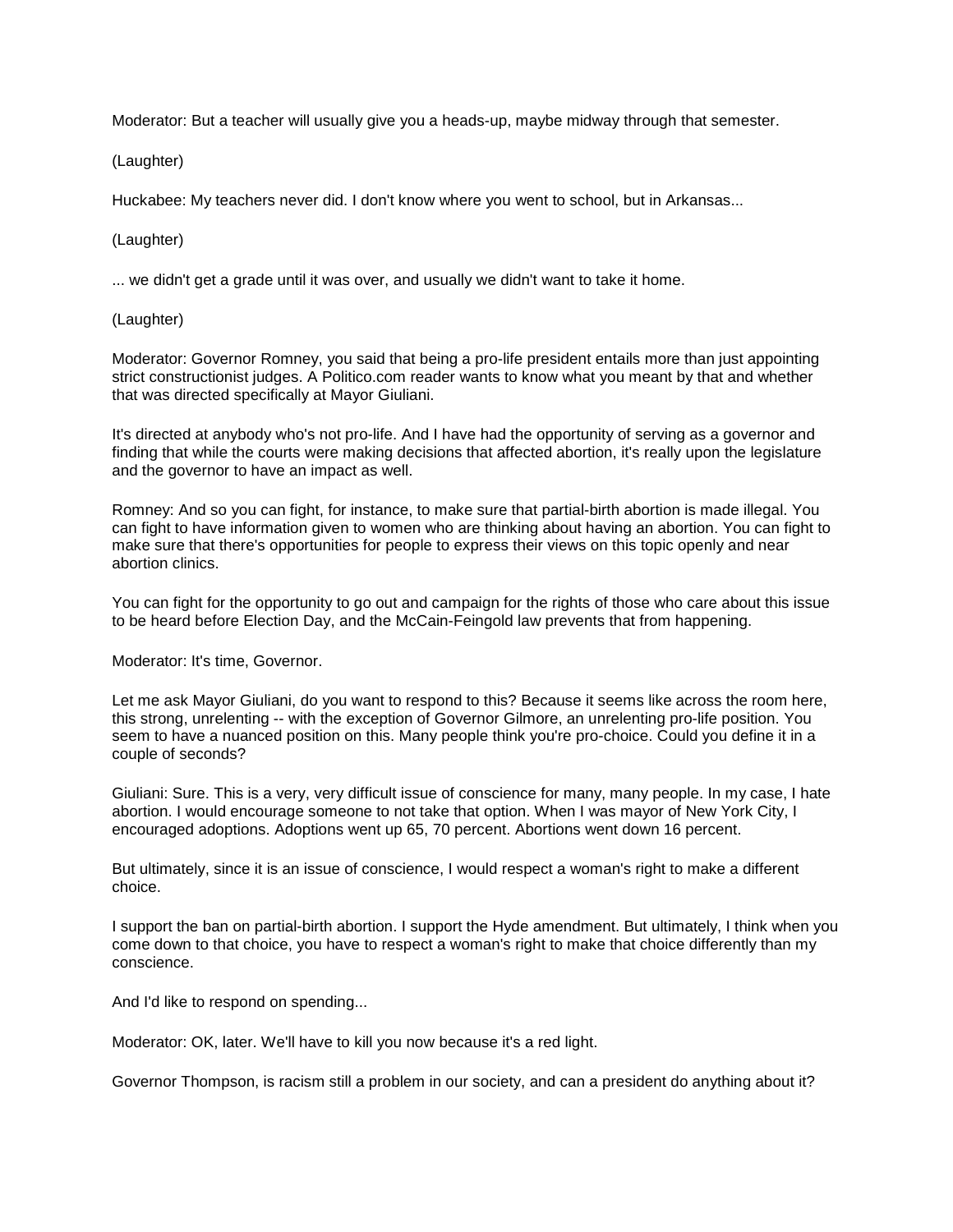Thompson: A president can do a lot of things. A president can set a vision that's going to abrogate as much as possible racism in our society. A president has got to be able to get out and speak and be able to unite.

And the great thing about Ronald Reagan was, he was a uniter, and that's exactly what I tried to do as governor of the state of Wisconsin. I tried to bring people together. And if you do that, you can reduce and abrogate racism to a very great degree, and the president of the United States has got to be the number one person in doing that.

Moderator: Congressman Tancredo, David Kim from here in California wants to know: Beside yourself, who do you think should be the Republican nominee for president of the United States, and why?

Tancredo: Well, of course, if I thought there should be another one, I wouldn't be here. I think that I serve the purpose, and I think we -- good men all here. Don't get me wrong.

But I am telling you this. There are issues that I believe have not been addressed tonight, not in full, and I believe that they do separate us. And I certainly believe the issue of immigration and immigration reform and what's going to happen to this country unless we deal with this forthrightly -- no more platitudes, no more obfuscating with using words like, well, I am not for amnesty, but I am for letting them stay.

That kind of stuff has got to be taken away from the political debate, as far as I'm concerned, so people can understand exactly who is where on this incredibly important issue.

Tancredo: And when they see that, I think, frankly, I'm the candidate.

Moderator: OK. Time.

Anyone have a follow-up with that? Anyone disagree with the strong anti-illegal-immigration position, take a strong view?

### Senator McCain?

McCain: Well, I'm happy to say that we've been working very hard for a couple of months with Democrats and Republicans, led by the president and his Cabinet, to come up with a comprehensive solution and resolution of this terrible problem.

One thing we would all agree on, the status quo is not acceptable. We have to secure our borders. But we also need a temporary worker program, and we have to dispose of the issue of 12 million people who are in this country illegally.

This issue is an important and compelling one, and it begins with national security. But we also need to address it comprehensively. And I'm proud to work with the president of the United States...

Moderator: Time.

McCain: ... on this issue.

Moderator: Time. I've got to go to Jim VandeHei.

VandeHei: Congressman Hunter, Kay Thomas from Honolulu, Hawaii, wants to know if you watched Al Gore's environmental documentary, "An Inconvenient Truth."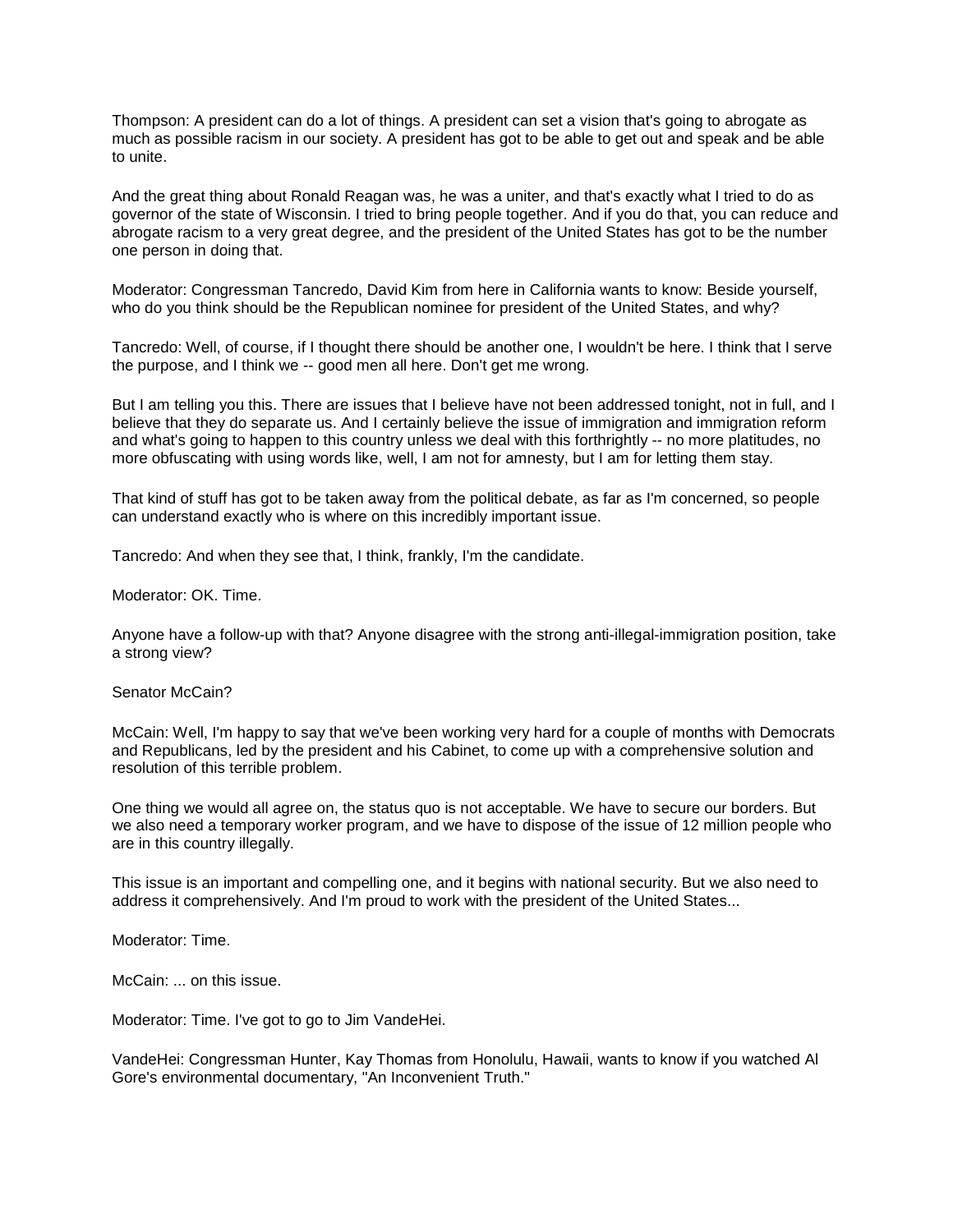Hunter: No, I didn't watch it. But, you know, I think that global warming and the need to be energyindependent gives us a great opportunity.

I think we should bring together all of our colleges, our universities, the private sector, government laboratories, and undertake what, for this next generation, will be a great opportunity and a great challenge to remove energy dependence on the Middle East and, at the same time, help the climate.

I think we can do that. We need to take taxes down to zero for the alternative energy sources. We need to make sure that all the licensing from our laboratories that goes to the private sector goes to the American manufacturing sector for these energy systems.

Moderator: Congressman, that's time.

(Crosstalk)

Moderator: That's time.

Hunter: I think we can do it.

Moderator: Congressman Paul, Bob Hussay (ph) from Minnesota writes that perhaps the most important skill a good president must have is the ability to make good, sound decisions, often in a crisis situation.

Please cite an example when you had to make a decision in crisis.

Paul: I wonder if he's referring to a political decision like running for office, or something like that.

(Laughter)

I guess, in medicine, I made a lot of critical decisions.

Paul: I mean, you're called upon all the time to make critical, life-saving decisions. But I can't think of any one particular event where I made a critical decision that affected a lot of other people. But I think all our decisions we make in politics are critical.

My major decision, political decision, which was a constitutional decision, was to urge for (inaudible) years that this country not go to war in Iraq.

Moderator: Dr. Paul, that's -- again, is there another question for Jim?

Governor Gilmore, this question comes from Malika (ph) in Washington, D.C.: "Women are the fastest growing prison population. Most are mothers who are non-violent, first-time offenders. What will you do to address the issue of mothers behind bars and the children left behind?

Gilmore: You know, when I was governor of Virginia, I had to deal with a great number of these issues, and I think that we have to insist upon the obedience to the law.

And that means that we have to let the courts and the juries make decisions based upon all of those matters. When I was prosecutor -- I was an elected prosecutor -- I had to address these issues all the time. And the fact is, that we just simply have to have the law apply in an appropriate way.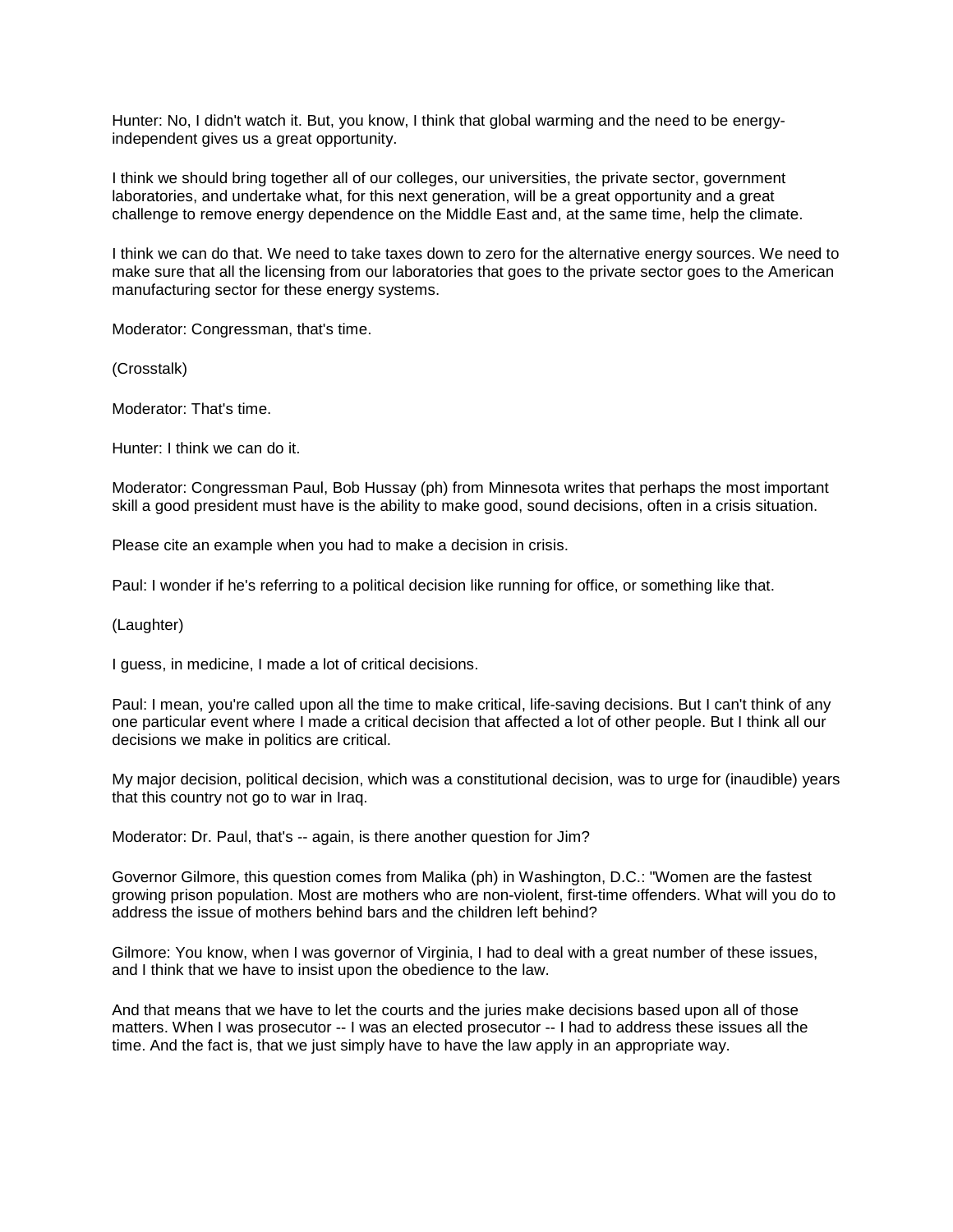I would like to answer that question about decision-making. I was governor of the state of Virginia during the 9/11 attack, and I had to act immediately in order to address these issues. And I was also chairman of a national commission on terrorism that addressed these issues as well.

Moderator: We have to go down the line again. It's always fun to ask these questions down the line. We have Mr. Reagan here. The camera will not focus on her, but I will tell you, it will now focus on you.

Mrs. Reagan wants to expand federal funding of embryonic stem cell research. Will that progress under your administration, Governor?

Romney: It certainly will. Altered nuclear transfer, I think, is perhaps the best source...

Moderator: Embryonic. Embryonic.

Romney: Altered nuclear transfer creates embryo-like cells that can be used for stem cell research. In my view, that's the most promising source. I have a deep concern about curing disease.

I have a wife that has a serious disease that could be affected by stem cell research and others. But I will not -- I will not create new embryos through cloning or through embryo farming, because that will be creating life for the purpose of destroying it.

Moderator: And you won't take any from these fertility clinics to use either?

Romney: I'm happy to allow that to -- or I shouldn't say happy. It's fine for that to be allowed, to be legal. I won't use our government funds for that. Instead, I want our governments to be used on Dr. Hurlbut's method, which is altered nuclear transfer.

Moderator: The same question, embryonic stem cell research with federal funds, sir.

Brownback: It will not, with all due respect to Mrs. Reagan and her desires here. I've studied this matter a great deal. We are curing and healing people with adult stem cells.

Moderator: OK.

Brownback: It is not necessary to kill a human life for us to heal people. And we're doing it with adult stem cell work, and it's getting done.

Moderator: OK. I'm going to have to go yes or no.

Governor Gilmore, for embryonic stem cell federal funding or not?

Gilmore: We can't create people in order to experiment with people.

Moderator: Governor Huckabee?

Huckabee: I would concur. I don't think it's right to create a life to end a life. That's not a good health decision.

Moderator: Congressman?

Hunter: No. I'd like to show Mrs. Reagan the alternatives, which are adult stem cells.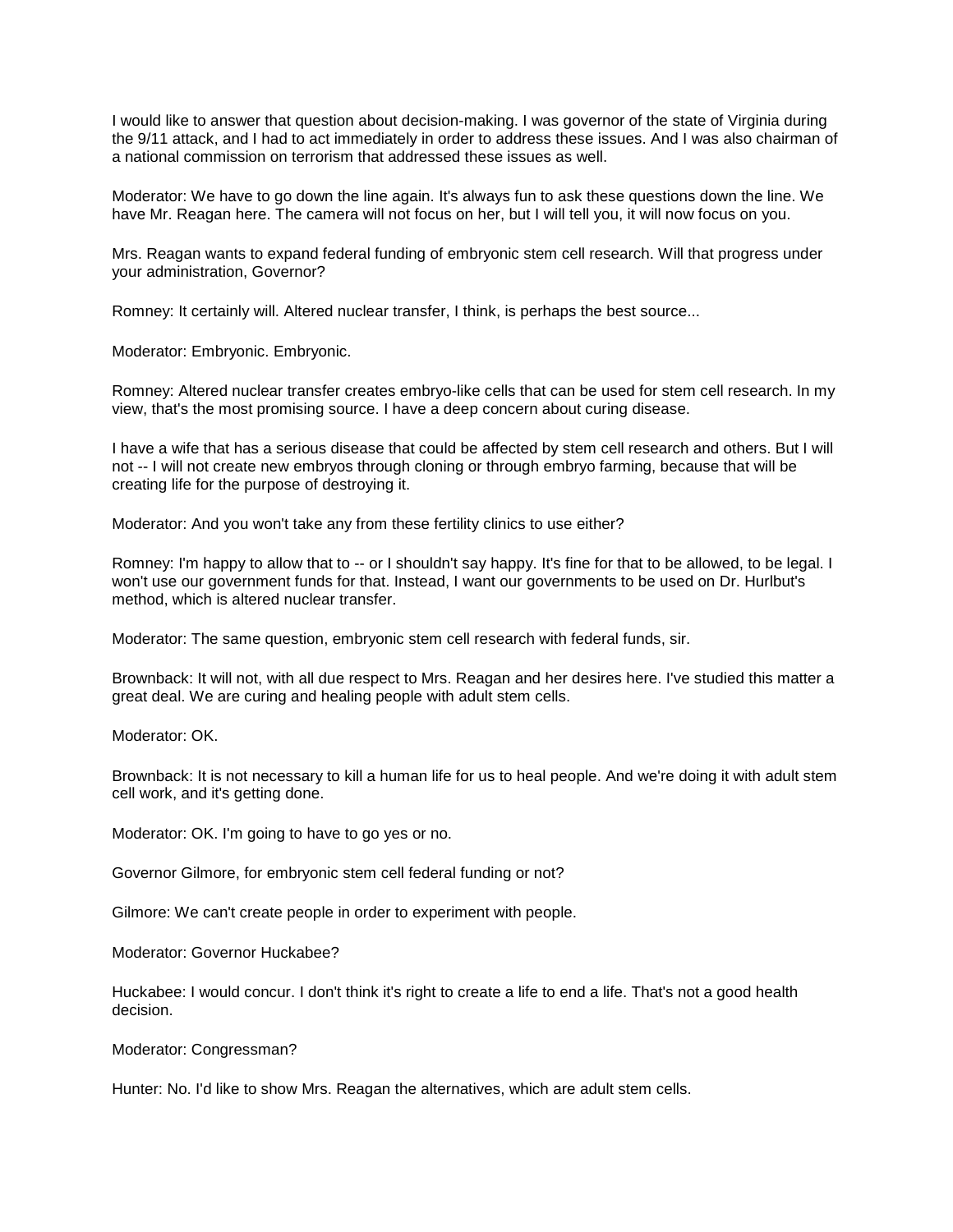Moderator: Governor Thompson.

Thompson: There's so much research going on, Chris, you cannot answer that question yes or no. There's research currently going on right now at the Weissman Center (ph) in Madison, Wisconsin, that's going to allow for adult stem cells to become pluripotent, which will have the same characteristics of embryonic stem cells, so you do not have to kill an embryo.

Moderator: Senator, embryonic stem cell federal funding.

McCain: I want to thank Mrs. Reagan for the many kindnesses extended to me many -- and my fellow prisoners of war many years ago when we came home to this wonderful state.

I believe that we need to fund this. This is a tough issue for those of us in the pro-life community. I would remind you that these stem cells are either going to be discarded or perpetually frozen.

We need to do what we can to relieve human suffering. It's a tough issue. I support federal funding.

Moderator: That's a yes. Dr. Paul, yes or no on federal funding?

Paul: Programs like this are not authorized under the Constitution.

The trouble with issues like this is, in Washington we either prohibit it or subsidize it. And the market should deal with it, and the states should deal with it.

Moderator: OK. That's a no.

Giuliani: As long as we're not creating life in order to destroy it, as long as we're not having human cloning, and we limit it to that, and there is plenty of opportunity to then use federal funds in those situations where you have limitations.

So I would support it with those limitations, like Senator Coleman's bill in Congress.

Moderator: Mr. Tancredo?

Tancredo: There are billions of dollars going into this research right now. It does not require me taking money from federal -- from taxpayers in the United States to fund it...

Moderator: OK. Thank you.

Tancredo: ... because it is morally, I think, reprehensible in certain ways.

Moderator: Governor Romney, a year ago, it seemed that you couldn't wait to tell the world about your health-care experiment in Massachusetts. Since then, it's been criticized by conservatives as something Hillary Clinton could've devised. You hardly mention it on your Web site. What's changed?

Romney: I love it. It's a fabulous program.

I'm delighted with the fact that we, in our state, worked together across the aisle, Republicans and Democrats, to find a way to get health care for all of our citizens that's affordable and that's portable.

Now, I know there's some people that don't like it, but when it came time to vote, you know, we won 198- 2. The Heritage Foundation worked on it with us. We had people on both sides of the aisle.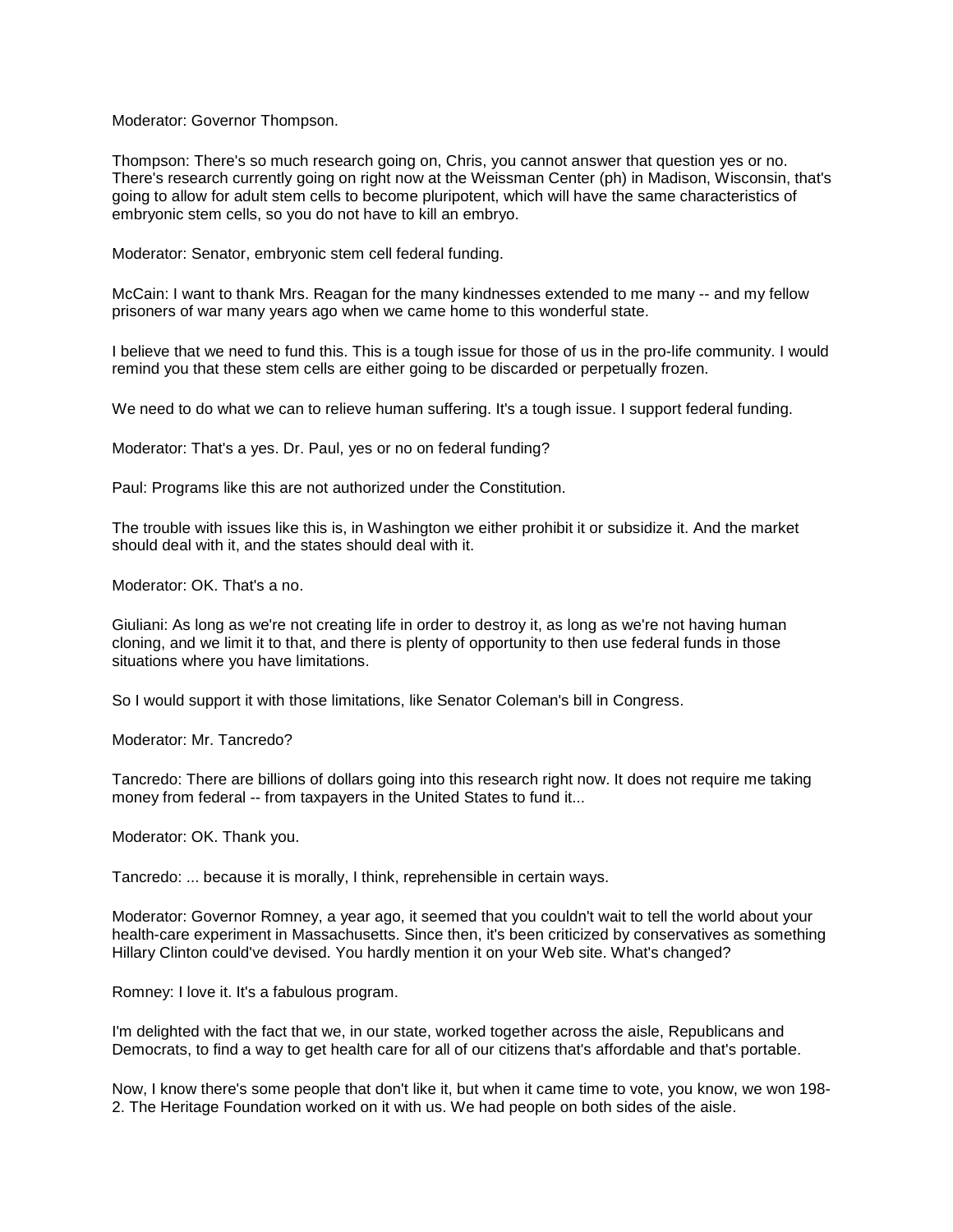Now, I know there's some people who wonder about it. Senator Kennedy, at the signing of the bill -- we were all there together -- he said, "You know, if you've got Mitt Romney and Ted Kennedy agreeing to the same bill, it means one thing. One of us didn't read it."

## (Laughter)

But I helped write it and I knew it well, and this is a country that can get all of our people insured with not a government takeover, without Hillary care, without socialized medicine. Instead, get the market to do its job. Let me people have health care that they can afford. Get the market to do its job. Let people have the opportunity to choose policies in the private sector.

We didn't expand government programs. We didn't raise taxes. There was no government takeover. The market can work to solve our health care needs, and that's the great, exciting news. And 27 other states are working on health care reform right now. It's a great program, a great opportunity for the entire country.

Moderator: Senator McCain, some of your colleagues have been hit pretty hard on flip-flops, but you now support extending President Bush's tax cuts.

But you originally voted against them. That makes no sense.

McCain: Because in the proposal that I had, there were significant tax cuts. And the thing that bothered me was that there was no provision to start addressing Social Security or a contingency.

We had a contingency called the Iraq war. And we had no restrain on spending. And spending got completely out of control.

Yes, these tax cuts needs to be made permanent. Otherwise they will have the effect of a tax increase. But spending is destroying the future of this country. And we've got to get it under control.

And as I started to say before, the first pork barrel earmark bill that crosses my desk as president of the United States, I'm going to veto it and I'm going to make the authors of it famous.

Moderator: OK. Let's start with an enjoyable down-the-line, OK?

I want each candidate to mention a tax you'd like to cut, in addition to the Bush tax cuts, keeping them in effect.

# Governor?

Romney: I like middle-income Americans to be able to save their money and not have to pay any tax at all on interests, dividends or capital gains. And by the way, we're all talking about...

Moderator: A zero rate on capital.

Romney: A zero rate on capital gains for middle-income Americans. And by the way, we're all talking about how anxious we are to veto overspending. I was a governor. I've done it hundreds of times. I can't wait to get my hands on Washington's budget.

Moderator: Senator?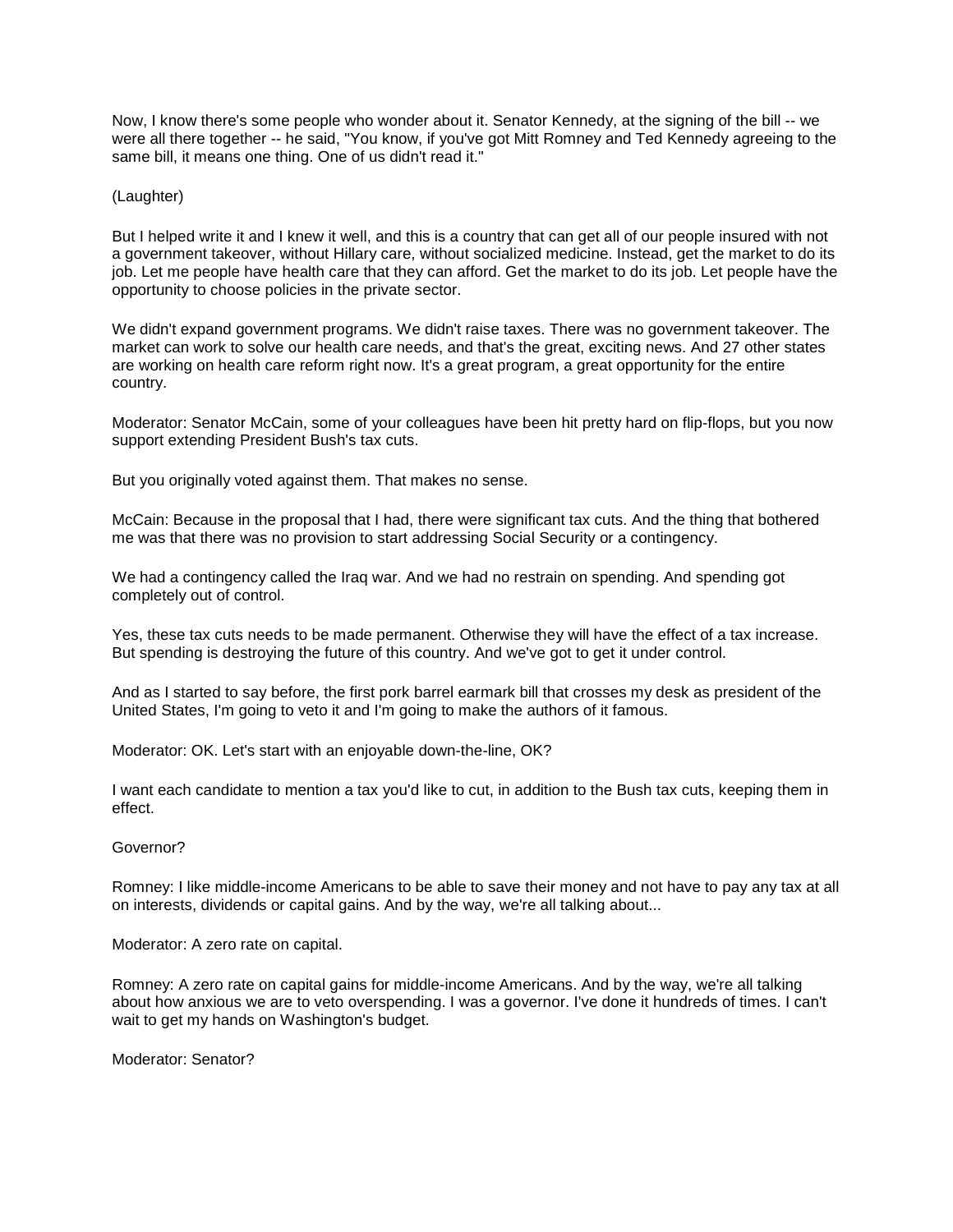Brownback: I'd put forward an alternative flat tax and allow people to choose between the current tax code system, which doesn't work, which I'll be taking behind the barn and killing with a dull ax, and an alternate flat tax and let them choose.

Moderator: Governor Gilmore, tax you'd like to cut?

Gilmore: You know, Chris, I've been a governor of Virginia. I ran on a tax cut proposal, and I ran on eliminating the car tax in Virginia. I received terrific opposition to doing that. I kept my word, kept my promise, and we eliminated that car tax. Now, the question is, who is actually going to do what they say they're going to do? Where have you been is where you're going to go, and I have actually lived up to my word.

And the answer is, the alternative minimum tax, which is continuing to drive people in the middle class into higher and higher tax brackets (ph).

Moderator: Governor Huckabee.

Huckabee: Well, I cut taxes 94 times as governor, but I realize tinkering with it doesn't work.

I'd overhaul it. I would work for the fair tax, which meets the four criteria: flatter, fairer, finite, family friendly. We'd get rid of the IRS. We're get rid of all capital gains, income, corporate. And we'd have a consumption tax.

The fair tax proposal, I believe, offers the best opportunity for all levels of Americans.

Moderator: Congressman, your turn.

Hunter: Absolutely. Chris, you know, right now our manufacturers are getting killed. We're seeing manufacturing move offshore because a dumb trade deal that we signed with the rest of the world allows all of our exports to be taxed twice while their exports to us are not taxed at all.

The only way that we can even come close to leveling that playing field is to eliminate manufacturing taxes. So eliminate all taxes on Americans who will stay in the United States and make products and hire American workers.

Moderator: Governor?

Thompson: Thank you very much.

I'm excited about this question because I was governor of Wisconsin and vetoed 1,900 items -- 1,900 times -- reduced taxes \$16.4 billion.

I think the biggest problem we've got in America is the alternative minimum tax that's bringing more middle-income people in. Let's put it in -- let's have the people have a flat tax and have the option of paying whichever is least.

Moderator: Senator McCain?

McCain: I'd give the president of the United States the line- item veto on these bills as well as spending bills.

The alternative minimum tax is obviously eating Americans alive, and it's got to be repealed.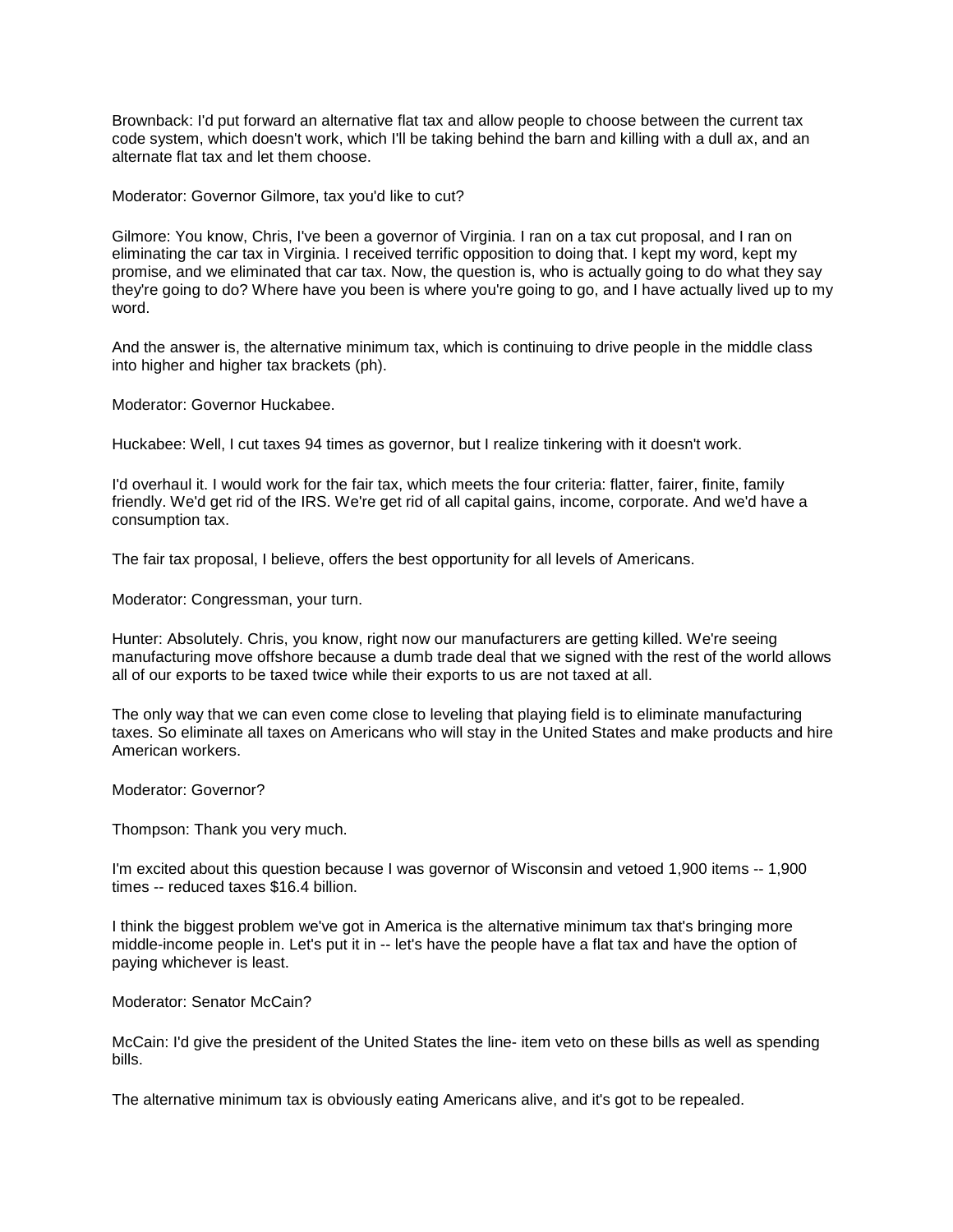Another one -- another one I think is important is a \$3,000 tax credit for people to be able to purchase health insurance. So low- income Americans will have access to health care, which is an amazing and difficult problem today.

And a simpler, flatter, fair tax so that Americans don't have to spend \$140 billion, as they just did last April, to prepare their tax returns.

Moderator: OK.

Dr. Paul?

Paul: Well, in my first week, I already got rid of the income tax.

In my second week, I would get rid of the inflation tax. It's a tax that nobody talks about.

We live way beyond our means, with a foreign policy we can't afford, and an entitlement system that we have encouraged. We print money for it. The value of the money goes down, and poor people pay higher prices.

That is a tax. That's a transfer of wealth from the poor and the middle class to Wall Street. Wall Street's doing quite well, but the inflation tax is eating away at the middle class of this country. We need to get rid of the inflation tax with sound money.

Moderator: Mayor Giuliani?

Giuliani: We have to adjust the AMT. That has to be reduced. We have to get rid of the death tax, which is going to go to zero in 2010, which is going to create an incentive -- I can't imagine what kind of an incentive it's going to create.

It's going to go to zero in 2010. And then in 2011, it's going to go to 55 percent. And we have to make sure that the tax cuts that went into effect, that that level remains. Otherwise, we're going to have one of the biggest tax increases in history in 2011.

Giuliani: And I would look to try to regularize the rates and look for some marginal reduction, even beyond what we're doing right now.

Moderator: Thank you.

Tancredo: For all the reasons mentioned by some of my colleagues, I absolutely support the fair tax. It has to be accompanied, however, with the repeal of the 16th Amendment or we'd end up with a consumption tax and an income tax.

And all this talk about vetoing spending bills and how that's going to solve our problem -- let me tell you, my friends, you can veto all the spending bills you want. You will not touch the deficit until you actually deal with the structural problem in mandatory spending.

That's where all the money is. You can veto every one of the bills that come to you as discretionary funding, including the military, if you want.

Moderator: That's time.

Tancredo: It is, in fact, mandatory spending that has to be dealt with, or forget the idea of deficit spending.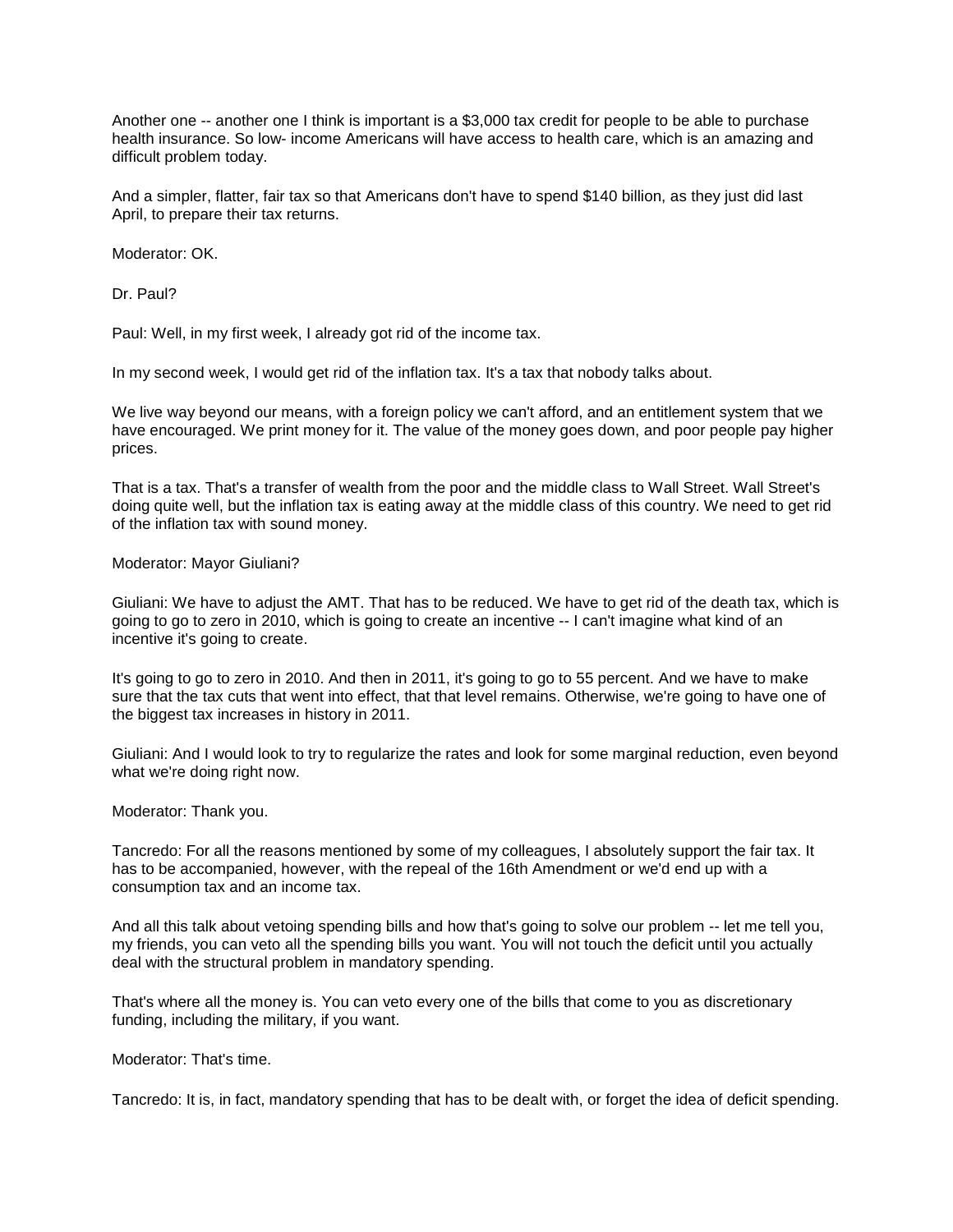Moderator: Senator McCain, you said you plan to appoint a Democrat to a major candidate post. Tell us some of the Democrats you've got in mind.

(Laughter)

We will give you bonus points if you give us a name other than Senator Lieberman.

McCain: I was going to say, the first three are Joe Lieberman and Joe Lieberman and Joe Lieberman.

Moderator: Keep going. Keep going. There must be some others.

McCain: There are others who are qualified. There are many Americans who are Independents, who are Democrats, who are Republicans -- whatever they are -- who are highly qualified.

And I'll tell you what, I'd go to corporate America, I'd go to Silicon Valley and I'd say to John Chambers, who's a billionaire, "You've made your money. Now come. Come and serve. Come and serve this country."

I wouldn't care if these people with this great expertise, this great talent that have made America the leader of the world economically and innovation, I'd go to these people and I'd say, "Now come and serve your country."

And my first priority would be their talents and what they can contribute rather than what their party identification is.

We need to come together more. I know how to reach across the aisle to the Democrats and they know how to reach across the aisle to me.

McCain: I've been doing it for a long, long time.

Moderator: Time for our final interactive segment of the program, in the debate. Jim VandeHei.

Congressman Hunter, Ryan from Los Angeles wants you to name one thing that the federal government does really well, and one thing that it does poorly.

Hunter: Yes. Really well: Precision munitions on Mr. Zarqawi's safe house.

(Laughter)

Really poorly: Secure the border. Right now, the border is 2,000 miles of a very porous area where hundreds of thousands of people come across on an annual basis, and where last year we had 155,000 folks who came across from Mexico who were from other countries in the world. Some from communist China, some from Iran, some from Korea. We have to secure the border. That's the biggest failure of the federal government.

Moderator: Senator McCain, this comes from a Politico.com reader and was among the top vote getters in our early rounds. They want a yes or a no. Do you believe in evolution?

McCain: Yes.

Moderator: I'm curious, is there anybody on the stage that does not agree, believe in evolution?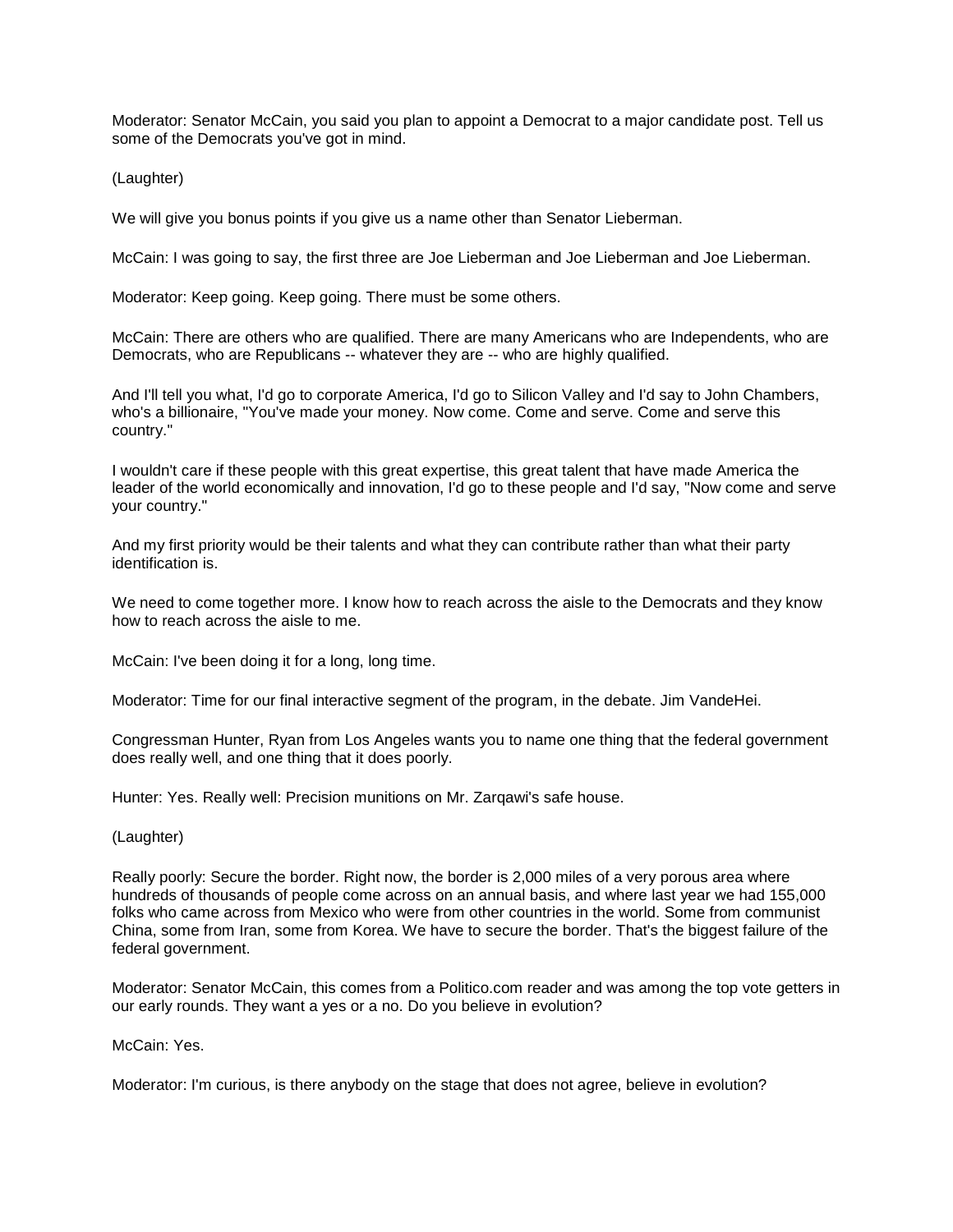McCain: May I just add to that?

Moderator: Sure.

McCain: I believe in evolution. But I also believe, when I hike the Grand Canyon and see it at sunset, that the hand of God is there also.

Moderator: Governor Romney, Robert Deitrich (ph) from Towson, Maryland, wants to know, which Cabinet official would be at the top of the list of those you'd like to carry into your administration if you're elected?

Romney: Well, my guess is it will be an entirely new team. My experience is you want to build a group of people who are excited about the prospects for the future.

And, for me, what I want to do is see that we strengthen our military, we strengthen our economy, and we strengthen the American family.

I think that's the heart of the Republican Party: the American family. The American family is seeing an explosion in out-of-wedlock births. We've got great single moms doing their very best. But we have to encourage moms and dads, because the best work, the most critical work for the future of America is the work that goes on within the four walls of the American home. We've got to help the American family and get more marriages before babies.

Moderator: Time.

That's time.

Mayor Giuliani, this question comes from Eric Taylor from California. He wants to know, what is the difference between a Sunni and a Shia Muslim?

Giuliani: The difference is the descendant of Mohammed. The Sunnis believe that Mohammed -- the caliphate should be selected, and the Shiites believe that it should be by descent. And then of course there was a slaughter of Shiites in the early part of the history of Islam, and it has infected a lot of the history of Islam, which is really very unfortunate.

Moderator: Governor Gilmore, a Politico.com reader says you claim to be the only real conservative in this race. They want you to explain why none of the other candidates deserves the label themselves as the true conservative.

Gilmore: No, I have not tried to say I'm the only real conservative in the race, but I have tried to say that I am a consistent conservative and someone that you can count on, something that isn't going to say one thing one year and another thing another year and flip and flop and change around.

I'm a person who ran as a conservative.

Gilmore: I governed as a conservative. I was a alternate delegate for Ronald Reagan to the Kansas City convention back in 1976. So I have been consistent all throughout. And I'm someone that people can count on as a conservative.

Moderator: Congressman Paul, Carrie from Connecticut asks: Do you trust the mainstream media?

(Laughter)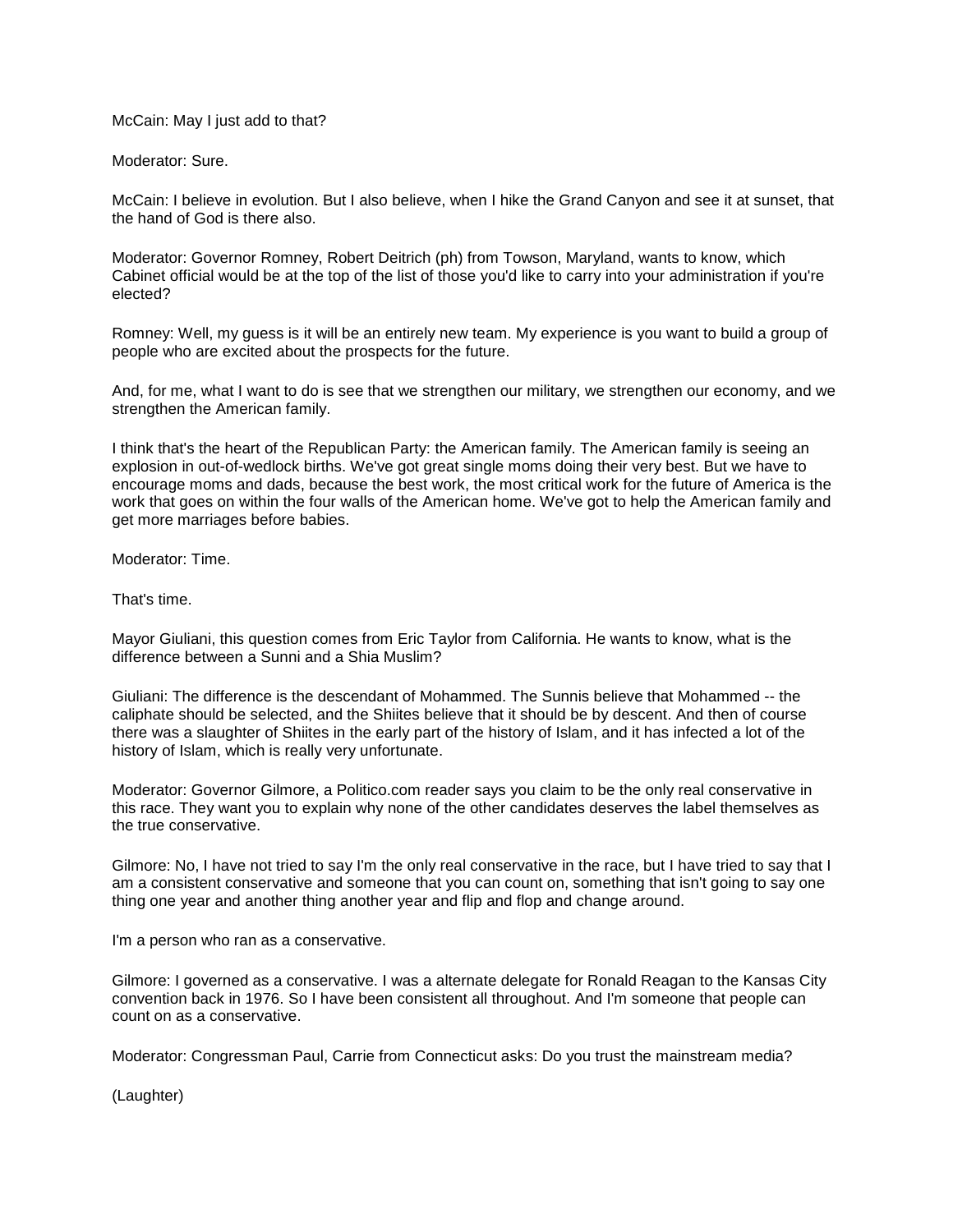Paul: Some of them.

(Laughter)

But I trust the Internet a lot more, and I trust the freedom of expression. And that's why we should never interfere with the Internet. That's why I've never voted to regulate the Internet. Even when there's the temptation to put bad things on the Internet, regulation of bad and good on the Internet should be done differently.

But, no, there's every reason to believe that we have enough freedom in this country to have freedom of expression. And that's what is important. And whether or not we trust the mainstream or not, I think you pick and choose. There are some friends, and some aren't so friendly.

Moderator: Thank you, Doctor.

That's time.

Senator Brownback, a reader wants to know if your personal religious beliefs influence your foreign policy thinking.

Brownback: I think personal beliefs of everybody shape everybody. I think we all have values.

And that is taken in and that's taken forward. I've served on the International Relations Committee. I have worked on these issues. I've carried bills concerning Sudan. I've carried bills concerning Congo. I've carried bills concerning North Korea and Iran and Iraq.

I wouldn't say it dominates it, but I would say it influences it as it does for everybody. And I've got a consistent record here of an aggressive, clear, compassionate foreign policy that I think is key. It's going to be key for a future president.

Moderator: That's the time.

Brownback: And my presidency will have a very strong, aggressive foreign policy.

Moderator: Mayor Giuliani, Jesse from Madison wants to know: "What do you consider to be your most significant weakness as a candidate for the president of the United States?"

Giuliani: The fact that they're not all endorsing me.

(Laughter)

I don't know. I mean, I think my strengths outweigh my weaknesses. I have plenty of weaknesses and I kind of work on them, but I think that I'm a person who's an optimist. I try to look at the half-full glass rather than a half-empty glass.

The only way I could turn around a city like New York, that was considered the crime capital of America and turn it into the safest large city in America, is to kind of inculcate some of that Ronald Reagan optimism and look to try to create results that people thought were impossible, and we did.

Moderator: Senator Brownback, do you find any faults in Mayor Giuliani?

(Laughter)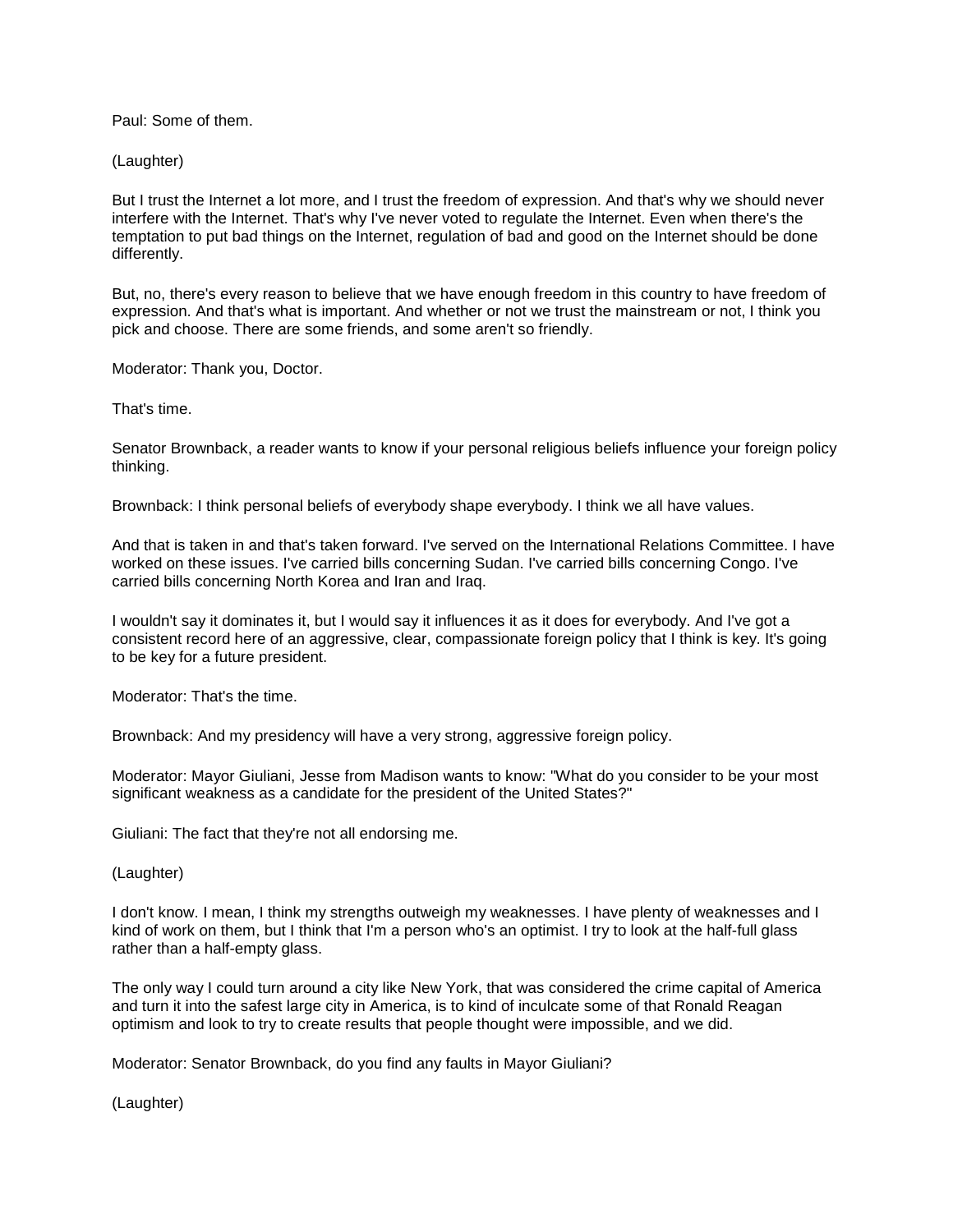I saw you looking attentively, waiting for him to say something.

Brownback: No, I don't. And I think the crowd will see and I think the audience will see as well that's watching this, these are a set of quality candidates. And that's why I love about this, is we've got a chance to debate ideas.

And we win as a party when we run on ideas, big ideas and principles. And you're seeing these articulated here, and that's why we're going to win in 2008. It's going to be on principles and ideas and big ideas, how we lead.

Moderator: Thank you.

Governor Huckabee, this question comes from a reader in New York: "In light of the scandals plaguing the current administration and its allies, involving corruption and cronyism, which mistakes have you learned not to repeat?"

Huckabee: The most important thing a president needs to do is to make it clear that we're not going to continue to see jobs shipped overseas, jobs that are lost by American workers, many in their 50s who, for 20 and 30 years, have worked to make a company rich, and then watch as a CEO takes a \$100 million bonus to jettison those American jobs somewhere else. And the worker not only loses his job, but he loses his pension.

That's criminal. It's wrong. And if Republicans don't stop it, we don't deserve to win in 2008.

Moderator: Congressman Tancredo, this reader requests a yes or no answer: "Will you work to protect women's rights, as in fair wages and reproductive choice?"

Tancredo: I will work to protect women's rights.

The reproductive choice part of that, if I heard you correctly, is a reference to abortion. The right to kill another person is not a right that I would agree with and support.

Moderator: Governor Thompson, Joanie from California wants to know how many American soldiers have lost their lives in the Iraq war, and how many have been injured, to date?

Thompson: There's been over 3,000 that have been lost and several thousand that have been injured. And the truth of the matter is, is that we have to do everything we possibly can to give our troops the necessary dollars, the resources, the weaponry and the armed forces, in order to be able to protect themselves.

It's a bond that every American has with our armed forces. Any time an American soldier's in harm's way, we have to do everything, as our country, to protect them.

Moderator: We're at the last round. It's going to be 30-second responses. I want to start with Mayor Giuliani.

Something you've come out for, I believe -- I want you to explain it and defend it: a national tamper-proof ID card.

Giuliani: I think that's critical to having immigration security. Every single person in this country who comes in from a foreign country should be identified, should be in a database. It should be a tamper-proof card.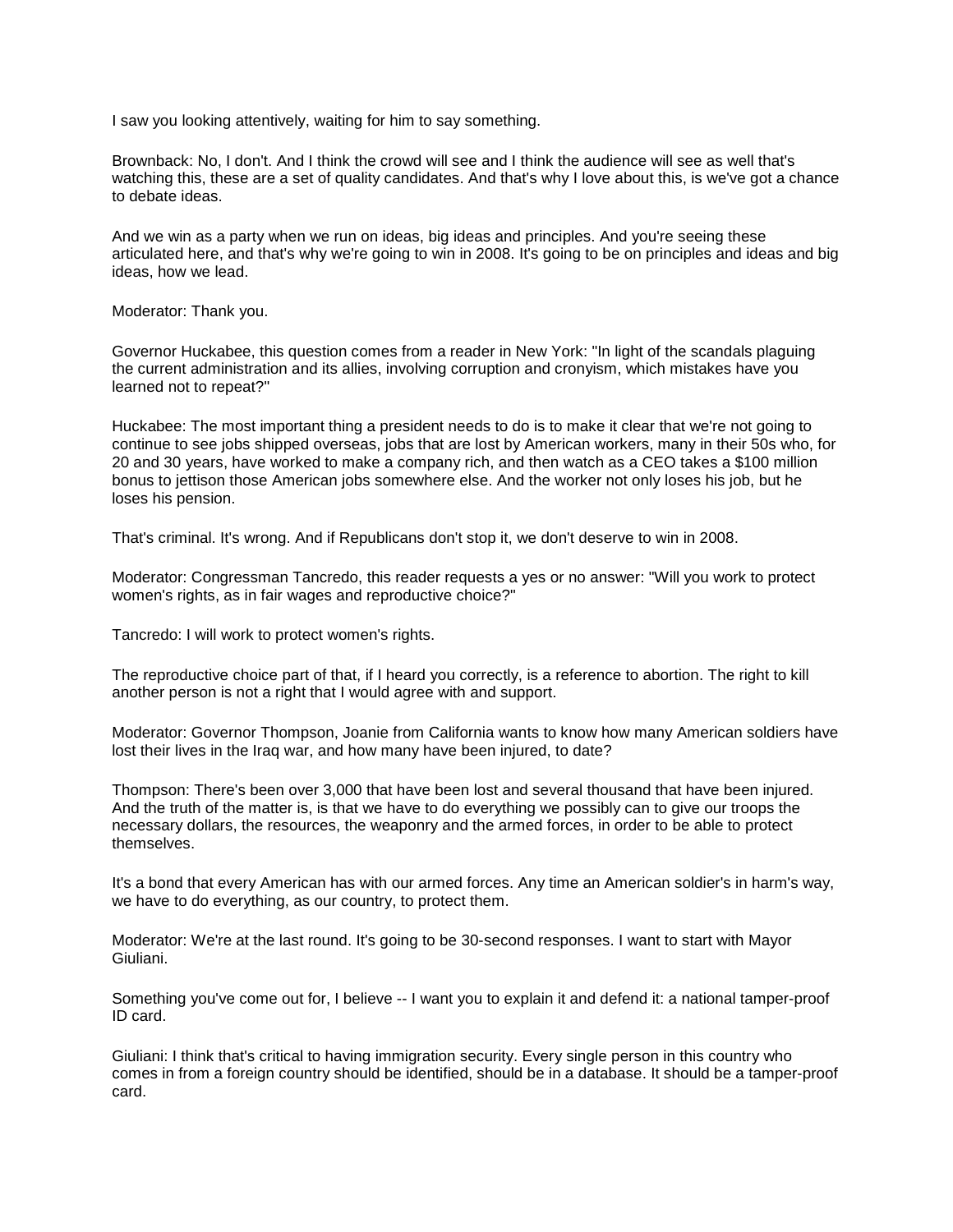Giuliani: I probably have the most experience in dealing with security. I had to take a city that had an outlandish amount of crime and reduce it.

So the very, very best way to sensibly create security is to have a tamper-proof card, a database, and then kind of back up from that -- well, how do we get there? That would allow for a fence, a technological fence, border patrol, having people come forward. People who are paying taxes or who want to pay taxes...

Moderator: That's the time.

Giuliani: ... God bless them. Let them pay taxes.

Moderator: Governor Romney, I think -- are you with him on that, a tamper-proof ID card?

Romney: Absolutely. I had the occasion, as you know, following the great disaster on 9/11, to help organize the Olympic Winter Games, bring people from all over the world together in Salt Lake City, organize the first national special security event following that tragedy, and brought together law enforcement from all over the country, coordinated them in a way that we could communicate with each other.

There's no question as we deal with the issue of immigration, having a national special card that indicates a person's name, date, birth date, biographic information, and an indication of their work status will allow us to know who's here legally, who's not, who can work and who cannot.

Moderator: Is someone against this on libertarian grounds, the idea of a national ID card?

Senator Brownback?

Brownback: I don't think this is the way to go, and I don't think we need to go this way. And I've been serving on the Judiciary Committee and working on these immigration issues.

What we need to do is secure the border with a fence, and then interior-wise, we need to make sure that that Social Security number means something. We already have a Social Security number.

Moderator: How's that different from a national ID card if it works?

Brownback: Because we don't need a new system, and we don't need a new ID.

(Crosstalk)

Moderator: Senator McCain, Senator McCain, are you for a national, tamper-proof ID card?

McCain: That's one of the recommendations of the 9-11 Commission. And absolutely, if someone wants to work, they have to have a document that's tamper-proof. And any employer who employs someone else with any other document like a bogus Social Security card or birth certificate should be prosecuted to the fullest extent of the law.

Moderator: Dr. Paul.

Paul: I am absolutely opposed to a national ID card. This is a total contradiction of what a free society is all about.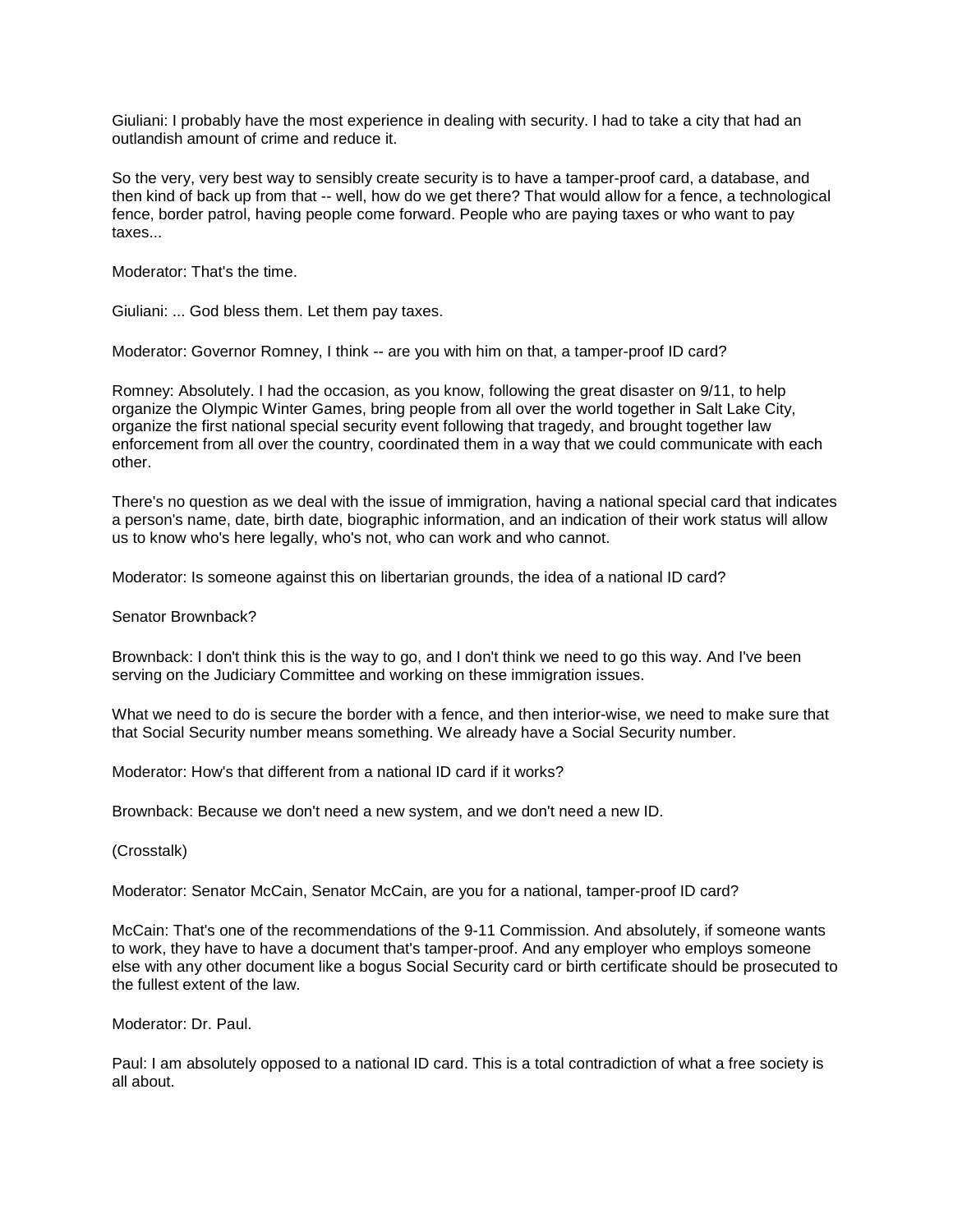Paul: The purpose of government is to protect the secrecy and the privacy of all individuals, not the secrecy of government. We don't need a national ID card.

Moderator: Mr. Tancredo, do you agree with the need for a national tamper-proof ID card?

Tancredo: We do not need a national -- I do not think we need a national ID card, much for the reasons that Dr. Paul said. We absolutely need a verifiable Social Security card. They are two separate things. I believe that we can accomplish the former without jeopardizing individuals liberties...

Moderator: But you say legally you have to be who you say you are?

Tancredo: Pardon me?

Moderator: You have to be the person on that card.

Tancredo: That is absolutely what I'm saying. It's got to be verifiable, absolutely.

Moderator: OK, let me go to a question that's more ephemeral and it is passing and it will decided in the next several months. We'll go down the line again. This isn't as much fun as cutting taxes. Do you think Scooter Libby should be pardoned.

### Governor?

Romney: I don't think somebody who is running for president, let alone someone who is president, should make that decision until the judicial process is complete. I can tell you that I think it was outrageous for the prosecutor, knowing that Scooter Libby was not the source of the leak, to go ahead and begin interviewing him, gathering information, setting up a case against him.

I think it was prosecutorial indiscretion.

And by the way, the national ID card -- that's for aliens, not for citizens.

Moderator: Oh, you don't want a national ID card, Governor?

Romney: No, it's for those that come here outside the country.

Moderator: Mayor Giuliani, you want it for everyone, right?

Giuliani: No, no, I'm talking about it for people who come into the United States, foreigners, people who come in as immigrants into the United States.

Moderator: OK, that will be tested...

Giuliani: The only way in which you know who they are.

Moderator: That will be interesting how that's tested.

Let me got to senator. Do you think Scooter Libby should be...

(Unknown): Let the legal process move forward, and I'd leave that up to President Bush. And I think he could go either way on that.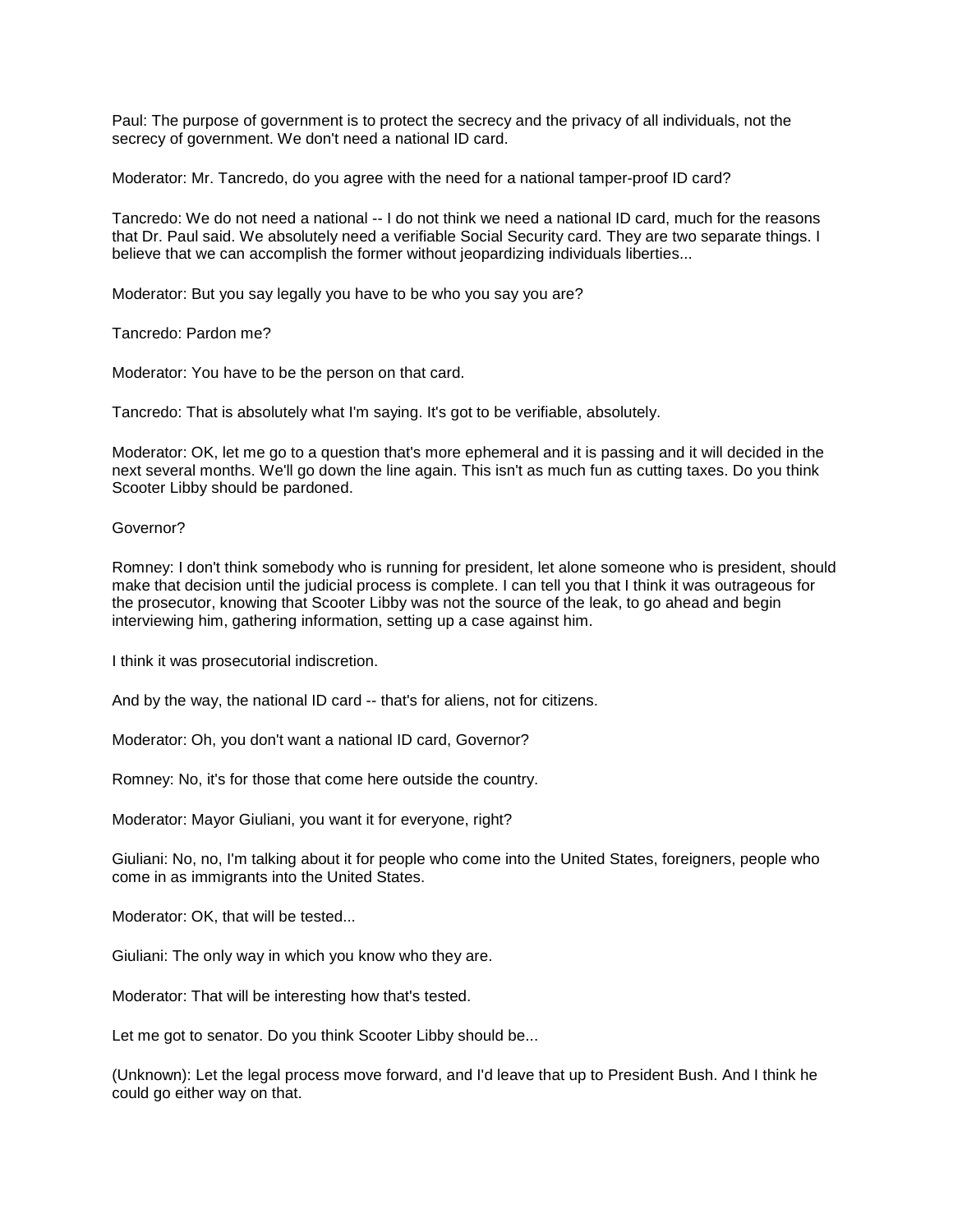Moderator: The judge is going to rule on that case next month and decide whether he will be in prison during his appeal. Would you let it go, let him be imprisoned?

(Unknown): At this point in time, I would leave that up to the president, if at the end of the term, he decides to let him out.

Moderator: You don't encourage him to repeal, to...

(Unknown): I would see willingness to go either way on that, because the underlying facts of this case are ones where there was not a law that was violated. So what they're saying is: OK, you didn't remember right, and that's what you're being prosecuted, and that was what you were guilty for. And, my goodness...

Moderator: Two noes. Two no pardons so far.

Gilmore: First, Chris, I think that, like...

Moderator: Not yet.

Gilmore: Not yet. Like others, I think that we have to deal with these papers, with respect to illegal immigrants, not with respect to all Americans. We should not have a national ID card. We should have that more diffused across the states.

With respect to Scooter Libby, I actually was an elected prosecutor. I handled many cases myself, and I also managed many other cases. The law has to apply within the discretion of the prosecutor.

Now, if the president is going to exercise -- which I have, by the way, done myself, as a chief executive - pardons or clemency, in this particular case, as high-profile as it is, you have to go to the American people and make your case as to why that kind of discretion ought to be applied. And if he can't make that case, then he shouldn't do it.

Moderator: So we don't want another Marc Rich.

Gilmore: Pardon?

Moderator: Never mind.

(Laughter)

Gilmore: No, that's right.

Moderator: Does anybody want to -- I want to save time here. Does any gentleman want to raise his hand and say, "Pardon him"?

Tancredo: Yes. Yes.

Moderator: OK, Congressman Tancredo wants to pardon him.

Tancredo (?): I'd say pardon him. But right after or before you pardon him, Ramos and Compean -- two people who are presently serving prison time for actually doing their job on the border...

Moderator: OK. Dr. Paul, do you want to pardon them?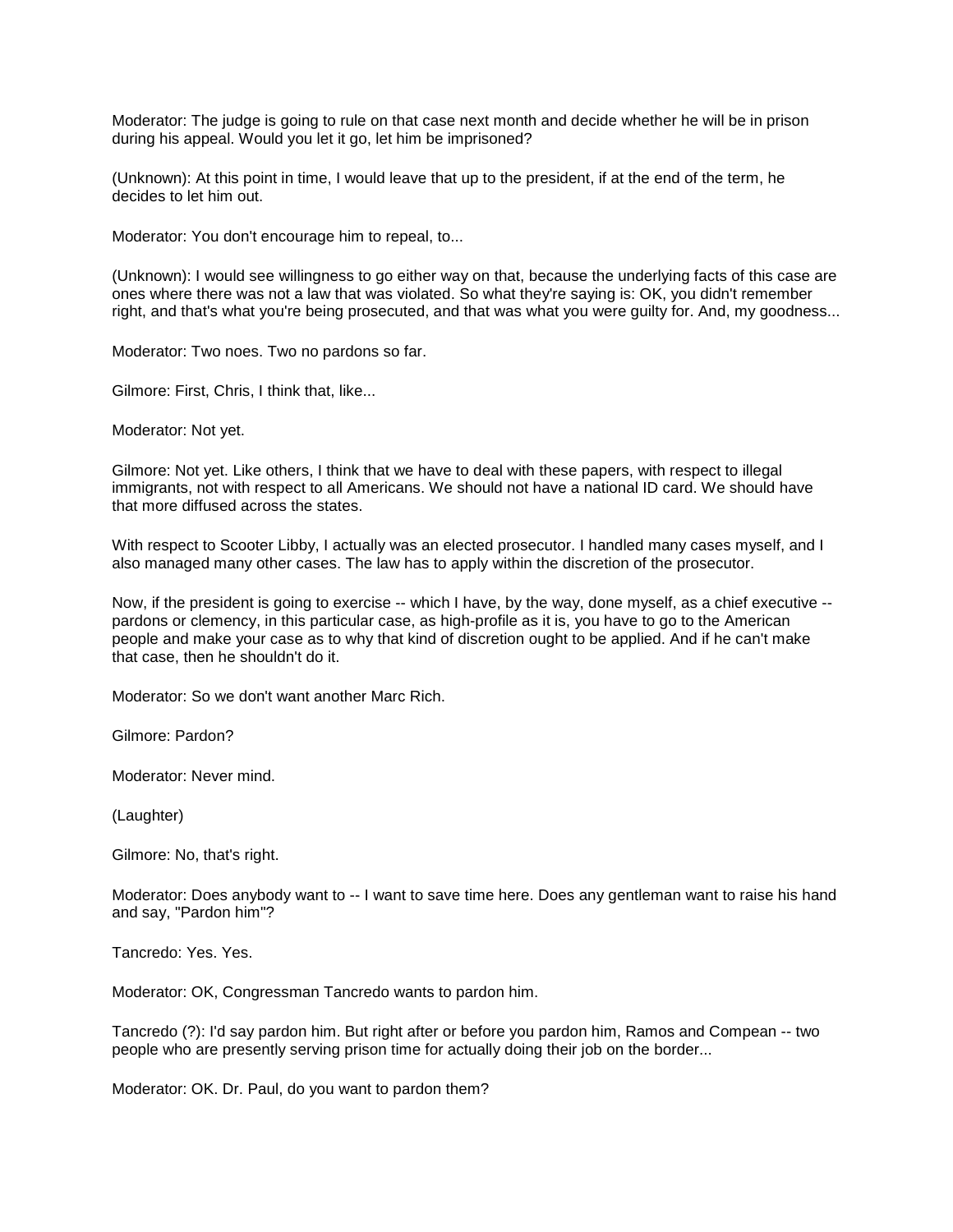Paul: No. He doesn't need a pardon. But he doesn't need it because he was instrumental in the misinformation that led the Congress and the people to support a war that we didn't need to be in.

Moderator: OK. Let me ask you a question which has grabbed a lot of Americans personally, the Terri Schiavo case.

Again, it was a question whether the United States, the U.S. Congress should have intervened and passed a law to advise the appellate court whether to act or not in this case -- the district court, it was.

Terri Schiavo: Should Congress have acted or let the family make the decision, the husband?

Romney: I think we should generally make the family make a decision of this nature.

Moderator: The husband should have decided?

Romney: Generally, we should make that decision. In the case here, the courts decided what they thought was the right thing to do. And then I think Jeb Bush and the Florida legislature did the right thing by saying, we've got a concern. They looked over the shoulder of the court. But I think the decision of Congress to get involved was a mistake.

Moderator: OK.

Romney: I think the Congress's job is to make sure that laws are respecting the sanctity of life. But to actually adjudicate a case like this, better done at the state level by the governor...

Moderator: Senator Brownback, should Congress...

Romney: ...the legislature and the court.

Moderator: ... have gotten involved in a personal case?

Brownback: Yes, it should have. And it gave her the right, and the family the right to take that appeal to the court. That's what the Congress did.

And her life is sacred. Even if it's in that difficult moment that she's in at that point in time, that life is sacred, and we should stand for life in all its circumstances.

Moderator: Senator McCain, was Congress right in intervening in that case?

McCain: It was a very difficult issue. All of us were deeply moved by the pictures and the depiction of this terrible, tragic case. In retrospect, we should have taken some more time, looked at it more carefully, and probably we acted too hastily.

Moderator: Mayor Giuliani, was that a good thing for Congress to do to get involved that weekend?

Giuliani: The family was in dispute. That's what we have courts for. And the better place to decide that in a much more -- I think in a much fairer and even in a deeper way is in front of a court.

Moderator: I want to ask you a question almost as much fun...

(Crosstalk)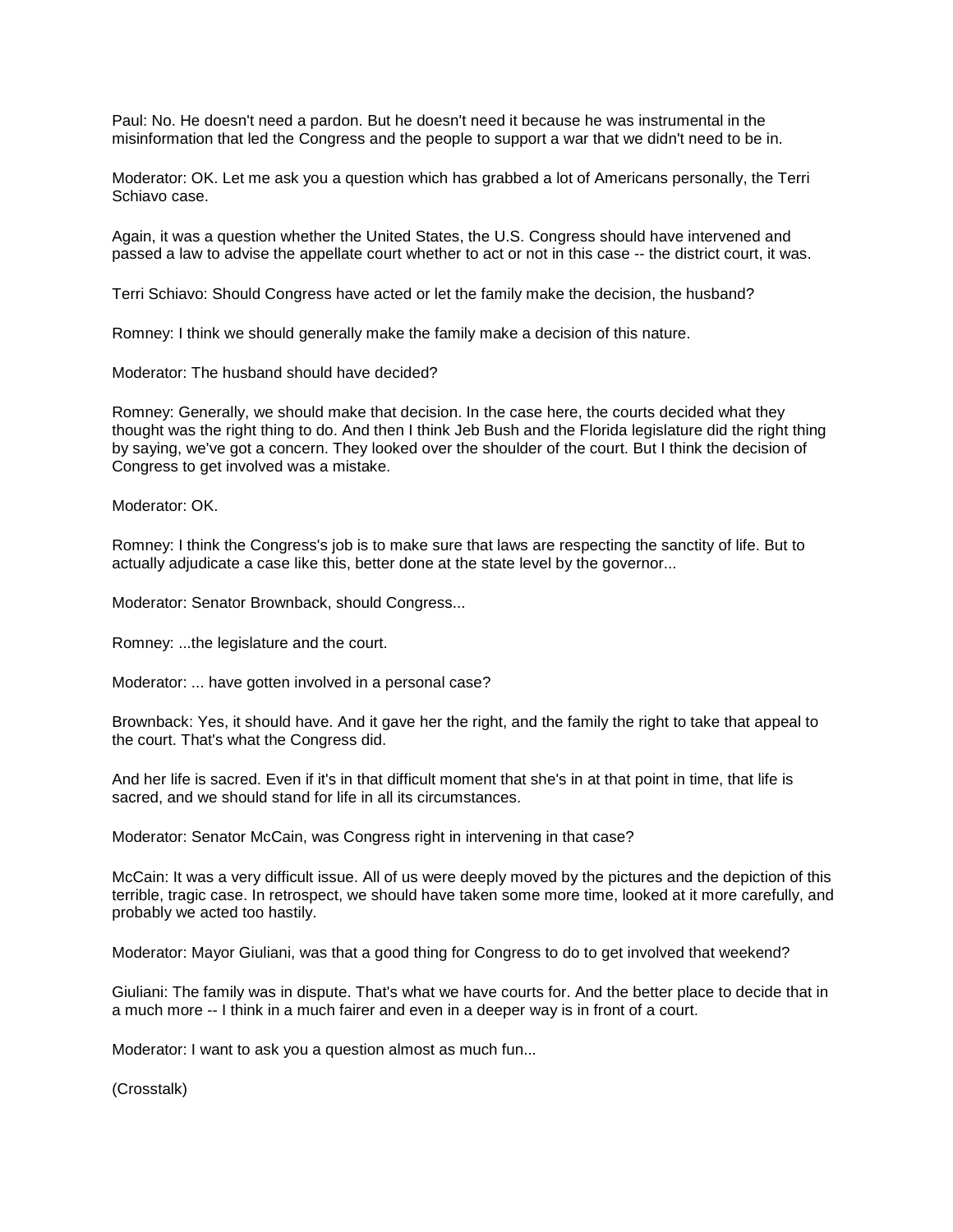Moderator: I want to get to the next question. I'm sorry, because you can expand on your thought as part of this answer.

I asked about raising taxes. It was almost like the Reagan round here. Everybody wanted to do that. I'm sure he was listening to that good thought.

(Laughter)

But let me ask you about something else that might be a negative in the upcoming campaign. Seriously.

Would it be good for America to have Bill Clinton back living in the White House?

(Laughter)

Romney: You have got to be kidding.

Moderator: No, I'm not.

(Laughter)

His wife's running, haven't you heard?

Romney: The only thing I can think of that'd be as bad as that would be to have the gang of three running the war on terror: Pelosi, Reid and Hillary Clinton.

So I have to be honest with you, I think it'd be an awful thing for a lot of reasons.

Moderator: Senator Brownback?

Brownback: I think it'd be bad because it would mean that Hillary Clinton would be elected, not because of who she is, but because of the policies that she stands for of raising taxes, of not standing up for life, for marriage. I mean, those are what would be bad for the country.

Moderator: Governor, Bill Clinton back in the White House?

Gilmore: You know, no, because that would mean that Hillary Clinton would be president of the United States, and where you have been is where you're going to go.

And Hillary Clinton tried to socialize medicine in this country -- a very bad idea. You need to keep that in the private sector. And yet she said in this debate...

Moderator: Well, we have a razorback ready to talk to you, the razorback from Arkansas.

Should the Clintons come back to the White House, especially big Bill?

Huckabee: No one on this stage probably knows Hillary Clinton better than I do...

(Unknown): Oh, my.

(Laughter)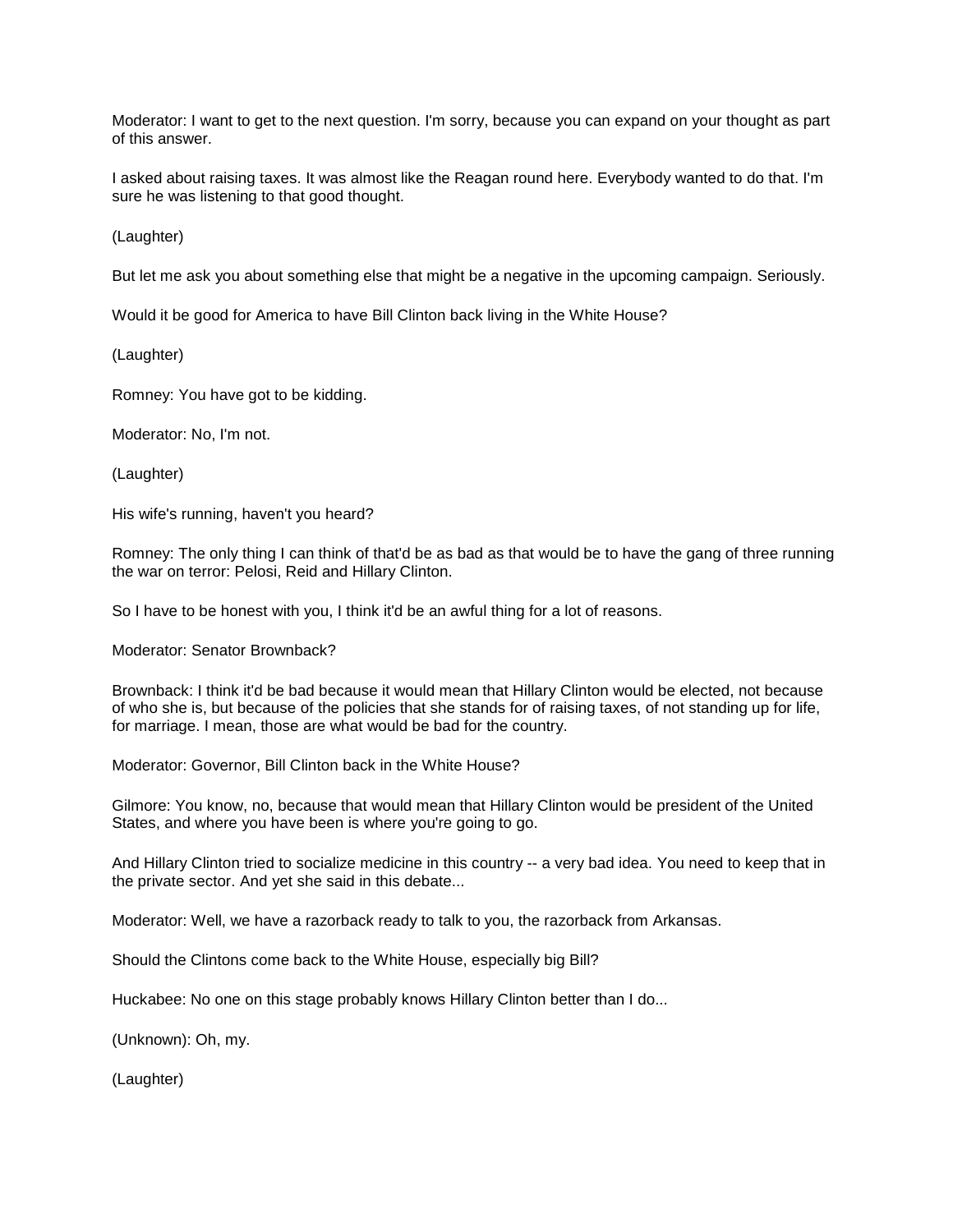Huckabee: ... and I will tell you that it's probably not a good idea to put either of them back in the White House.

Moderator: OK.

Congressman, Bill Clinton back home?

Hunter: You know, Bill Clinton cut the U.S. Army by almost 50 percent. In this war against terror, he's the wrong guy to have in there.

And incidentally, on the Schiavo case, you know, Ronald Reagan said, on the question of life, "When there's a question, err on the side of life." I think Congress did the right thing.

Moderator: Governor, should Bill Clinton be back in the White House? Is it good for America? I mean, it is a possibility here.

Thompson: A bad possibility. No national I.D. And the Terri Schiavo case should be left up to the states. And Bill Clinton should not be in the White House.

And we certainly should not elect any Democrat to the White House. One of us here should be the next president.

Moderator: Good clean-up, good clean-up hitting there.

(Laughter)

Senator?

McCain: No, because it obviously would mean that Senator Clinton is the president of the United States, and we don't want that.

Most importantly, it would mean that the appointment of Supreme Court justices and other judges would be -- take a very sharp turn to the left.

One of our greatest problems in America today is justices that legislate from the bench, activist judges.

I'm proud that we have Justice Alito and Roberts on the United States Supreme Court. I'm very proud to have played a very small role in making that happen.

Moderator: OK.

Dr. Paul?

Paul: I am known for sticking to principle and not flip- flopping. I voted to impeach him, so...

(Laughter)

(Crosstalk)

Moderator: Mayor Giuliani?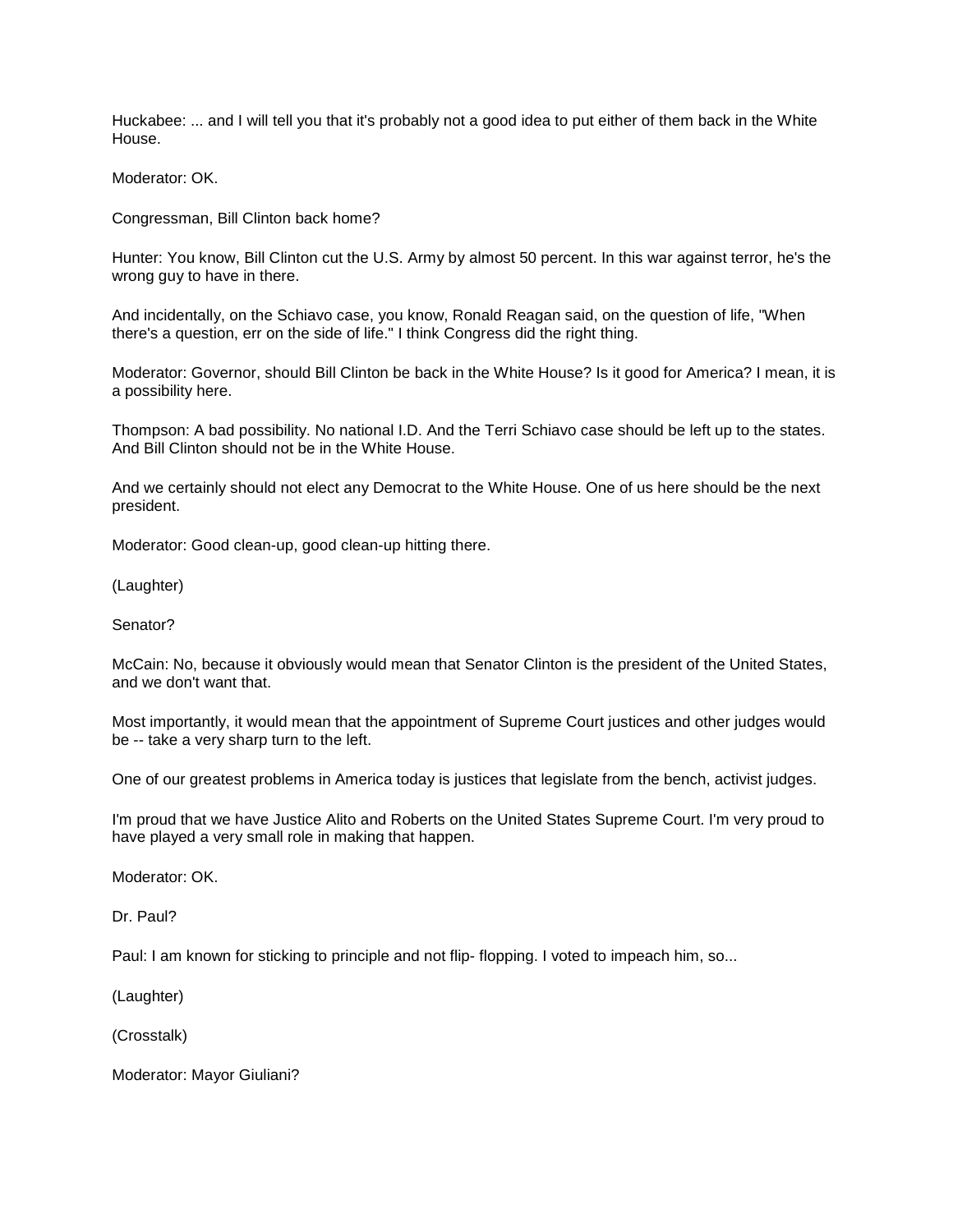Giuliani: It would mean that we were back on defense against terrorism, given Senator Clinton's recent positions.

And the reality is, in the 1990s, we were on defense in dealing with Islamic fundamentalist terrorism.

When you had this debate last week and all the Democrats were up here, I never remember the words "Islamic fundamentalist terrorism" being spoken by any of them. And I heard it a lot tonight.

Moderator: Mr. Tancredo, last thought?

Tancredo: I know that he is presently measuring the drapes over in the Oval Office...

(Laughter)

... but, no, it's a lousy idea.

Moderator: You really think he's measuring the drapes, huh?

Let me start with a question. In all seriousness, if you want to pass, please pass it. We don't have much time.

Every president, if you look back to Ike, was elected to fill the problem of the previous president. We are, of course, correcting all the time in this country; it's how democracy works.

How will you be different, in any way, from President George W. Bush?

Romney: I think we're each our own person. We have our own values.

I respect the president's character, his passion, his love for this country. I believe everything he does in this war against terror flows from a desire to protect the American people and to make our future secure.

But I will go to work not only to win the war on terror as it relates to Iraq and Afghanistan, but on a global basis, not only with a strong military -- we need at least 100,000 more troops, more military spending.

But at the same time, we have to strengthen our economy and make sure that somebody who has been in the private sector all his life can protect American jobs.

And finally, strengthen the American family. That's what we've got to do.

Moderator: OK. I've got to go to Senator McCain.

McCain: I would not have mismanaged the war. It was badly mismanaged for four years. Now we have a new strategy that I think and pray every night will succeed.

And I would have vetoed spending bill after spending bill after pork-barrel project after pork-barrel project, in the tradition of President Reagan.

Moderator: Mr. Gilmore?

Gilmore: You know, Chris, this campaign is about the national security of the United States. And there are at least four things that need to be done.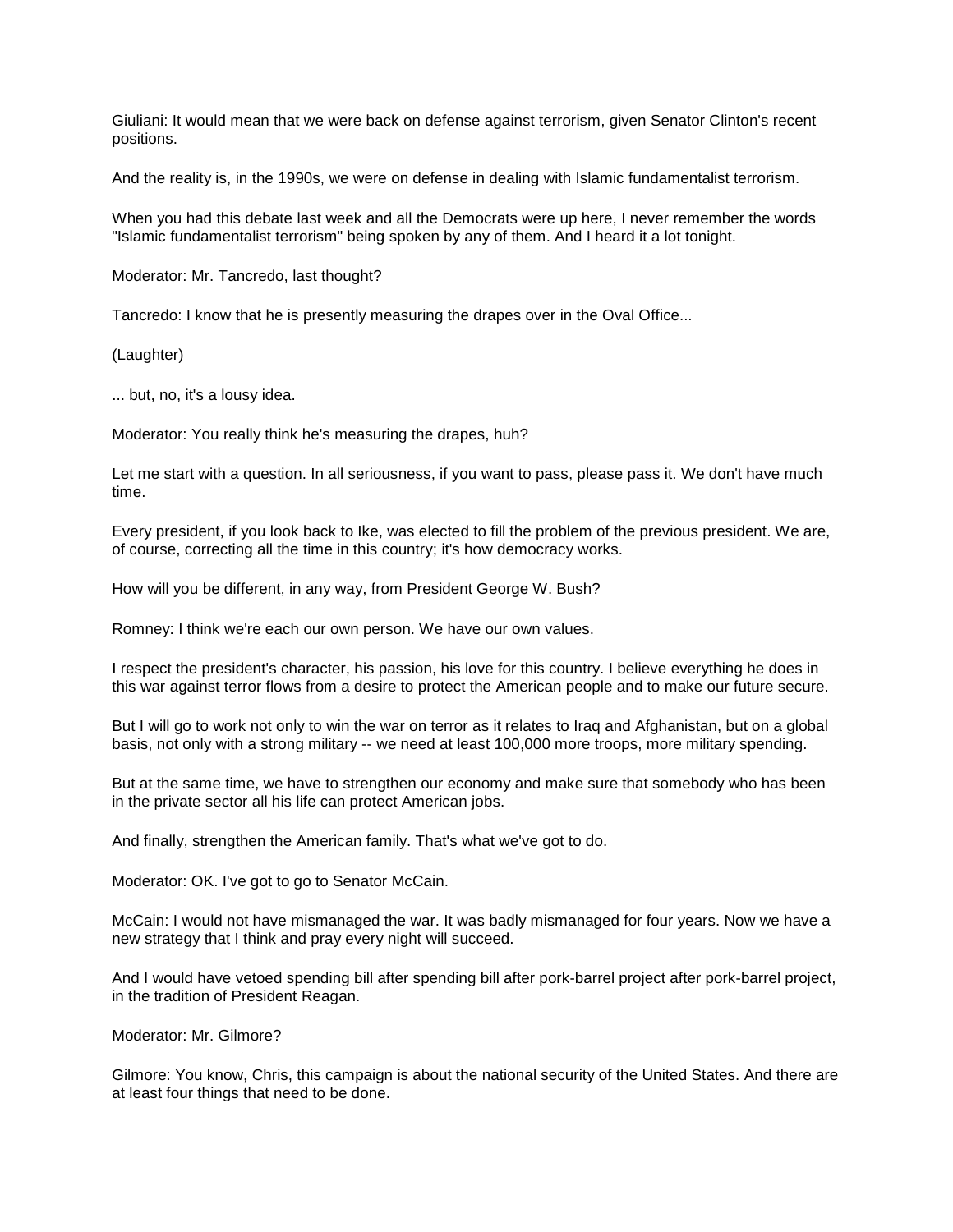We need to be vigorous on the war on terror, and we need to draw other people across the world to us as we address it.

Homeland security has got to become an entire effort of an entire community of the United States. And we have not yet achieved that.

Moderator: OK.

Mr. Huckabee?

We have to move. I'm sorry.

Gilmore: And we have to energy independence.

Moderator: I want to give everybody a shot.

Mr. Huckabee, Governor?

Huckabee: I want to make sure that we went to a place where the states had more power and not centralized in the federal government.

That's been a mistake of this administration, I think an honest and sincere one, but a huge mistake.

And instead, we need to honor the Tenth Amendment, we need to remember that we are a nation of strong states and weak federal government, not strong federal centralized government and weak states.

Moderator: Congressman Hunter?

Hunter: You know, we won World War II, World War I and the Cold War with a major industrial base. We're losing our industrial base through bad trade policy right now. China is cheating on trade.

I would enforce trade laws. That's something that the president is not doing.

Moderator: Senator Brownback?

Brownback: I'd push more a political solution along with a military solution in Iraq, and here I would push a three-state, one- country solution in Iraq, with a Kurdish state, a Sunni state, a Shia state, with Baghdad as the federal city.

I think we've got to push a political solution, along with the military, to get to a stable situation in Iraq, which is our key political issue of the day.

Moderator: Mr. Tancredo.

Tancredo: The president has done many good things, and I'm proud of him for -- he's a good man, but I'm telling you, on a number of issues, especially No Child Left Behind, the Medicare prescription bill, these things -- these things were overarching and overreaching for the federal government.

Also in terms of Iraq, it is time. You know, Benjamin Franklin said in 1727 -- 1787 that he wanted to...

Moderator: Governor? Out of time. Governor Thompson then.